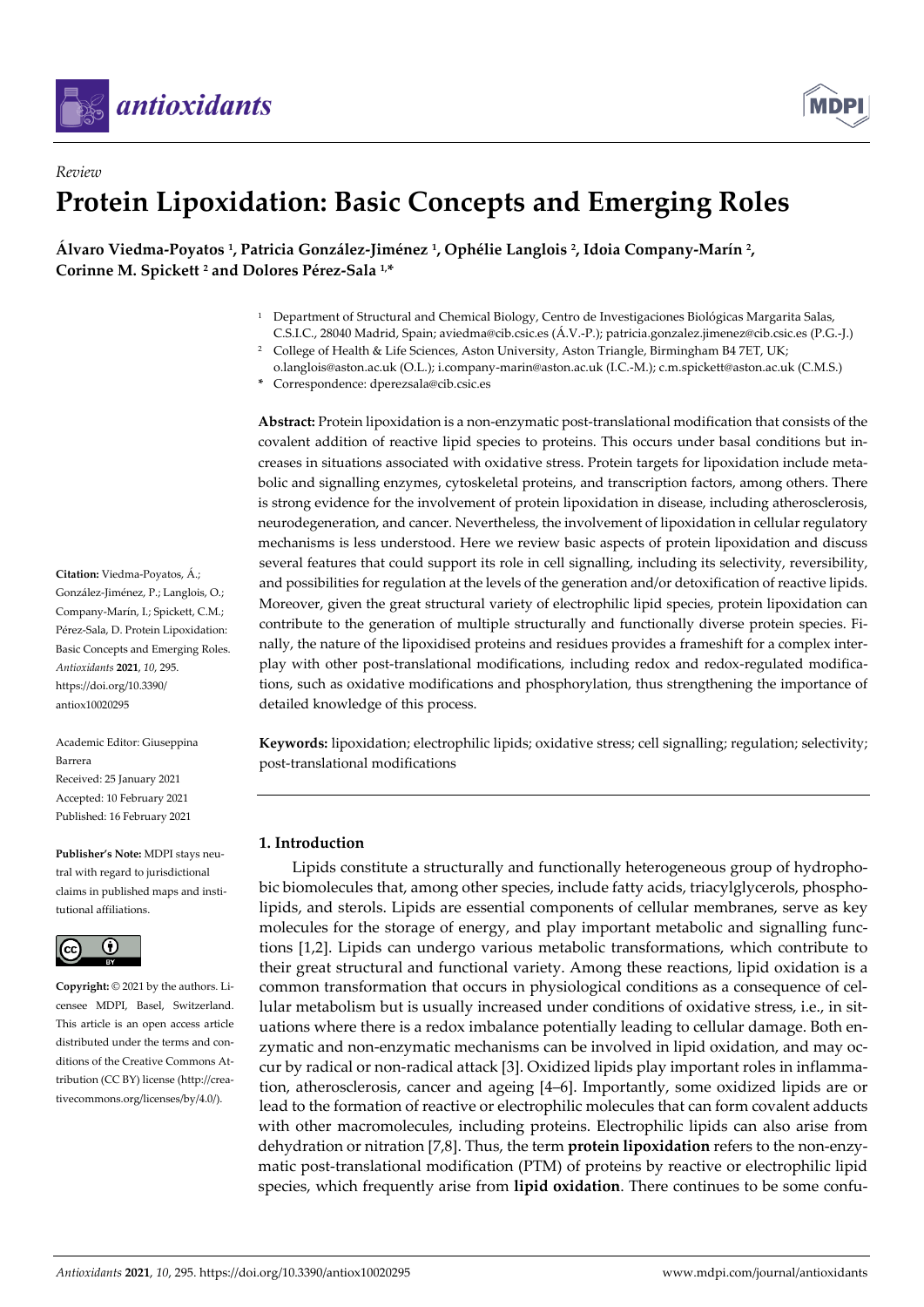sion in the literature between the terms lipid oxidation and lipoxidation, with some researchers erroneously assuming they are synonymous. In addition, it is important to distinguish both terms from **protein lipidation**. This process refers to the PTM of proteins by lipid moieties, which usually occurs through enzymatic mechanisms, can involve structurally varied lipids, such as glycosylphosphatidylinositol, fatty acids, isoprenoids, and cholesterol, and generally affects protein hydrophobicity and localization and/or proteinmembrane or protein-protein interactions [9]. Lipidation can take place at the N- or Cterminus as well as at cysteine, serine, and lysine residues [9,10]. Moreover, lipids can be non-covalently associated with proteins forming complex particles known as **lipoproteins**, which are constituted by a cholesterol-triglyceride core surrounded by phospholipids, other lipids, and embedded proteins [11]. Lipoproteins are essential elements in lipid transport and metabolism, as well as in cardiovascular pathophysiology, and both their lipid and protein components can undergo various oxidations [12]. In this article, we will clarify the terminology (Box 1) and explain the process of **protein lipoxidation**, before addressing advanced aspects of the effects of this PTM and pointing out as yet unanswered questions in the field.

**Box 1.** Terminology and Definitions.

- Lipid Oxidation: an overall term encompassing both radical and non-radical (electrophilic) reactions and leading to an increase in the number of oxygens and other heteroatoms (such as nitrogen or chlorine) or a decrease in the hydrogen content of the lipid.
- **Lipid Peroxidation**: a specific form of radical attack, usually at bis-allylic sites in an unsaturated hydrocarbon chain, that leads first to a carbon-centred radical and then the addition of molecular oxygen to form a peroxyl radical (-O-O<sup>•</sup>) on that carbon. The peroxyl radical remains reactive and can abstract hydrogens from adjacent molecules, resulting in a chain reaction and propagation of damage.
- **Lipoxidation**: covalent reaction of reactive and electrophilic lipid products, mostly arising from lipid oxidation, for example, aldehydes or α,β-unsaturated breakdown products such as acrolein and 4-hydrononenal, or cyclopentenone-containing lipids (e.g., 15-deoxy- $\Delta^{12,14}$ -prostaglandin J<sub>2</sub>) with macromolecules. The targets of lipoxidation include proteins, DNA or head groups of phospholipids.
- **Advanced Lipoxidation End-products (ALEs)**: the covalent adducts formed by the process of lipoxidation.
- **Protein lipoxidation**: the modification of proteins by electrophilic lipids. Although is not an oxidative modification per se, it frequently contributes to the damage to proteins under oxidative stress conditions.
- **Protein lipidation**: enzymatically-catalysed covalent modification of proteins by lipids, which usually enable the proteins to associate with membranes. Typical examples include N-myristoylation, S-palmitoylation, or S-prenylation, as well as the addition of a glycosylphosphatidylinositol anchor.
- **Lipoproteins**: particles formed by amphipathic proteins embedded in a phospholipid monolayer and surrounding an inner core of cholesterol, cholesterol esters and triacylglycerols. They function as lipid transporters and are commonly found in plasma.

#### **2. Lipid Oxidation and Protein Lipoxidation**

Lipid oxidation can occur enzymatically, catalysed by cyclooxygenases (COX-1/2/3), lipoxygenases (LOX), and cytochrome P450-dependent enzymes (CYP450), or non-enzymatically, when it is mediated by carbon and oxygen-centred radicals [13,14]. Enzymatic pathways give rise to bioactive mediators, such as prostaglandins (PG), thromboxanes and leukotrienes, among others, which have been broadly studied and can act as physio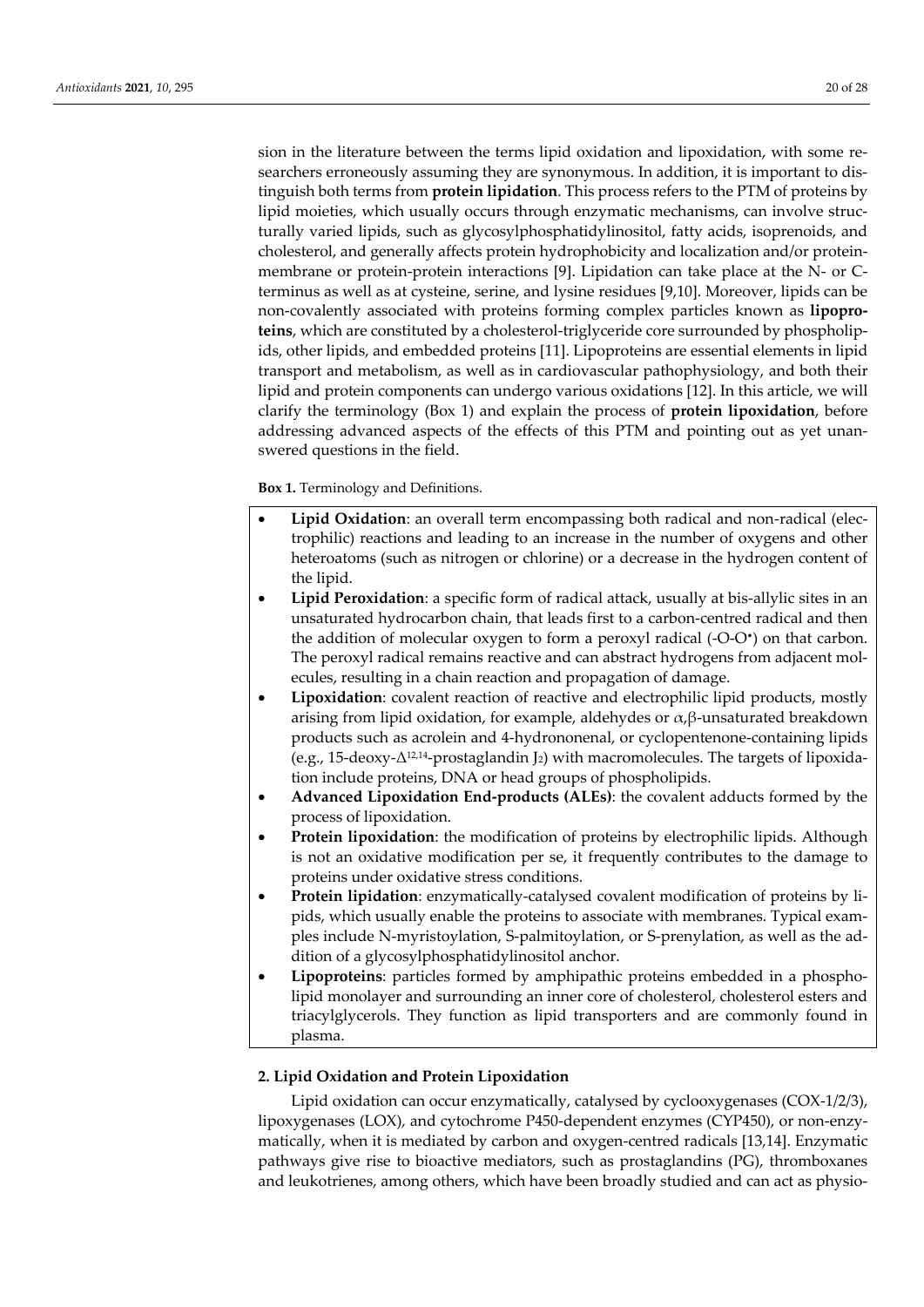logical signalling molecules, with an important role as immunomodulators [15]. Non-enzymatic mechanisms are adventitious oxidations that commonly occur on phospholipids present in cellular membranes and on lipoproteins [12]. Lipids containing unsaturated fatty acyl chains, and particularly those that are polyunsaturated fatty acids (PUFAs), such as linoleic and arachidonic acids, are more vulnerable to attack by different reactive species of oxygen, nitrogen and halogens [16]. In lipid peroxidation, peroxyl radicals are formed as intermediary products [3]. Hence, in a phospholipid bilayer environment, a single radical attack can entail a chain reaction based on a cascade of radical hydrogen abstractions and oxidations. Peroxyl radicals, and to a lesser extent hydroperoxides, are unstable and undergo subsequent reactions including further oxidation, cleavage and cyclization reactions to form a variety of secondary oxidation products (reviewed by [17,18]).

Many of these secondary products, including full-chain length oxidized phospholipids, phospholipids with a truncated fatty acyl chain, and non-esterified breakdown products, are reactive electrophilic products that undergo further rearrangements. Both fulllength and shortened fatty acyl chains can contain epoxides, hydroxides, and carboxylic acids as well as reactive carbonyl moieties and  $\alpha$ , $\beta$ -unsaturated alkenal moieties, which are highly reactive [3,19–21]. In general, alkenals, and hydroxy- or oxo-alkenals are the most reactive and versatile in terms of their reactivity [17,22–24]. Certain reactive lipid products can be formed by enzymatic and/or non-enzymatic reactions. Dehydration of PG synthetised via COX enzymes or non-enzymatically through the isoprostane pathway leads to the generation of cyclopentenone prostaglandins (cyPG) or of keto-PG, which contain unsaturated carbonyl moieties in the cyclopentenone ring and/or in the lateral chains [25–28]. Lipids can also be attacked by reactive nitrogen species (RNS) to give rise to nitro-alkenals that also can covalently modify proteins [29].

Protein lipoxidation involves the formation of Schiff's bases or Michael adducts. Schiff's bases are formed by the reaction between carbonyls (aldehydes or ketones) and primary amines, and consequently can only form on lysine or amino-terminal residues in proteins. In contrast, Michael adducts are formed by reaction of a nucleophile with the βcarbon of an  $\alpha$ , $\beta$ -alkenal, and reactivity is enhanced by the presence of an electron-withdrawing group on the  $\gamma$  carbon, such as in 4-hydroxynonenal (HNE) or 4-oxononenal (ONE). In proteins, the nucleophilic group is most commonly cysteine (in the thiolate form), lysine (primary amine in deprotonated form) or histidine (secondary amine in deprotonated form). Adducts with asparagine and glutamine side chains have been reported for certain lipid species despite the lower nucleophilicity of the amino group in an amide [30]. Arginine can form Michael adducts only when deprotonated, which is rare in physiological conditions as the guanidino group is highly basic. This different reactivity of protein residues and lipid species influences the selectivity of protein lipoxidation as will be discussed below. A summary of the mechanisms is given in Figure 1, while detailed reaction mechanisms for the formation of these adducts and their subsequent rearrangements can be found in other reviews [19,31]. Some of the most studied and interesting electrophilic lipids involved in protein lipoxidation are considered briefly below and in Table 1.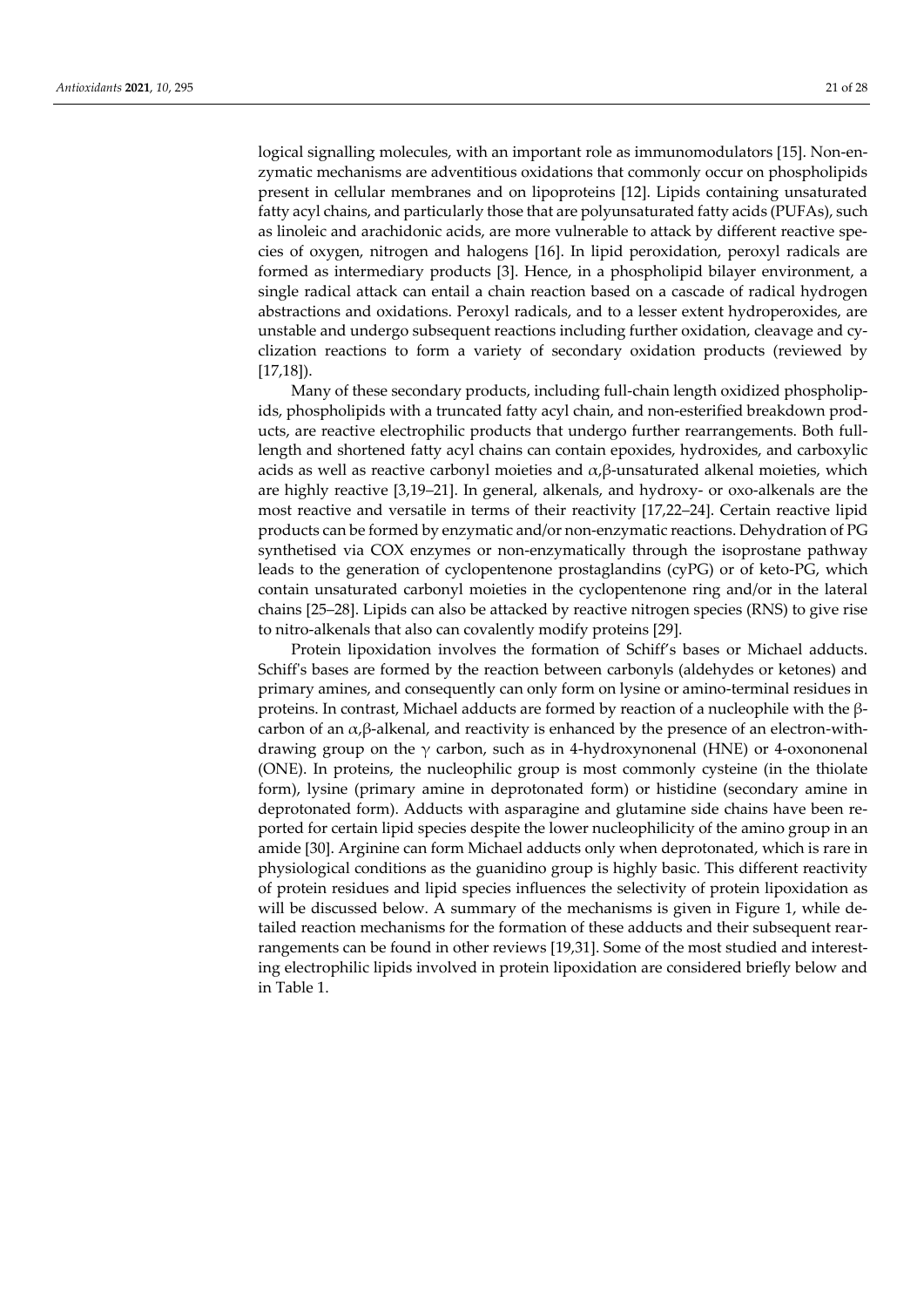

**Figure 1.** Formation of Schiff's base and Michael adducts with protein residues. The structures of the lysine, cysteine and histidine residues are shown at the top, with the moieties involved in nucleophilic attack indicated. The histidine imidazole ring exists in 2 resonance forms where the hydrogen can reside on either nitrogen, so either nitrogen can undertake nucleophilic attack. Schiff's base formation with an amino group is shown in the centre. The Schiff's base reactions are reversible, involving a hydrolysis reaction. The bottom panel shows Michael adduct formation by nucleophilic group X, where X represents a primary or secondary amine or a thiol. Michael adducts can also decompose by reversal of these reactions, although they are more stable than Schiff's bases.

Reactive lipid products can be grouped into chemical families according to their reactive chemical groups, which determine their reactivity in lipoxidation reactions. Owing in part to their availability, as well as their biological actions, some reactive lipid products have been much more extensively studied than others. The small, non-esterified aldehydes malondialdehyde (MDA), acrolein, and HNE fall into this category [23,32]. Of these, HNE is the most toxic, acrolein is the most reactive, and MDA is the most mutagenic [33– 35], reviewed in [10,22,36]; these effects ultimately relate to their potential to cause lipoxidation. In contrast, there are many fewer publications on other aldehydes such as crotonaldehyde, pentanal, hexenal, 4-hydroxy-hexenal (HHE) and 4-hydroxy-dodecadienal, although some of them may be formed physiologically in sufficient amounts to have biological effects and evidence is emerging that they also modify proteins and affect their functions. Substantial research has also been devoted to long-chain species, especially isoprostanes, isolevuglandins, PG species such as cyPG, and nitrated fatty acids (NO2-FAs), in part due to their signalling properties [37–40]. Whereas isoprostanes are important as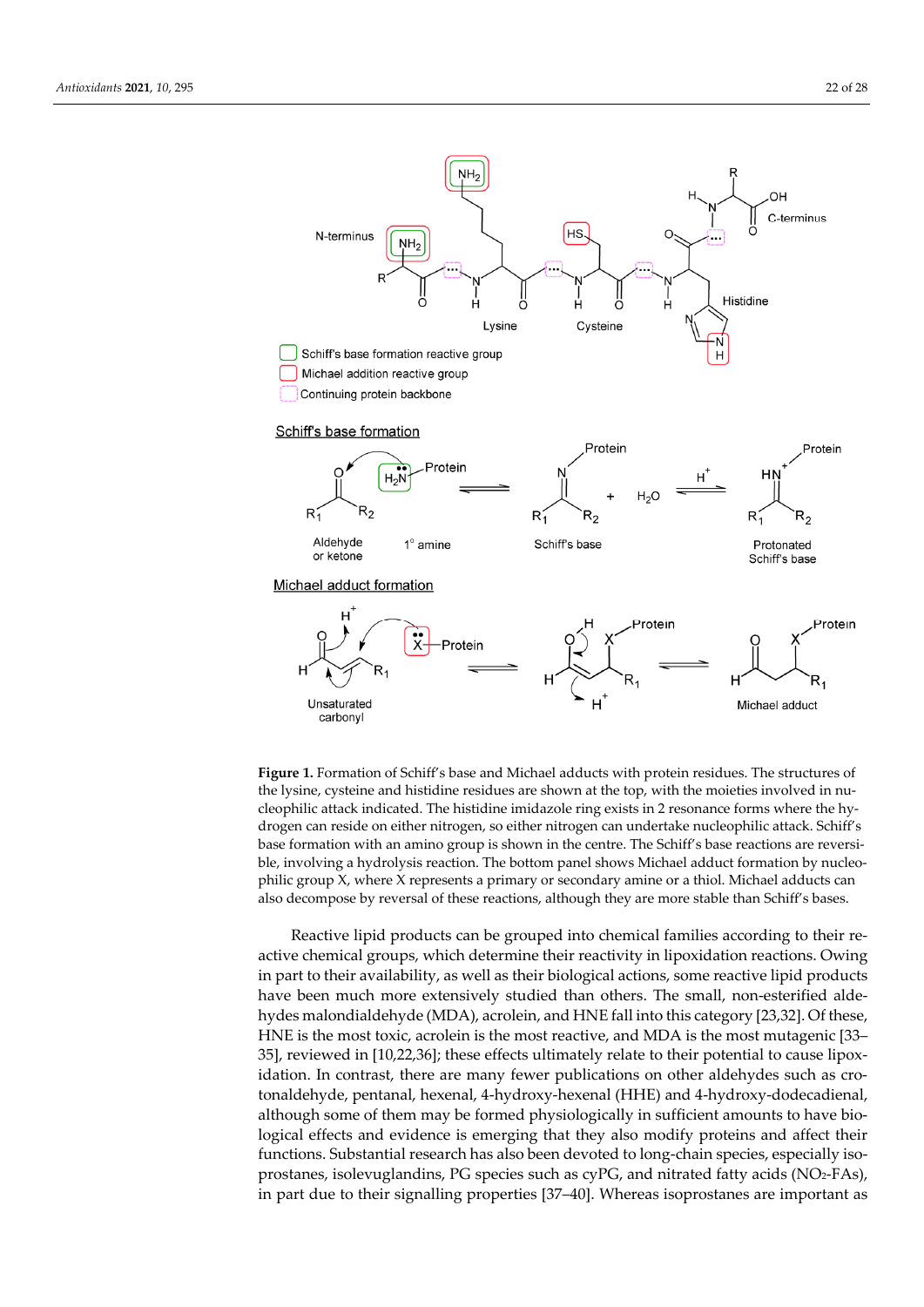biomarkers of oxidative stress [41], the behaviour of certain eicosanoids including cyPG, and of NO2-FAs as transcription factor agonists and mediators of inflammatory resolution has raised high interest in their potential therapeutic applications. Moreover, cyPG have been used as model compounds for the identification of lipoxidation targets in proteomic studies [27]. Interest in oxidized and nitrated phospholipids as potential agents of lipoxidation is more recent but nevertheless of emerging physiological importance. In summary, the propensity of a lipoxidation adduct to be formed depends on the reactivity of the lipid oxidation product, the nucleophilicity of the target amino acid in the protein, and the stability of the product generated [42]. Furthermore, the initial adducts can undergo additional rearrangements, including reactions with other nucleophilic groups to cause inter- or intra-molecular cross-links, resulting in linear or cyclic stable products [19,43]. Thus, protein lipoxidation contributes to the generation of protein diversity through PTMs, with a variety of structural and functional consequences.

Oxidation of lipid components of membranes occurs in all living organisms. Therefore, the process of protein lipoxidation would be expected to be universal. Indeed, although much work has focused on mammalian and clinical samples, protein lipoxidation has also been studied in plants and microorganisms. For example, immunoblot analysis using monoclonal antibodies against reactive aldehyde-derived protein modifications showed that in spinach leaves grown in normal conditions the oxygen-evolving complex protein 33 was modified by MDA, acrolein and crotonaldehyde [44], while salt stress in *Arabidopsis thaliana* resulted in modification of soluble proteins by HNE, HHE, crotonaldehyde, acrolein and MDA [45]. Excellent reviews that highlight the importance of this PTM in plants are available [46,47]. In contrast, little information on natural lipoxidation and its effects are available for fungi and bacteria, although it has been reported that bactericidal antibiotic treatments lead to the formation of MDA adducts [48]. The chemistry and generic consequences of lipoxidation on protein function are expected to be similar in all of these organisms and will depend on the context and the protein target. However, most of the examples provided in this review will be related to animal models in general and human health in particular, in relation to the pathophysiological consequences of this modification.

| <b>Reactive Lipid Product</b> | <b>Type</b>                                                          | Source                                                                                                                                     | <b>Reactions Reported</b><br>With                        | Cross-<br>Linking |
|-------------------------------|----------------------------------------------------------------------|--------------------------------------------------------------------------------------------------------------------------------------------|----------------------------------------------------------|-------------------|
| Malondialdehyde               | bis-aldehyde, isomer-<br>izes to $\beta$ -hydroxy-acro-<br>lein      | Polyunsaturated chains with<br>$\geq$ 3 double bonds                                                                                       | Lys (Michael and<br>Schiff's) His, Arg, Cys<br>(Michael) |                   |
| Acrolein                      | Alkenal (3 carbons) ( $\alpha$ -<br>β-unsaturated alde-<br>hyde)     | Polyunsaturated lipids but<br>also other environmental<br>sources                                                                          | Lys (Michael and<br>Schiff's) His, Cys (Mi-<br>chael)    |                   |
| Crotonaldehyde                | $\beta$ -unsaturated alde-<br>hyde)                                  | Alkenal (4 carbons) ( $\alpha$ - $\omega$ -3 unsaturated lipids ( $\alpha$ -lino-<br>lenic, eicosapentaenoic or do-<br>cosahexaenoic acid) | Lys (Michael and<br>Schiff's) His, Cys (Mi-<br>chael)    |                   |
| 4-hydroxy-2- hexenal<br>(HHE) | 4-hydroxy-alkenal ( $\alpha$ - $\beta$ -<br>unsaturated aldehyde)    | ω-3 polyunsaturated lipids ( $α$ -<br>linolenic, eicosapentaenoic or<br>docosahexaenoic acid)                                              | Lys (Michael and<br>Schiff's)<br>His, Cys (Michael)      |                   |
| 4-hydroxy-2-nonenal<br>(HNE)  | 4-hydroxy-alkenal<br>$(\alpha$ - $\beta$ -unsaturated alde-<br>hyde) | ω-6 polyunsaturated lipids (γ-<br>linolenic or<br>arachidonic acid)                                                                        | Lys (Michael and<br>Schiff's)<br>His, Cys (Michael)      |                   |

**Table 1.** Examples of electrophilic lipid products that can cause lipoxidation.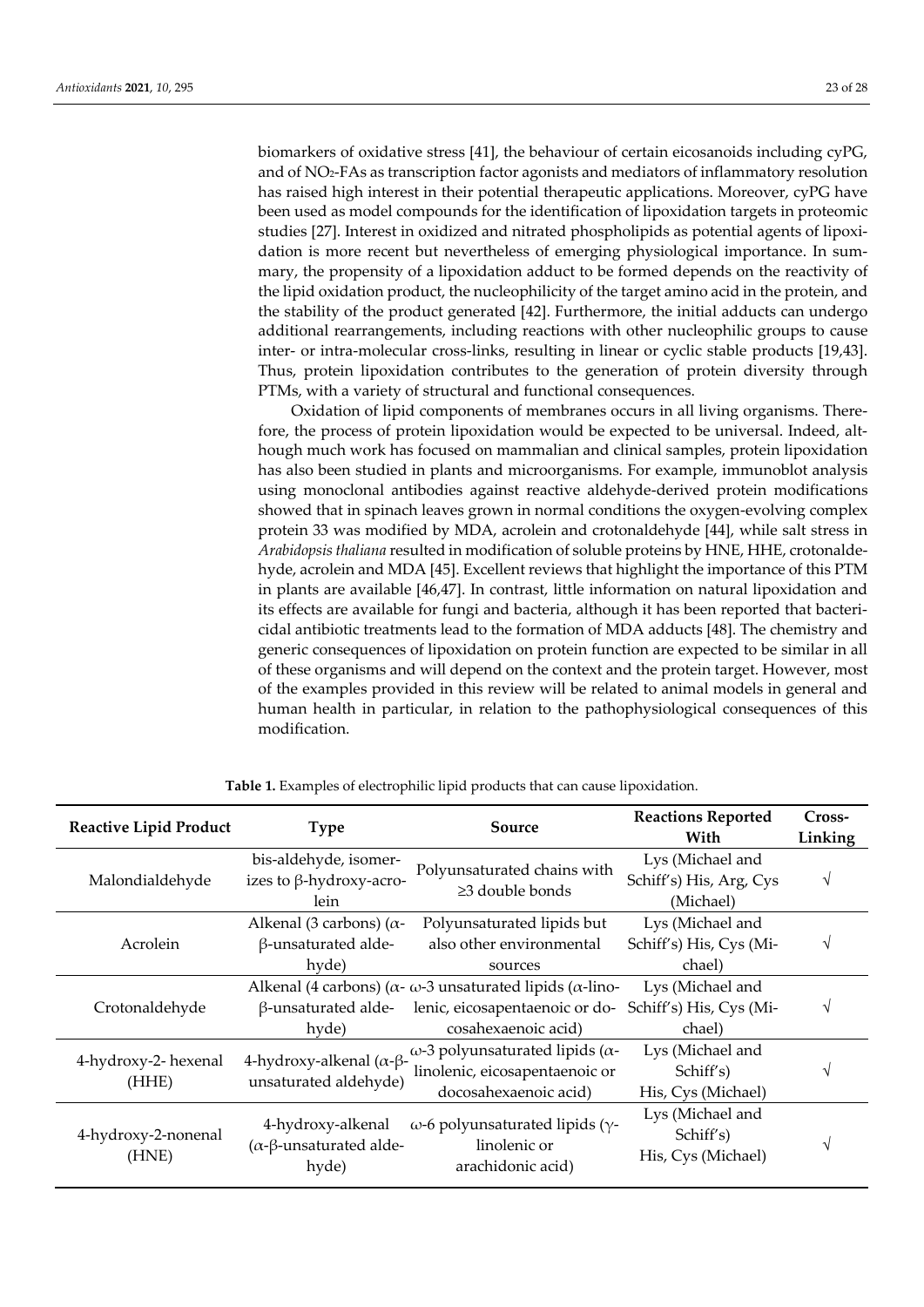| 4-oxo-2-nonenal (ONE)                                   | 4-oxo-alkenal<br>$(α$ -β-unsaturated alde-                    | ω-6 polyunsaturated lipids (γ-<br>linolenic or                                                                                       | Lys (Michael and<br>Schiff's)                         |        |
|---------------------------------------------------------|---------------------------------------------------------------|--------------------------------------------------------------------------------------------------------------------------------------|-------------------------------------------------------|--------|
|                                                         | hyde)                                                         | arachidonic acid)                                                                                                                    | His, Cys (Michael)                                    |        |
| 15-deoxy- $\Delta$ <sup>12,14</sup> -prosta-            | Cyclopentenone prosta-                                        | Arachidonic acid                                                                                                                     | His, Cys (Michael)                                    | V      |
| glandin J2 (15d-PGJ2)                                   | glandin (cyPG)                                                |                                                                                                                                      |                                                       |        |
| 15-keto-prostaglandin E2                                | Prostaglandin                                                 | Arachidonic acid                                                                                                                     | Cys (Michael)                                         | $\chi$ |
| Palmitoyl-oxovaleroyl<br>phosphatidylcholine<br>(POVPC) | Esterified alkenal                                            | $\omega$ -6 polyunsaturated lipids ( $\gamma$ -<br>linolenic or arachidonic acid)                                                    | Lys (Michael and<br>Schiff's) His, Cys (Mi-<br>chael) | X      |
| Palmitoyl-oxononanoyl<br>phosphatidylcholine<br>(PONPC) | Esterified alkenal                                            | $\omega$ -6 polyunsaturated lipids ( $\gamma$ -<br>linolenic or arachidonic acid)                                                    | Lys (Schiff's base only)                              | X      |
| Isolevuglandins (isoLGs)<br>and Isoketals               | $\gamma$ -keto-aldehydes                                      | Arachidonic acid and do-<br>cosahexenoic acid                                                                                        | Lys (Schiff's base only)                              | V      |
| Nitro-oleate and nitro-lino-<br>leate                   | Nitro-fatty acids (NO2-<br>FAs) (can be esterified<br>in PLs) | Unsaturated fatty acyl chains Lys, His, Cys (Michael)<br>(e.g., oleoyl or linoleoyl)                                                 | (nitro-alkylation)                                    | $\chi$ |
| Chloro-hexadecanal or<br>chloro-octadecanal             |                                                               | Plasmenyl phospholipids (pal-<br>Chloro-fatty aldehydes mitate or stearate attached by Lys (Schiff's base only)<br>vinyl ether bond) |                                                       | X      |
|                                                         |                                                               | Diverse electrophilic lipid species from different origins can covalently bind to proteins (protein lipovidation) through the        |                                                       |        |

e electrophilic lipid species from different origins can covalently bind to proteins (protein lipoxidation) through the formation of Michael and/or Schiff's adducts with nucleophilic residues. Some of the reported species can induce protein crosslinking. For detailed information, please see [23,24,49–51].

#### **3. Functional Consequences of Lipoxidation**

Proteins serve a wide array of functions in the cellular and extracellular contexts, which are subjected to complex control, often involving enzymatically generated PTMs, such as phosphorylation, glycosylation, ubiquitination, methylation and lipidation, to mention just a few. Non-enzymatic modifications of proteins also involve a plethora of chemical transformations of protein residues that, especially at high levels, can have deleterious effects on protein structure and function. Nevertheless, oxidative and electrophilic PTMs, including lipoxidation, may also contribute to the regulation of protein function and play an important role in redox signalling [19,52,53]. Below, the different effects of lipoxidation of proteins are considered, together with their potential as physiological regulatory processes. Table 2 provides examples of protein targets of lipoxidation and of its functional consequences, which are schematically illustrated in Figure 2.

Lipoxidation of residues located at or near the active site of enzymes can bring about changes in enzymatic activity, for example through alterations of their active conformation or by blocking the binding of substrates [54]. Lipoxidation-induced enzyme inactivation has been reported for aldehyde dehydrogenase (ALDH2) [55] and pyruvate kinase [33], and may simply represent damage. In contrast, both activation or inactivation have been documented for aldo-ketoreductase B1 (AKR1B1), depending on the size of the electrophilic moiety causing the adduct [56,57]. As well as reacting with metabolic enzymes, electrophilic lipids can target proteins and enzymes involved in signal transduction, such as the phosphatases phosphatidylinositol 3,4,5-trisphosphate 3-phosphatase (also known as phosphatase and tensin homolog PTEN) and protein phosphatase 2 (PP2A). PTEN can be modified by acrolein, HNE, prostaglandin A<sup>2</sup> (PGA2) or 15-deoxy- $\Delta^{12,14}$ -prostaglandin J<sub>2</sub> (15d-PGJ<sub>2</sub>) [58,59], whereas PP2A has been recently reported to be modified by HNE [60], resulting in both cases in inhibition, which indirectly affects the phosphorylation status of their targets and therefore, their downstream signalling pathways. Certain histone deacetylases (HDACs) can also be inhibited by HNE and 15d-PGJ2, which affects gene expression [61]. In contrast, activation of metalloprotease-9 by acrolein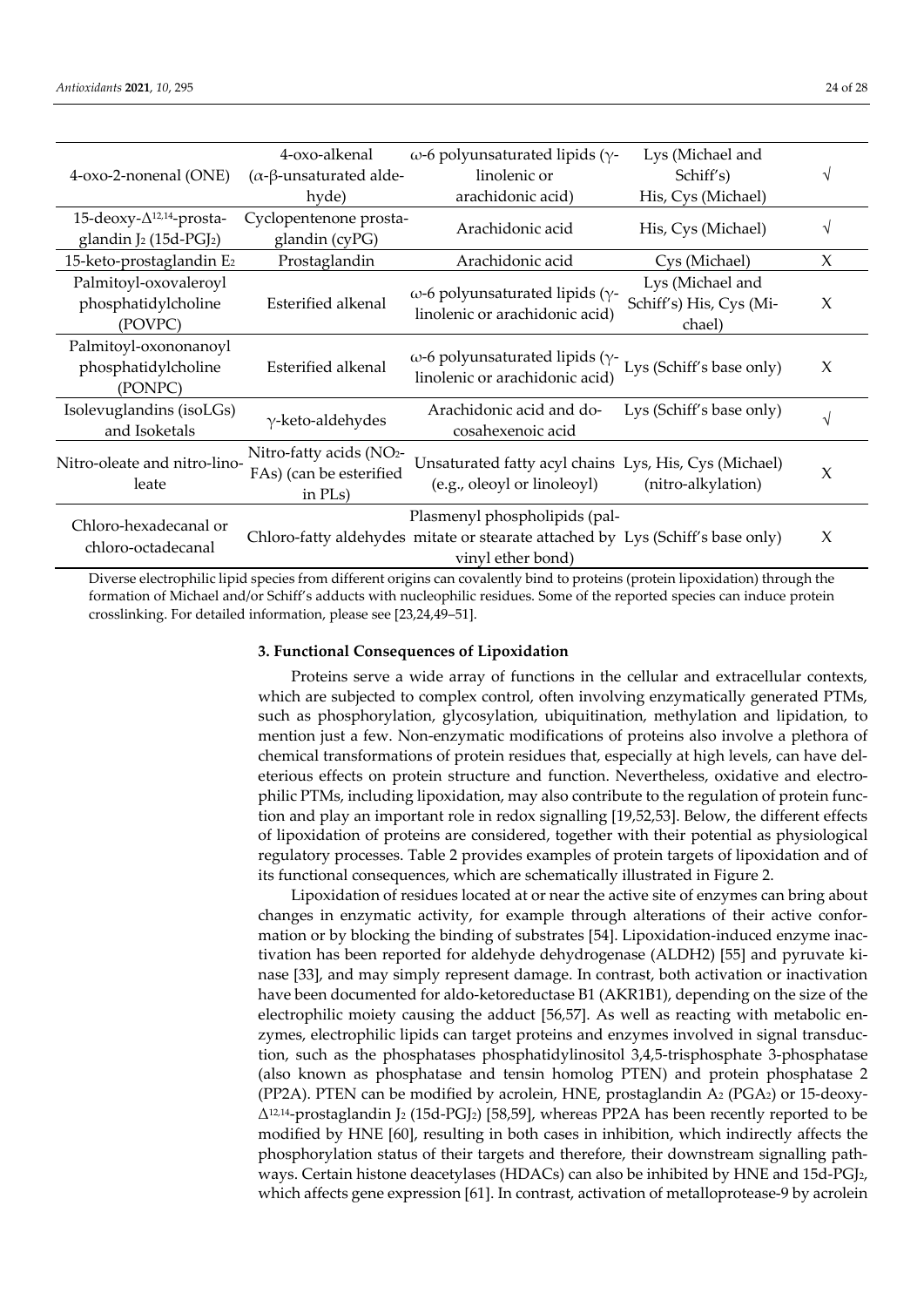has been reported [62], with potential implications for tissue damage in a variety of inflammatory conditions.

Electrophilic lipids can also induce protein conformational changes, which may affect activity indirectly, lead to partial unfolding or alter protein-protein interactions. Conformational changes often cause changes in secondary structure, such as an unfolding or increase in β-sheet content, which tend to favour the formation of amyloid-like structures and aggregation of proteins [63]. Examples of specific proteins undergoing these changes upon lipoxidation are the ubiquitin hydrolase ubiquitin carboxy-terminal hydrolase L1 (UCH-L1), which is present in neurofibrillary tangles or Lewy bodies in Parkinson disease [64], and glutathione-S-transferase (GST), which is cross-linked in the presence of 15d-PGJ<sup>2</sup> [65]. Moreover, an increased immunoreactivity with anti-ALE antibodies has been observed in a number of protein aggregates associated with pathophysiological conditions, including β2-microglobulin amyloid deposits associated with uremic complications [66]. This suggests a role for lipoxidation in the pathophysiology of these conditions. Although lipoxidation is more likely to affect nucleophilic residues located at the protein surface, small aldehydes can gain access into protein folds or binding pockets, leading to protein instability and unfolding. This can increase the exposure of hidden residues, rendering the protein more vulnerable to further modification [31]. As a result, the unfolded protein response (UPR) may be activated [67–70]. In addition, cross-linking or aggregation of proteins prevents their degradation via the 20S proteasome; inhibition of proteasome function may then occur, which directly affects cell viability and commonly results in cell death [71,72].

| Category             | Protein                      | Lipid                                   | Residue                  | Implication         | Reference |
|----------------------|------------------------------|-----------------------------------------|--------------------------|---------------------|-----------|
| Cytoskeletal protein | Vimentin                     | 15d-PGJ <sub>2</sub> , PGA <sub>1</sub> | Cys328                   | Filament            | [73, 74]  |
|                      |                              | <b>HNE</b>                              |                          | reorganisation      | [75, 76]  |
|                      | <b>GFAP</b>                  | 15d-PGJ <sub>2</sub> , PGA <sub>1</sub> | Cys294                   | Filament            | $[77]$    |
|                      |                              |                                         |                          | reorganisation      |           |
|                      |                              | <b>HNE</b>                              | Cys374                   | Electrophilic       | $[78]$    |
|                      | Actin                        | PGA <sub>1</sub>                        |                          | scavenger, filament | $[79]$    |
|                      |                              | $15d$ -PGJ <sub>2</sub>                 | Cys374                   | disruption          |           |
|                      |                              | Acrolein                                | Cys374, His87, His173    |                     | [81]      |
|                      | Tubulin                      | <b>HNE</b>                              |                          | Filament            |           |
|                      |                              |                                         | Cys295                   | reorganisation      | $[75]$    |
| Metabolic<br>enzymes | AKR1B1                       | Acrolein                                | Cys298                   | Activation          | $[56]$    |
|                      | AKR1B                        | <b>HNE</b>                              | C <sub>ys298</sub>       | Inhibition          | $[57]$    |
|                      | AKR1B10                      | PGA <sub>1</sub>                        | C <sub>VS</sub> 299      | Inhibition          | $[82]$    |
|                      | $\alpha$ -Enolase            | <b>HNE</b>                              | $2*$                     | Inhibition          | $[83]$    |
|                      |                              | $15d$ -PGJ <sub>2</sub>                 |                          |                     | [80]      |
|                      | Soluble epoxide<br>hydrolase | $15d$ -PGJ <sub>2</sub>                 | Cys521                   | Inhibition          | $[84]$    |
|                      |                              | $15d$ -PGJ <sub>2</sub>                 | $\mathcal{P}$            | $\mathcal{P}$       | $[74]$    |
|                      | Pyruvate kinase              | Acrolein, HHE,                          | Cys152, Cys358,          | Inhibition          | $[33]$    |
|                      |                              | <b>MDA</b>                              | Cys423, Cys474           |                     |           |
|                      |                              | HNE, ONE                                | Cys424, His439           | Inhibition          | [85]      |
|                      | Pin1                         | <b>HNE</b>                              | C <sub>ys113</sub>       | Inhibition          | [86]      |
| Chaperones           |                              | $15d$ -PGJ <sub>2</sub>                 | $\overline{\mathcal{C}}$ |                     | $[74]$    |
|                      | Hsp 90                       | PGA <sub>1</sub>                        |                          | Inhibition          | [73, 87]  |
|                      |                              | HNE, ONE                                | Cys572                   |                     | $[88]$    |
|                      |                              |                                         |                          |                     |           |

**Table 2.** Examples of lipoxidation targets.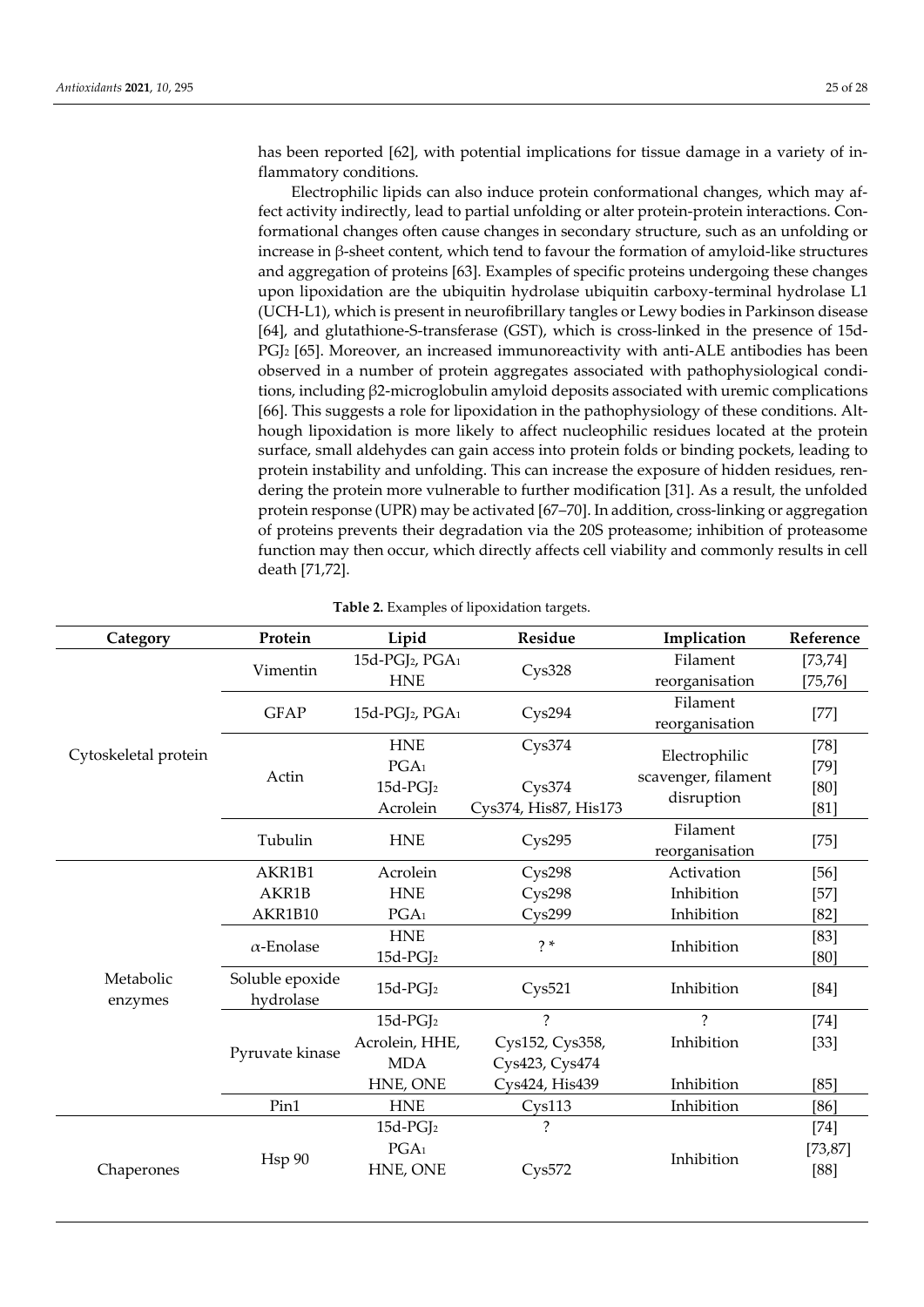|                        | Hsp 70                        | cyPG<br><b>HNE</b>                                        | $\overline{?}$<br>Cys267                    | Inhibition                                                | [84, 87]<br>[89]   |
|------------------------|-------------------------------|-----------------------------------------------------------|---------------------------------------------|-----------------------------------------------------------|--------------------|
|                        |                               | NO <sub>2</sub> -FA <sub>s</sub> 15d-                     |                                             |                                                           |                    |
| Transcription factor   | $PPAR\gamma$                  |                                                           | Cys285                                      | Activation                                                | $[90]$             |
|                        | P <sub>53</sub>               | PGJ <sub>2</sub><br>$15d$ -PGJ <sub>2</sub>               | Cys285<br>C <sub>VS</sub> 277               | Inhibition                                                | [91, 92]<br>[93]   |
|                        |                               |                                                           |                                             |                                                           |                    |
|                        | $NF - \kappa B$               | 15d-PGJ <sub>2</sub> , PGA <sub>1</sub>                   | Cys38 (p65) and Cys62<br>(p50)              | Inhibition                                                | [94, 95]           |
|                        | STAT3                         | 15-keto-PGE <sub>2</sub>                                  | C <sub>VS</sub> 259                         | Inhibition                                                | [96]               |
|                        | $AP-1$                        | 15d-PGJ <sub>2</sub>                                      | Cys269 (c-Jun)                              | Inhibition                                                | [97]               |
| Membrane receptor      | Estrogen receptor<br>$\alpha$ | $15d$ -PGJ <sub>2</sub>                                   | Cys227, Cys240                              | Inhibition                                                | $[98]$             |
|                        | <b>EGFR</b>                   | <b>HNE</b>                                                | ?                                           | Activation (low lev-<br>els); inhibition (high<br>levels) | [99]               |
|                        | <b>TRPA</b>                   | $15d$ -PGJ <sub>2</sub>                                   | Cys421, Cys621                              | Activation                                                | [100]              |
|                        | Keap1                         | $NO2-FAs$                                                 |                                             |                                                           | [101, 102]         |
|                        |                               | <b>HNE</b>                                                | Cys151, 273, 288<br>Inhibition              |                                                           | $[103]$            |
|                        |                               | $15d$ -PGJ <sub>2</sub>                                   | Cys 273, Cys288                             |                                                           | $[101 - 104]$      |
| Regulatory proteins    | IKK                           | <b>HNE</b>                                                | $\mathcal{P}$                               | Inhibition                                                | [105]              |
|                        |                               | cyPG                                                      | C <sub>VS</sub> 179                         |                                                           | $[106]$            |
|                        | H-Ras                         | 15d-PGJ <sub>2</sub> , PGA <sub>1</sub>                   | Cys118, Cys181,<br>C <sub>ys184</sub>       | Activation                                                | [107, 108]         |
| Signalling protein     | <b>PTEN</b>                   | Acrolein, HNE,<br>PGA2, 15d-PGJ2                          | Cys71, Lys327                               | Inhibition                                                | [58, 109]          |
|                        | Akt                           | <b>HNE</b>                                                | His196, His267, Cys311                      | Inhibition                                                | [110]              |
|                        | PP <sub>2</sub> A             | <b>HNE</b>                                                | 2                                           | Inhibition                                                | [60]               |
| Epigenetic regulation  | Sirt2                         | Acrolein, HNE                                             | Cys482                                      | Inhibition                                                | $[111]$            |
|                        | <b>HDACs</b>                  | Acrolein                                                  | C <sub>ys274</sub>                          | Inhibition                                                | $[112]$            |
|                        |                               | HNE, 15d-PGJ2                                             | <b>Cys 274</b>                              | Inhibition                                                | [61]               |
| Mitochondrial proteins | DRP1                          | $15d$ -PGJ <sub>2</sub>                                   | At least Cys644                             | Fission inhibition                                        | [113]              |
|                        | Cytochrome c                  | <b>HNE</b>                                                | His196, His267, Lys87 In vitro modification |                                                           | $[114]$            |
|                        | Aconitase                     | <b>HNE</b>                                                | Cys99, Cys358, Cys421,<br>Cys424, Cys565    | Inhibition                                                | $[115]$            |
| Others                 | Albumin                       | $\Delta$ <sup>12</sup> -PGJ <sub>2</sub><br>HNE, acrolein | His146<br>Cys34                             | $\overline{\cdot}$                                        | $[116]$<br>$[117]$ |

\* ? indicates that either the site of adduction or the biological effect were not determined in this study.

In some cases, conformational changes induced by binding of electrophilic lipids cause protein activation, either through direct or indirect mechanisms. The transcription factor peroxisome proliferator-activated receptor  $\gamma$  (PPAR $\gamma$ ), which is redox-sensitive [90], illustrates this point nicely. Conformational changes in PPAR $\gamma$  during its activation trigger heterodimerization with retinoid X receptor, thus promoting the induction of antiinflammatory genes and repression of pro-inflammatory genes such as nitric oxide synthase (iNOS) [118,119]. Several electrophilic lipids, including NO2-FAs, oxo-octadecadienoic acid (oxo-ODE) and cyPG cause covalent modification of PPARγ by Michael addition at the Cys285 residue and promote conformational changes necessary for its full activation [90–92,120]. Another example is the nuclear factor erythroid 2–related factor 2 (Nrf2), a transcription factor that is central in the antioxidant response and is indirectly activated by lipoxidation. Normally, Nrf2 is bound to its regulator Keap-1, an adaptor for ubiquitination that enables Nrf2 proteasomal degradation under non-stressed conditions. Modification of critical cysteines in Keap-1 causes a conformational change disrupting the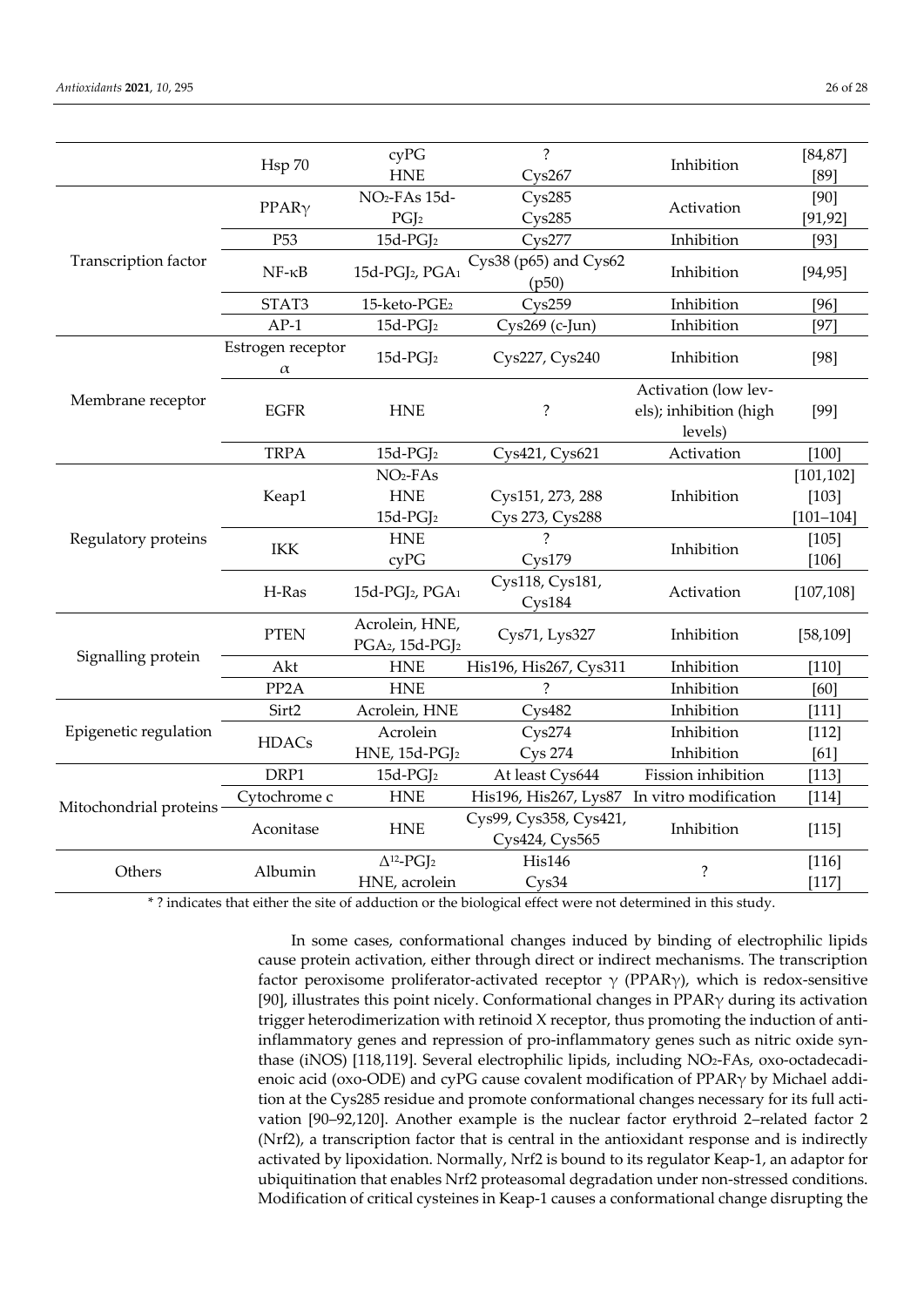degradation machinery and allowing nuclear translocation of newly synthetized Nrf2 and activation of its target genes [121,122]. Therefore, lipoxidation-induced conformational changes can also affect protein–protein interactions. The assembly of cytoskeletal proteins provides clear examples. Lipoxidation of a single cysteine residue (Cys328) in the intermediate filament protein vimentin can alter filament morphology or cause a complete disruption of assembly with the formation of aggregates [123]. Similarly, lipoxidation of actin at Cys374 can disrupt microfilaments if it occurs in a substantial proportion of molecules [80]. Lipoxidation of tubulin alters the morphology of microtubules, inducing a thinner appearance [74]. Some of these alterations could be due to steric hindrance caused by the addition of bulky moieties. In addition, changes in protein charge due to lipoxidation can also affect protein-protein interactions as reported for the binding of lipoxidised albumin to the receptor of advanced glycation end products (RAGE) [124]. Finally, lipoxidation can alter protein–DNA interactions, as is the case for transcription factor NF-κB, which is responsible for the signalling cascade that controls the expression of many proinflammatory genes. Direct lipoxidation of subunit p65 (Cys38) or p50 (Cys62) by 15d-PGJ<sup>2</sup> or PGA<sup>1</sup> has been reported to inhibit NF-κB binding to the DNA [94,95], thus reducing expression of proinflammatory genes.

As mentioned above, lipoxidation can influence protein subcellular localization indirectly through changes in protein interactions or degradation. However, the addition of electrophilic lipid moieties can also alter membrane targeting, either directly by the action of the bound lipid or indirectly if lipoxidation occurs on residues or domains involved in subcellular targeting or alters the transport mechanisms. Lipoxidation could increase the hydrophobicity of the molecule by altering its charge or introducing acyl groups, which could mimic the effects of lipidation and thus influence membrane interaction. The protein H-Ras poses an interesting example because it can be modified by cyPG at Cys181 and Cys184 residues [107,108], which are sites of palmitoylation and therefore important for subcellular targeting. Indeed, modification of these residues in H-Ras by different moieties has been shown to correlate with its localization to the plasma membrane or endomembranes [125]. In turn, lipoxidation of glyceraldehyde-3-phosphate dehydrogenase (GAPDH), although it inactivates the enzyme, induces its translocation to the nucleus where it is involved in the induction of apoptosis [62]. Interestingly, lipoxidation of Chromosomal Maintenance 1 (CRM1) inhibits nuclear protein export [126], therefore inducing nuclear accumulation of its substrates.

Although this review is more focused on lipoxidation in the cellular context, protein lipoxidation in the extracellular milieu and the bloodstream has important consequences, including increased immunogenicity, transfer of proinflammatory and damage signals and contribution to a variety of pathophysiological processes [12,127]. In summary, lipoxidation can impact essential processes including cell signalling and metabolism, cytoskeletal function, protein degradation and gene expression. Moreover, regulation of these processes by lipoxidation is often double-sided, with either protective or deleterious effects depending on the protein target, the nature and the levels of the electrophilic lipid species and cellular context factors, which will be discussed below.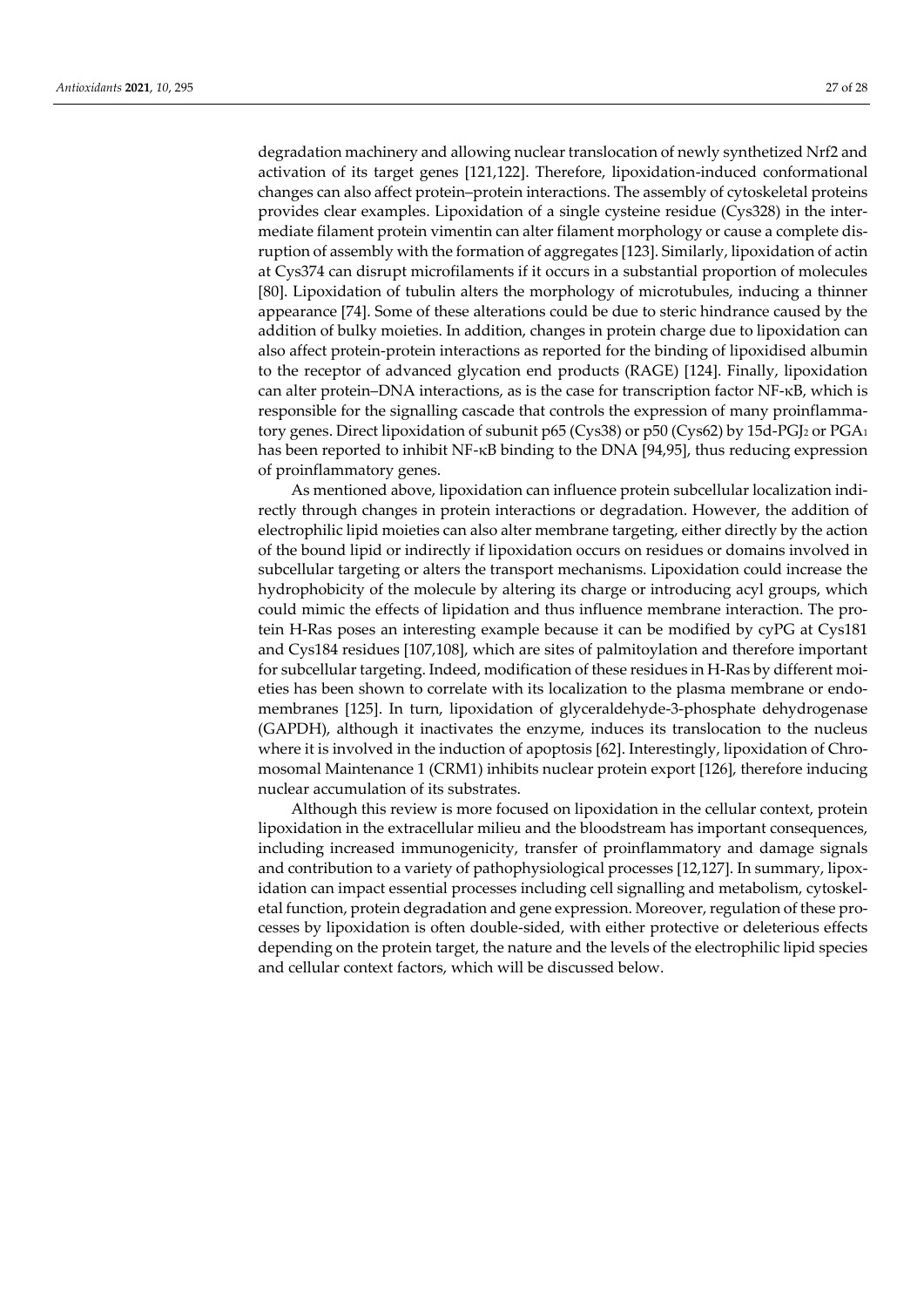

**Figure 2.** Overview of the biochemical effects of protein lipoxidation, which are highly interrelated.

#### **4. Selectivity and Protein Targets of Lipoxidation**

Investigations of reactive oxidized lipid-protein adducts on entire proteomes have shown that not all proteins of a proteome are subject to lipoxidation [75,87,128], thus suggesting that this process is both site-specific and protein selective. Protein lipoxidation appears to occur on specific sets of proteins within the cellular proteome, which act as "hot spots". In the circulation, albumin seems to be very susceptible to lipoxidation because of its abundance and of the high reactivity and accessibility of some nucleophilic residues (Cys34 and Lys199) [129]. In the cellular environment, the chaperones Hsp70 and Hsp90, Keap1, and the cytoskeletal proteins tubulin, actin and vimentin are frequent targets of lipoxidation [74,130]. Also, adducts seem to be more common in the cytosol and nucleoplasm than in the membrane, although this may depend on the type of lipid and on the difficulties to analyse membrane proteins [73,131–133]. In addition, certain cellular pathways, such as defence responses, or subcellular localizations appear particularly susceptible. Studies on the mitochondrial proteome showed that respiratory chain and tricarboxylic acid cycle (TCA) proteins, as well as transporters, are the most represented proteins undergoing lipoxidation [134,135]. Codreanu et al. identified HNE and ONE protein adducts in THP-1 and RKO cell lines and performed a Gene Ontology (GO) analysis, which showed that their function was predominantly involved in folding, RNA metabolic and glucose catabolic processes, cytoskeletal regulation and protein synthesis and turnover [136]. This is in agreement with previous studies that identified proteins related to the cytoskeleton, stress and immune responses, metabolic processes and glycolysis, regulation of translation and RNA binding as targets for HNE or cyPG in various cellular models [74,75,87]. Table 2 gives also examples of the site-specificity of lipoxidation on some target proteins, as determined in studies performed mostly in vivo or in cellulo, using physiological or pathophysiological treatment levels of electrophilic lipids and employing mutagenesis approaches to investigate the biological effect. Interestingly, information on sites of modification has also been obtained from in vitro studies, which have provided fundamental information on relative residue susceptibility and functional consequences, although in some cases yielded a higher number of modified residues. Some examples are shown in Table 3.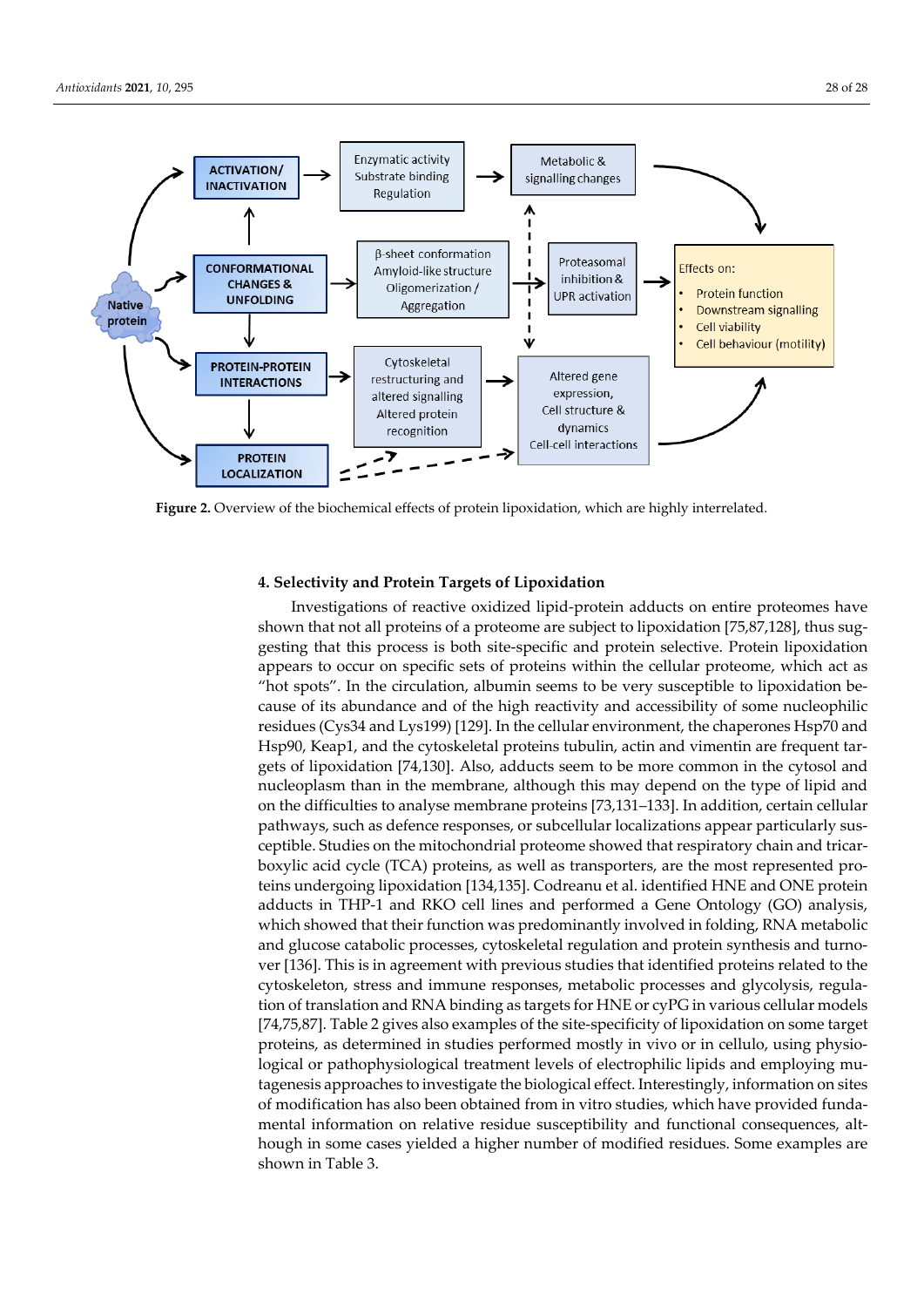| Protein                        | <b>Targeted Residue (Position)</b>                                       | Electrophile | <b>Type of Adduction</b>               | Reference  |
|--------------------------------|--------------------------------------------------------------------------|--------------|----------------------------------------|------------|
|                                | Cys 49, 152, 326, 358, 423, 474                                          |              |                                        |            |
| Pyruvate kinase                | Lys 66, 115, 135, 166, 188, 207, 224,                                    |              | Acrolein, HHE Michael, Schiff's or FDP |            |
|                                | 247, 270, 305, 367, 393, 475<br>and MDA                                  |              | adduction                              | [33]       |
|                                | His 379, 391, 464                                                        |              |                                        |            |
|                                | Cys 177                                                                  |              |                                        |            |
| Cyclin-dependent Ki-<br>nase 2 | L <sub>VS</sub> 129<br><b>HNE</b>                                        |              | Michael                                | [85]       |
|                                | His 60, 71, 161, 268, 283, 295                                           |              |                                        |            |
|                                | Cys 53, 62, 75, 101, 124, 245, 246,                                      |              |                                        |            |
| Serum Albumin                  | 253, 269, 270, 277, 514                                                  |              | Michael and Schiff's (N-               |            |
|                                | Lys 73, 106, 136, 174, 233, 240, 281, HNE and MDA propenal-lysine adduct |              | with MDA)                              | [137, 138] |
|                                | 378, 525, 541, 545                                                       |              |                                        |            |
|                                | His 67, 105, 128, 242, 247, 510                                          |              |                                        |            |
| Apolipoprotein E               | Lys 64, 67, 68, 135, 138, 149, 155, 254                                  | Acrolein     | Michael and Schiff's                   | $[139]$    |
| Creatine kinase                | Cys 141, 145, 254, 283                                                   |              |                                        |            |
|                                | Lys 86, 101                                                              |              | Michael and Schiff's                   | [140]      |
|                                | His 7, 26, 29, 66, 97, 191, 219, 234,                                    | <b>HNE</b>   |                                        |            |
|                                | 276, 296, 305                                                            |              |                                        |            |

**Table 3.** Multiple modification mapping studies in vitro.

Why are some proteins more susceptible to lipoxidation than others? Some of the proteins mentioned above (albumin, chaperones, cytoskeletal and glycolytic proteins) are highly abundant in cells; as chemical reactions are concentration-dependent, there is a higher probability that abundant proteins will be both modified and detected during the analysis. However, this is not always the explanation, as illustrated by the lipoxidation of transcription factors and signalling proteins, which are minor cellular components. Instead, the biochemical characteristics of the protein or enzyme come into play. An important factor is the reactivity of amino acid sidechains by Schiff's base formation or Michael addition, which is determined by their nucleophilicity [24,141]. Generally, the high nucleophilicity of the cysteine thiol makes it more reactive than the imidazole in histidine or amino group in lysine [134]. This agrees with the observation that out of 398 residue sites targeted by HNE in HEK293T cells, most (85.9%) were cysteines (342 residues), and only 27 were histidines (6.8%) and 29 lysines (7.3%) [142]. Moreover, in proteins with multiple cysteine residues frequently only one or two of them are targets for lipoxidation. For instance, Cys34 of albumin and Cys374 of actin are the most reactive and commonly modified residues of these two proteins [129], while the cysteine residues located in the Cterminal segments of several proteins of the Ras superfamily, including H- and N-Ras and Rac1, are lipoxidised [107,143]. This selectivity can arise because of a low  $pK_a$  of the cysteine, which is influenced by its chemical microenvironment; the proximity of basic amino acids, such as positively-charged lysines, a metal centre, a catalytic triad or aromatic amino acids, lower the  $pK_a$  and favour the formation of the more nucleophilic thiolate form, which is more prone to oxidation and lipoxidation [144–148]. Consequently, those thiols can act as redox sensors because they are highly responsive to various oxidative modifications. Examples of proteins with unusually low cysteine pKas include protein tyrosine phosphatases, thioredoxin (Trx) and peroxiredoxins (Prx). Lysine and histidine sidechains are commonly positively charged at physiological pH, but their pKas can also be modulated by their local environment through hydrogen bonding and charge stabilization, though as yet this has been less studied.

Another factor important in determining target residues in a protein is their solvent accessibility. A meta-analysis of human proteins identified as targets of HNE and acrolein modification showed that adducted residues were, on average, more accessible than the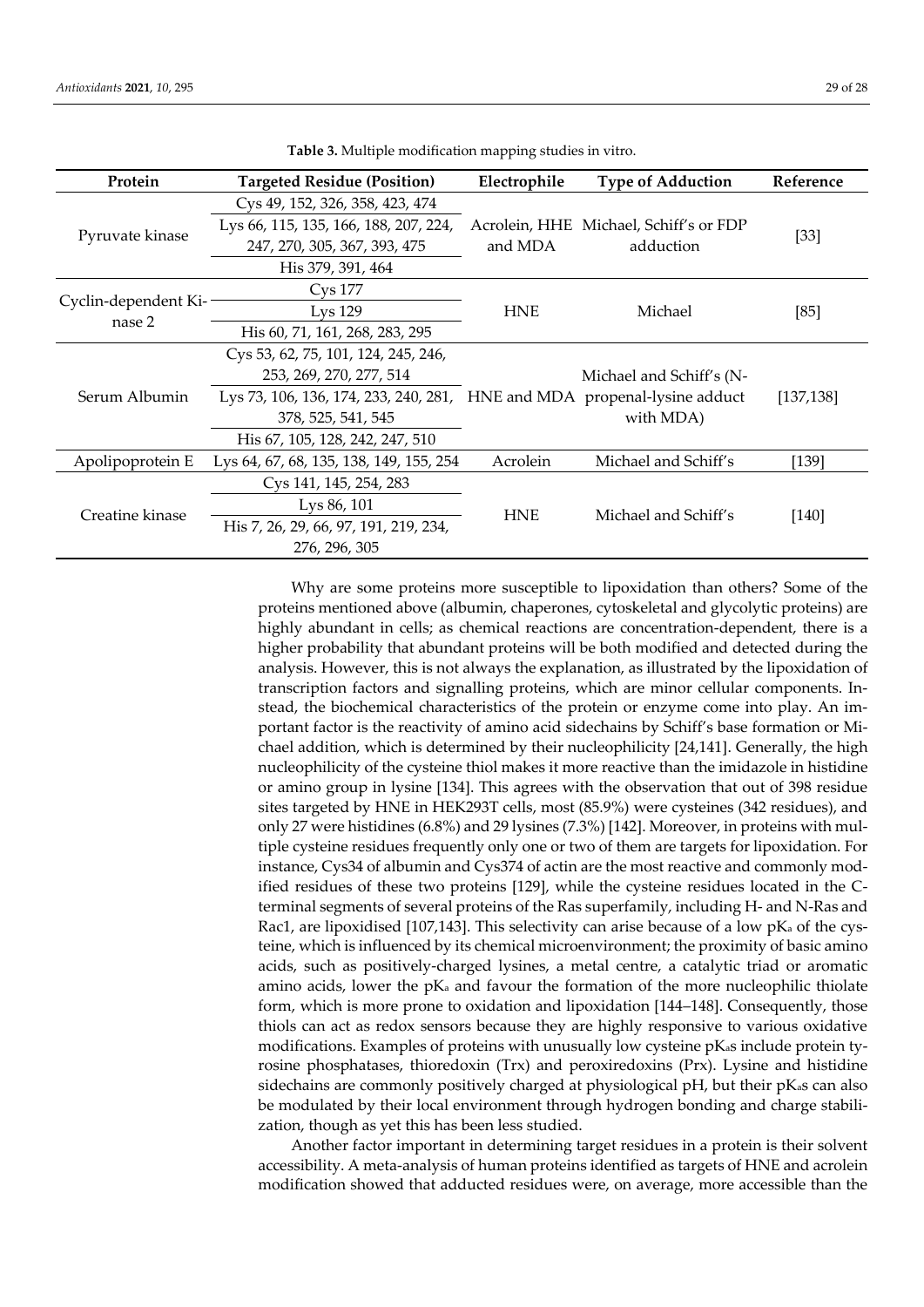unreactive ones [141]. Similar findings were reported for the modification of pyruvate kinase by 3 small aldehydes [33]. The influence of nucleophilic residue accessibility was studied in the context of the modification of mitochondrial proteins by endogenous 2 alkenals [134], and it was found that local flexibility (B-factor values) and solvent accessibility areas were generally higher on 4 out of 5 cysteine residues that were found adducted on mitochondrial malate dehydrogenase. Interestingly, it has been reported that adducted residues are surrounded by a greater number of aromatic residues and fewer aliphatic residues than unreactive nucleophile residues [141].

Clearly, the nature and concentration of the electrophilic lipid species also determine the nucleophilic side chains targets in proteins, as explained above [33,42,115] and illustrated by the information in Table 2. There is good evidence that size and structure play an important role in the selectivity of protein modification. A study on cultured fibroblasts found that the closely related cyPG PGA<sub>1</sub> and  $15d$ -PGJ<sub>2</sub> modified distinct and not totally overlapping subsets of proteins, with some targets clearly being preferentially modified by one of the cyPG [82,149]. Molecular simulations and docking studies have provided insight into the structural basis of the interaction between electrophilic lipids and proteins, documenting the basis for selectivity. PGA<sup>1</sup> undergoes interactions with residues at the active site of AKR1B1 or B10, which favour the formation of a Michael adduct [82]. Similarly, favourable interactions have been proposed for the addition of 15-keto-PGE<sup>2</sup> to signal transducer and activator of transcription 3 (STAT3) [96].

Overall, it can be seen that lipoxidation "hot spots" occurring at the level of the proteome and the protein are highly interdependent, and influenced both by the nature of the protein, the electrophilic lipid and their concentrations. The situation is further complicated by the fact that other aspects of the cellular environment can influence properties of the electrophilic lipids or the adducts, including their availability and stability, thus impacting on the selectivity of the modification. This is considered further in the next sections and illustrated in Figure 3.



**Figure 3.** Scheme showing the main factors affecting lipoxidation, from the generation of reactive species and PTM crosstalk on the left to mechanisms of detoxification and reversibility on the right. Please, see text for details and abbreviations.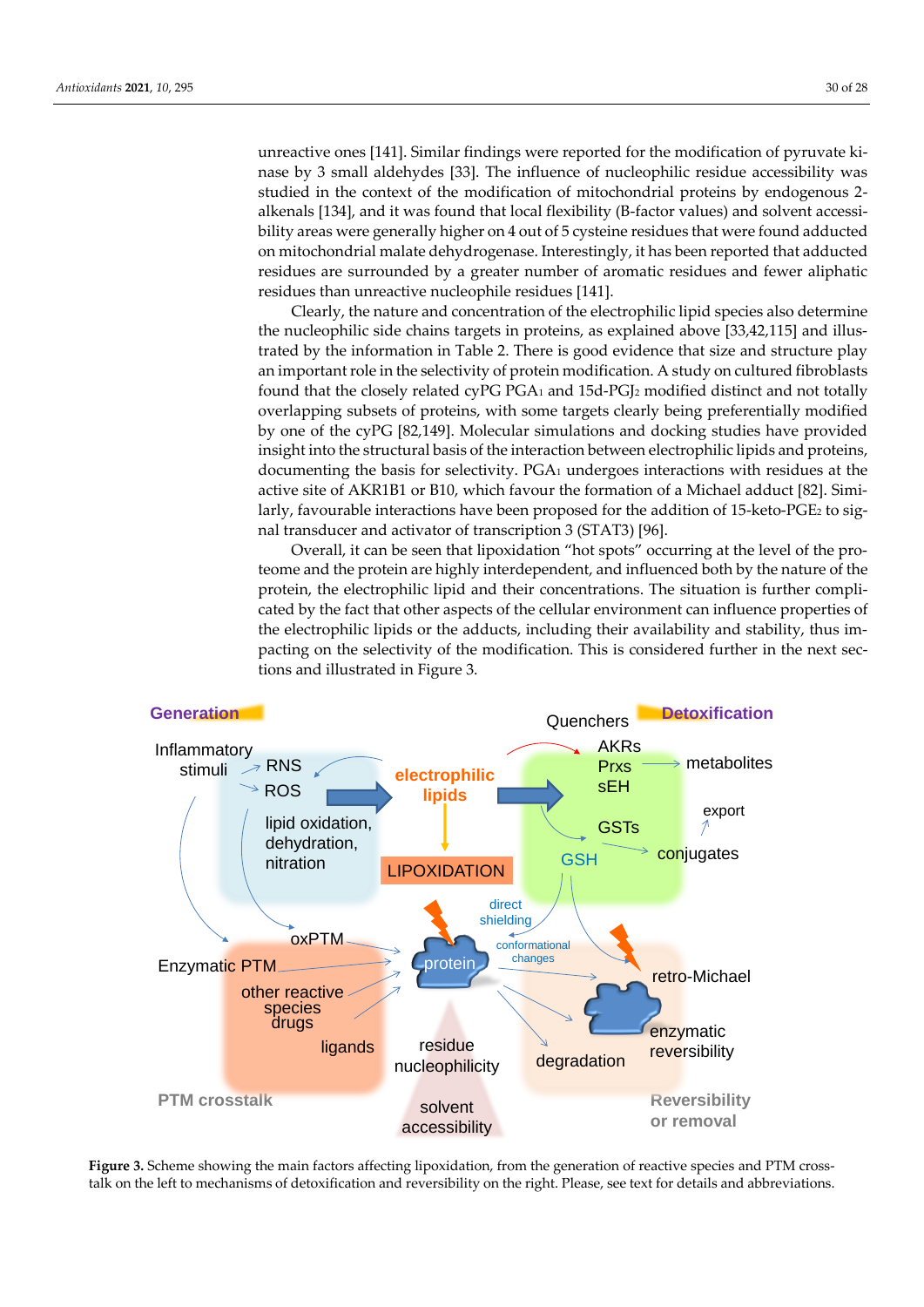#### **5. The Emerging Role of Lipoxidation in Cellular Regulation**

PTMs involved in signalling are generally considered to be fast, reversible and specific, for these properties provide a high degree of control over the downstream processes. As a non-enzymatic modification, the role of protein lipoxidation as a signalling mechanism has been controversial, due in part to an incomplete understanding of the possibilities of regulation of this process. Nevertheless, protein lipoxidation can be modulated at several levels, including at the level of generation of the reactive species or their precursors, through their metabolism/detoxification, which influences their availability, or at the level of the stability of adducts, which can be regulated by adduct reversal. Some electrophilic lipids, including cyPG, derive from the dehydration of PG, which in turn are synthesized by regulated enzymatic processes that can be induced under situations of inflammation. Knockout of key enzymes involved in cyPG generation, such as PGD synthase, results in a decreased production and action of these electrophilic lipids [150]. Consequently, inhibitors of the phospholipases, COX and/or PG synthases involved in the enzymatic steps of PG synthesis may result in a reduction of the generation of the electrophilic lipids derived from them [151,152].

The metabolism or detoxification of reactive lipids or their precursors can be catalysed by diverse enzymes, thus influencing their availability and therefore the extent of lipoxidation. GSTs constitute a well-characterized family of enzymes that catalyse the conjugation of reduced glutathione (GSH) to electrophilic lipids to generate more soluble species that can be exported by multidrug resistance transporters, thus reducing their cellular availability [153–156]. Several electrophilic lipids, including cyPG and HNE are substrates of GST [153,154,156,157], for which enzymatic and non-enzymatic conjugation GSH has been shown to decrease their levels and activity [153,156].

Other enzymes that have been proposed as mediators of lipid detoxification include soluble epoxide hydrolase (sEH), which can metabolise epoxy fatty acids (PUFAs) [158], phospholipid hydroperoxide glutathione peroxidase and the Prxs [29]. A wide and diverse group of enzymes can detoxify aldehyde-containing electrophilic lipids. For instance, several isoforms of the aldo-keto reductase (AKR) family use NAD(P)H to reduce aldehyde groups of some electrophilic lipids such as acrolein, HNE or cyPG precursors [159,160], thus decreasing their availability and biological effects. Other enzymes that can reduce the aldehyde group of HNE, including aldose/aldehyde reductase (ALR), alcohol dehydrogenase (ADH), aldehyde dehydrogenase (ALDH), alkenal reductase (AER), alkenal hydrogenase (ALH), and alkenal/one reductase (ACR) have been reported to reduce its bioavailability and reactivity in both plants and humans [32,46]. Thus HNE detoxification can occur both by conjugation with GSH or direct detoxification by ADH or ALDH [32,161]. Importantly, several enzymes involved in detoxification of electrophilic lipids, including GST, AKR and soluble epoxide hydrolase are targets for reactive lipids themselves, which increases the complexity of these interactions [65,82,84].

A key feature of mechanisms considered to participate in cell signalling is that they need to be reversible, either directly or indirectly; lipoxidation shows potential reversibility through several mechanisms. Although both Schiff's and Michael adducts are chemically reversible, Schiff's adducts are more labile and reversal can occur spontaneously in aqueous solution [31], whereas Michael adducts are in general more stable. However, retro-Michael reactions are also possible under some circumstances. An adduct formed between AKR1B1 enzyme and a biotinylated analogue of PGA<sup>1</sup> is partially reversed by incubation in the presence of an excess GSH in vitro [162]. Furthermore, Michael adducts generated by HNE and ONE can be reverted in vitro and in cells as demonstrated by quantitative chemoproteomic analysis [163] and kinetic studies [164]. In cells, the involvement of enzymatic mechanisms in the reversal of lipoxidation has been proposed. Acrolein protein adducts are reversed in bronchiolar epithelial cells by mechanisms dependent on GSH and Trx 1 [165]. In addition, the deacetylase Sirt2 has been reported to catalyse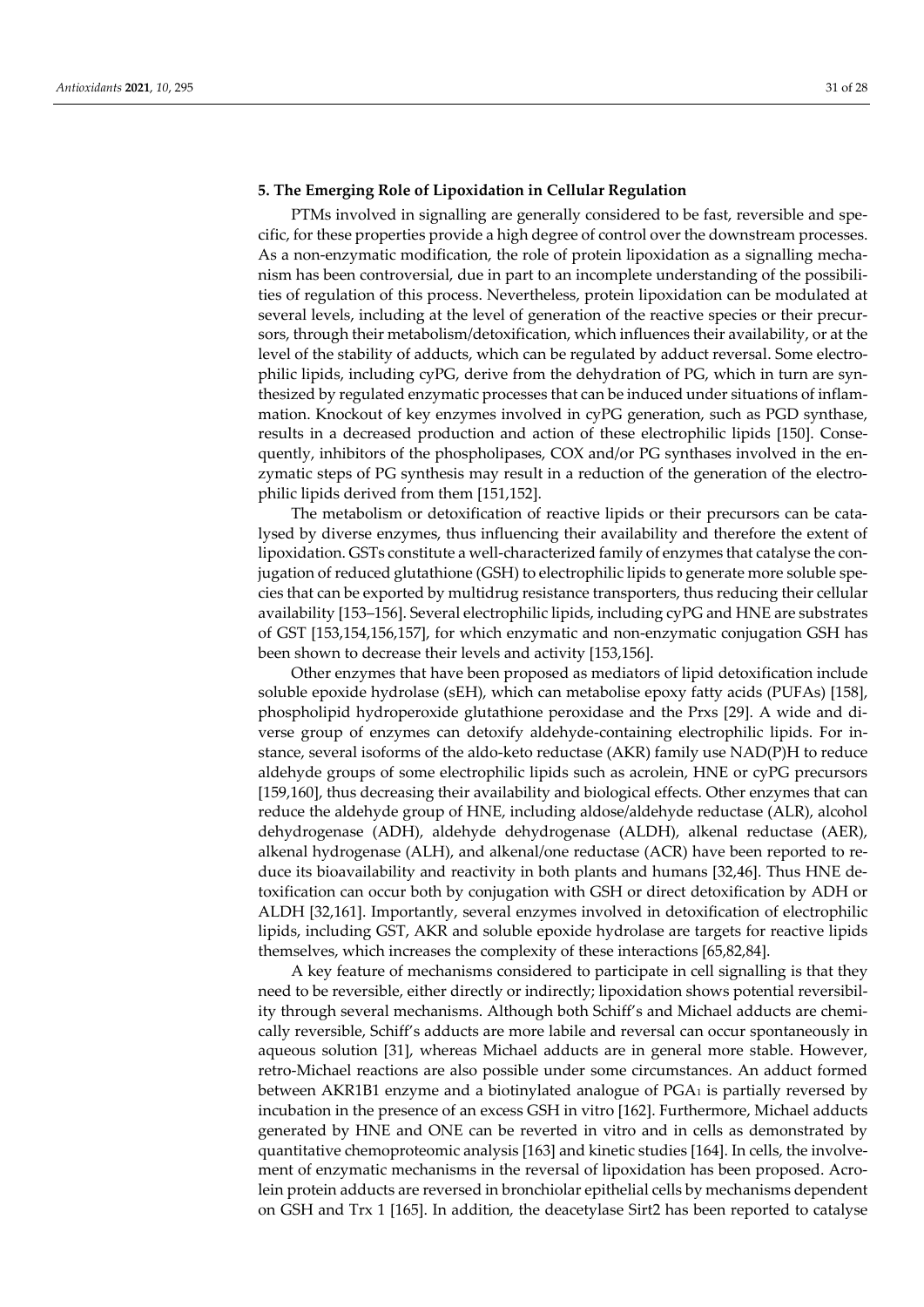the enzymatic reversion of acrolein lipid adducts [166,167], as revealed by quantitative analysis [163]. NO2-FAs are a special case, since their adducts with cysteine residues are reversible, and there is consensus that they can behave as signalling mediators [168,169], although there is still much to be learned about the potential regulation of their generation and site of action.

The functional reversal of lipoxidation can also be achieved indirectly by degradation of the lipoxidised proteins and substitution by newly synthesized proteins with the consequence of the recovery of the biological effect [50,170]. As stated above, lipoxidation is frequently associated with inhibition of proteasomal degradation. Therefore, removal of protein-lipid adducts has been proposed to occur through lysosomal degradation and autophagy [171], especially of those containing  $\alpha$ ,β-unsaturated carbonyl groups or aldehydes.

Specificity is an important aspect of regulatory processes. Besides the selective aspects of lipoxidation discussed above, several lines of evidence indicate that in some cases protein lipoxidation can display distinct structure-function relationships. Lipoxidation of members of the AKR family by different species can lead to distinct functional consequences. Whereas modification by small moieties such as acrolein at Cys298 of AKR1B1 increases its catalytic activity [56], the addition of bigger reactive lipids such as HNE or certain cyPG promotes the inactivation of these enzymes [57,162]. The assembly of cytoskeletal protein vimentin is also sensitive to modulation by lipoxidation of its single cysteine residue and displays differential features depending on the structure of the adducted lipid [123]. However, whether this is a physiological mechanism of signalling is not known at present.

#### **6. The Dependence of Lipoxidation on the Cellular Environment**

Reactive lipids can exert both beneficial and detrimental effects on the cell [38]. Which of these predominates depends on many factors that influence the generation and final fate of the lipids and their adducts, including the cell type, the status of the antioxidant defences, and the concurrence of other reactive species or stimuli. The complexity of this balance is illustrated by the fact that electrophilic lipids can induce the expression of antioxidant defence enzymes, but at the same time influence their activity either directly, through lipoxidation, or indirectly, by triggering the production of reactive oxygen species (ROS) (see [172] for review).

The antioxidant system of the cell includes both enzymatic and non-enzymatic elements. Enzymes contributing to the antioxidant defence include the superoxide dismutase (SOD), heme oxygenase-1 (HO-1), catalases, glutathione peroxidase, Prxs, glutathione reductases and Trx. Small-molecule antioxidants include GSH, vitamins, lipoic acid and several cations such as Mn, Fe, Cu or Zn [63,173]. An example of the interplay between these factors and lipoxidation is provided by the cell- and species-dependent subcellular compartmentalization of cyPG accumulation and effects. For instance, differences in the main site of inhibition of the NF-κB activation pathway (through either cytoplasmic or nuclear events) have been attributed to the distinct subcellular distribution and abundance of antioxidant defences, i.e., GST activity and GSH content, in different cell types (see [172] for review). Therefore, increased levels of GSH, or enzymes involved in cyPG metabolism such as GST, are associated with lower levels of cyPG modification, and vice versa. Moreover, the stability of the adducts between electrophilic lipids and GSH depends on the lipid species [174], for which GSH levels will not affect the availability of electrophilic lipids uniformly. In addition, the observation that non-hydrolysable GSH analogues protect certain proteins, e.g., GSTp, from lipoxidation suggests the involvement of steric effects or induction of conformational changes in the protective effects of GSH [65]. Finally, these elements are dynamic, which increases the complexity of these interactions. For instance, cytosolic GSTs can translocate to the nucleus, altering the location of protection [175,176].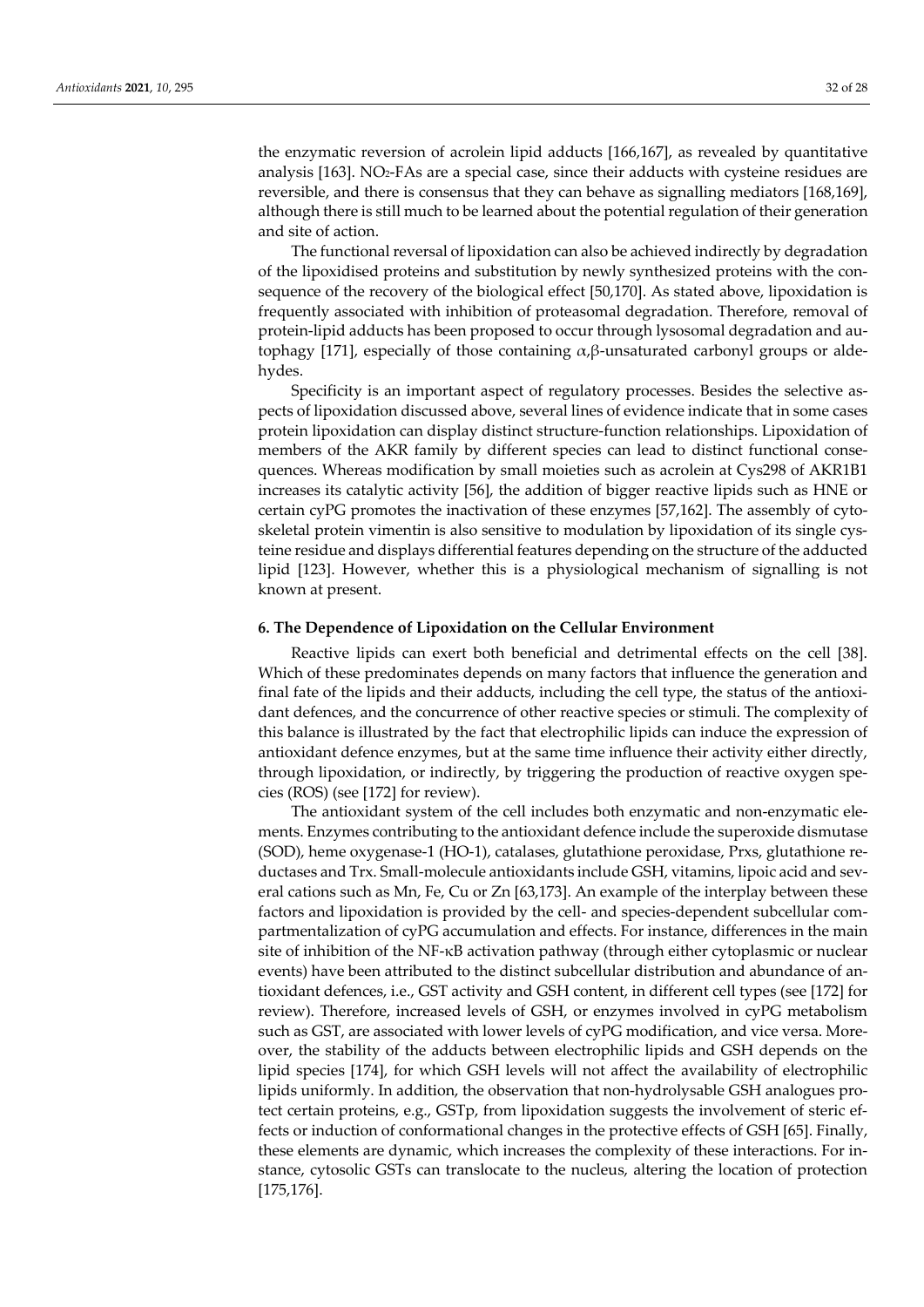The complexity of these interactions is even higher since electrophilic lipids also influence the activity of the detoxifying enzymes. Certain electrophilic lipids can bind and inactivate GST and/or induce its crosslinking [65,177]. In addition, the reduced form of Prx is a direct target of HNE [178] whereas Trx can be modified by acrolein and HNE at the non-catalytic Cys73 [179] and by cyPG at Cys35 and Cys69 [180]. Moreover, TrxR is also a target for lipoxidation [181]. In most cases, lipoxidation is associated with inhibition of these targets, thus inducing the accumulation of cellular ROS. Nevertheless, as stated above, interaction with GSH can protect these enzymes from lipoxidation.

Vitamins may act as both pro- and anti-oxidants and their interactions with electrophilic lipids and lipoxidation appear to be complex and dependent on the experimental system. Examples of these interactions include reports on vitamin E decreasing lipid peroxidation in clinical trials or studies [182] and the ability of vitamin B6 to sequester intermediates of lipid peroxidation and reduce the formation of lipoxidation adducts [183,184]. Nevertheless, some actions of vitamins are controversial and the reader is referred to specialized reviews on this topic [170,173,185].

Divalent cations such as iron, copper, zinc or manganese also influence the redox state of the cell through various mechanisms including radical generation through the Fenton reaction (iron and copper), radical scavenging (manganese) or acting as cofactors for antioxidant enzymes (reviewed in [173]). In the context of lipoxidation, **zinc** presents special interest. Zinc competes with iron and copper in their coordination environments and suppresses their redox activity in Fenton chemistry. Interestingly,  $Zn^{2+}$  can interact with the thiolate group of cysteine, with important implications in Redox Biol, and the imidazole group of histidine [186], both of which are strong nucleophiles and frequent targets of lipoxidation. Zinc binding can affect the reactivity of cysteine residues and/or protect them from chemical modification, including lipoxidation [187,188]. The cytoskeletal protein vimentin provides an example of this protection both in vitro and in cells, since zinc availability in the physiological range protects the single cysteine residue of vimentin from alkylation, oxidation or lipoxidation in vitro, and preserves the integrity of the network in cells [188]. In turn, oxidation or lipoxidation of cysteine residues involved in the interaction with zinc releases this metal and contributes to zinc toxicity in cells [189]. On the other hand, metal-ion chelators inhibit lipoxidation reactions through the elimination of metal ions [170]. Some examples of compounds which can act as metal-ion chelators include citric acid (relatively non-specific chelator) [170], polyphenols and flavonoids [173].

Among other factors related to the cellular or extracellular context that can modulate lipoxidation is the presence of scavengers or quenchers. While the two terms are often used interchangeably, scavengers could be considered non-covalent binders of electrophilic lipids, whereas quenchers would be strong nucleophilic compounds reacting with the electrophilic derivatives leading to unreactive products. Thus, scavenging or quenching of electrophilic lipids could prevent protein lipoxidation. Therefore, in addition to endogenous compounds entailing this activity, exogenous natural and synthetic quenchers are being studied as potential therapeutic tools [170,190]. One of the best-studied examples is the dipeptide carnosine composed of β-alanine and histidine, which has served as the basis for the synthesis of more stable analogues, one which, known as carnosinol, has been found to decrease lipoxidation and showed beneficial effects in animal models of disease [191].

Finally, the presence of other reactive species, either endogenous or exogenous, such as drugs and their metabolites can influence lipoxidation by causing alterations in the cellular antioxidant systems or the protein targets, and even compete for target residues contributing to PTMs crosstalk. Therefore, factors from the cellular context may influence the extent and the site of protein lipoxidation, contributing to its selectivity and accounting for potential differences in the results from in vitro and in in vivo studies.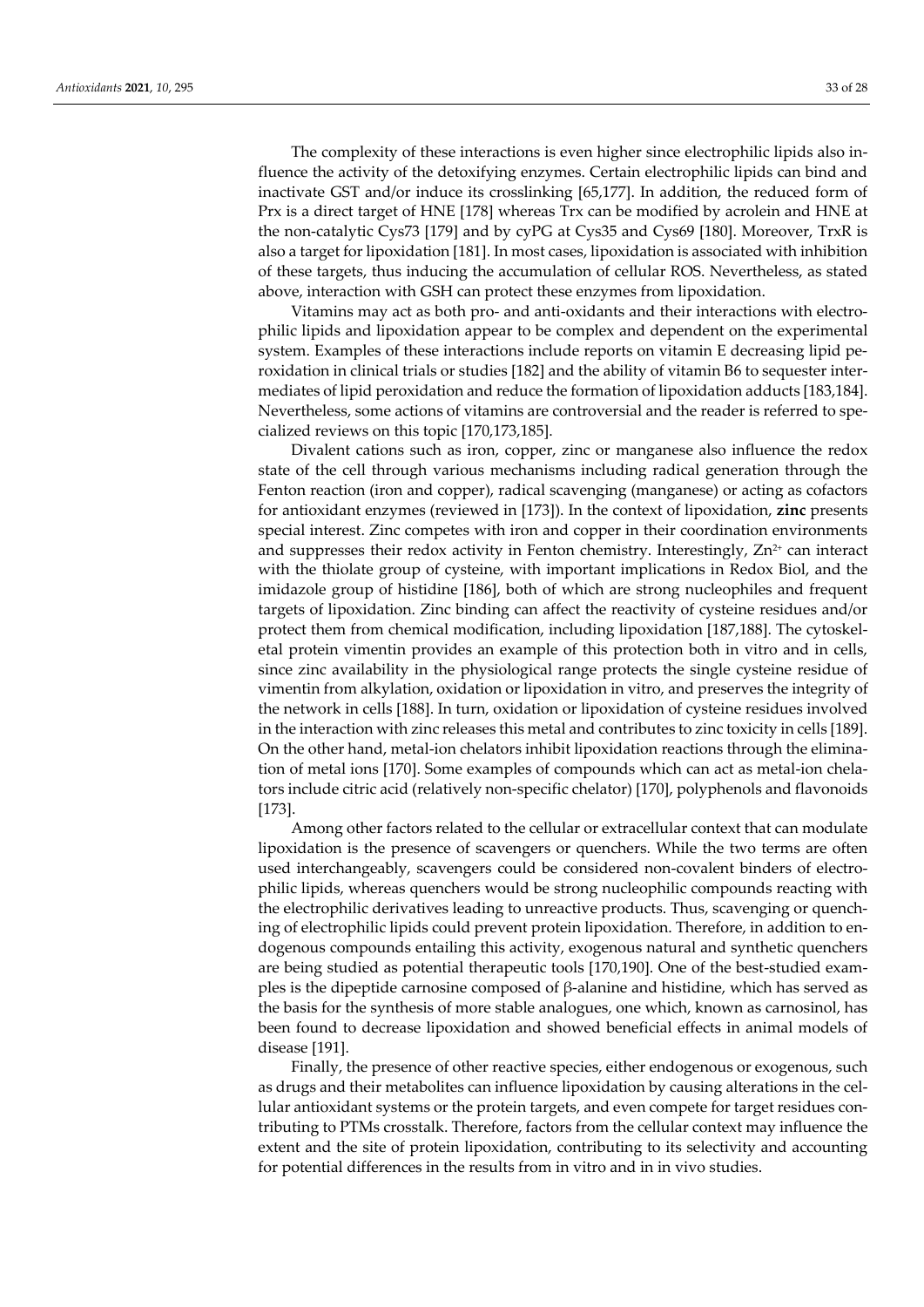#### **7. Interplay among Post-Translational Modifications**

Lipoxidation can induce oxidative stress, thus eliciting the formation of further reactive species, responsible for additional PTMs leading to chain reactions with implications in different cellular processes [192]. Moreover, lipoxidation of enzymes involved in PTMs, such as phosphatases, kinases or deacetylases (see above), can affect PTMs. Therefore, a complex interplay between PTMs can take place involving lipoxidation, modifications by other reactive species, and activation or inhibition of proteins catalysing other PTMs. Moreover, direct cooperation or competition among PTMs can occur on the same proteins or residues, which could result in an increase of protection from lipoxidation, thus contributing to the generation of highly diverse proteoforms and the complexity of events determining the overall outcome.

Among reactive species potentially competing with electrophilic lipids for modification of proteins are species derived from the oxidation of sugars, ROS and RNS and other small molecules, like metabolites of certain amino acids, or even drugs. The modification of cysteine residues can provide numerous examples of this potential competition, given their capacity to accommodate multiple modifications [193,194]. In general, it could be considered that cysteine oxidation in its various forms, including formation of disulphide bonds, sulfenic and sulfonic acids, nitrosation, etc., would make the residue less available for lipoxidation. Nevertheless, sulfenic acids have been reported to be more reactive towards certain electrophilic compounds [195], while some disulfides are highly reactive with oxidants [196]. Therefore, in certain cases, cysteine reversible modifications, including disulphide formation, glutathionylation, nitrosation, or addition of NO2-FAs, could confer protection against more deleterious ones involving the formation of stable adducts, protein crosslinks, unfolding or aggregation [197,198].

Several previously discussed lipoxidation targets provide examples of these protective mechanisms. The enzyme AKR1B1 possesses seven cysteine residues, two of which, Cys298 and 303, are close to the active site. Formation of a disulphide bond between these cysteine residues reversibly inactivates the enzyme. Nevertheless, this modification could prevent a more stable modification causing either activation or inactivation of the enzyme. For instance, the cyPG PGA<sup>1</sup> forms an adduct with Cys298 resulting in inhibition. The single cysteine residue of vimentin, Cys328 can also be the target for a wide variety of modifications. Reversible modifications of this residue include disulphide formation, nitrosation or glutathionylation, which can have different functional consequences [199]. Nitrosation, in particular, appears to elicit only minor alterations of vimentin assembly in vitro [200]. Therefore, it would be interesting to explore whether this reversible modification can play a protective role against more disruptive modifications such as CyPG addition. Interestingly, in vitro incubation of vimentin or a  $PPAR\gamma$  construct with the nitrated phospholipid 1-palmitoyl-2-oleyl-phosphatidylcholine (NO2-POPC) shields their cysteine residues from alkylation [201]. Whether this is due to the occurrence of competing modifications requires further study.

Lipoxidation maintains an important interplay with phosphorylation through various mechanisms. As briefly discussed above, several kinases and phosphatases contain reactive thiols that are subjected to redox control and can be targets for several electrophilic species. Examples of kinases with reactive thiols include protein kinase A (PKA), PKG, PKC and Ca<sup>2+</sup>/calmodulin-dependent protein kinase II (CaMKII) [202,203]. Moreover, both 5′ AMP-activated kinase and AKT have been shown to be direct targets for lipoxidation by HNE [110,204]. Moreover, kinase cascades can be indirectly activated by lipoxidation. Monomeric GST binds and sequesters several stress kinases such as c-Jun N-terminal kinase (JNK) or Traf-2 or binds to their substrates [205,206] in such a way that oxidation or lipoxidation-induced GST crosslinking results in the activation of the corre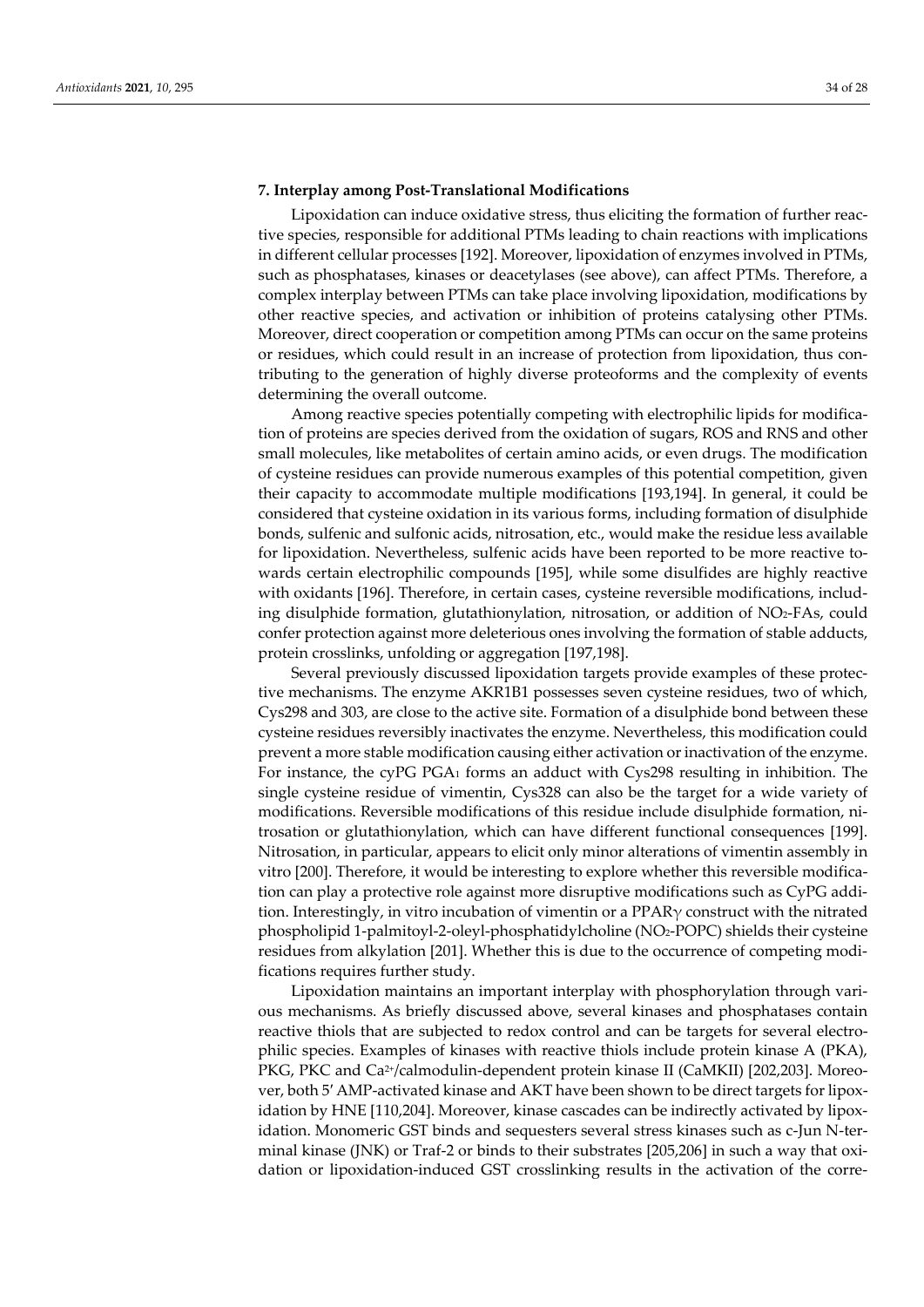sponding stress signalling pathways [65,205,207]. In turn, lipoxidation of Ras proteins elicits their activation and that of downstream kinase cascades, including MAPKs, phosphoinositide 3-kinase (PI3K) and AKT [107,208].

In addition, several serine and tyrosine phosphatases can be regulated by redox mechanisms and are targets for lipoxidation, which can result in activation or inactivation of phosphatase activity, generally leading to reciprocal changes in the phosphorylation level of its substrates and modulation of the corresponding pathways [209]. Examples of phosphatases subjected to this control are PP2B, PP1, PP2A and PTEN. Lipoxidation of PP2A by PGA<sub>1</sub> through the formation with a Michael adduct at Cys377 reduces the phosphorylation state of Tau [210]. In contrast, several electrophilic lipids, including acrolein, HNE and cyPG covalent modify and inactivate PTEN, resulting in activation of the AKT pathway and increased proliferation in several cancer cell lines [58,59]. Recently, the formation of an adduct of 15d-PGJ<sup>2</sup> with Cys136 of PTEN has been reported [211]. Importantly, the possibility that electrophilic lipids can alter the expression levels of kinases or phosphatases provides an additional layer for interplay [212]. Therefore, alterations in protein phosphorylation status could be commonly associated with lipoxidation, and the occurrence of both modifications on the same target would influence the final outcome. For instance, in the case of vimentin, lipoxidation and phosphorylation appear to cooperate to induce filament disassembly [123]. However, in the case AKT, HNE indirectly promotes its phosphorylation, which would normally lead to activation but at the same time, directly modifies the enzyme, resulting in inhibition [110].

Importantly, direct competition between lipoxidation and phosphorylation could occur at histidine residues, which can be targets for both kinds of modification [213], although this potential interplay, to the best of our knowledge, has not been explored in detail. Other unusually phosphorylated amino acids include lysine and arginine.

Lipoxidation can also affect protein acetylation. Several HDACs are targets for lipoxidation. Indeed, a feedback mechanism controlling the expression of stress genes has been proposed that depends on the modification of certain HDACs by cyPG and HNE [61]. Moreover, lipoxidation of Sirt3 by HNE associates with mitochondrial protein hyperacetylation [214]. Notably, as lysine residues are targets for both lipoxidation and acetylation, the interplay between both modifications could occur also at this level. Similar interactions that could affect other modifications such as lysine ubiquitination or formylation deserve investigation.

#### **8. Conclusions**

In summary, modification of proteins by lipoxidation can elicit varied functional consequences and affect a myriad of intracellular processes. Being a non-enzymatic modification, envisaging potential regulatory roles of lipoxidation is controversial. The chain reaction provoked by lipid oxidation could expand in a flood-like manner affecting multiple proteins and pathways. Nevertheless, accumulating evidence indicates that protein lipoxidation is not a random process, which could be subjected to regulation at several levels. Indeed, low or moderate level protein lipoxidation appears to be involved in cellular defence responses and adaptation to stress. Currently, it is not clear how cells could harness this process in physiological situations. However, the interplay with generation of antioxidant defences, such as GSH, with detoxifying and repairing enzymes, and with other PTMs are unveiling further possibilities for modulation of the effects of lipoxidation. Detailed knowledge of these processes will be necessary to understand its involvement in pathophysiology as well as the possibilities for therapeutic intervention.

**Author Contributions:** Design and coordination, D.P.-S.; conceptualization, C.M.S. and D.P.-S., writing, Á .V.-P., P.G.-J., O.L., I.C.-M., C.M.S. and D.P.-S.; writing-review and editing, C.M.S. and D.P.-S.; funding acquisition, C.M.S. and D.P.-S. All authors have read and agreed to the published version of the manuscript.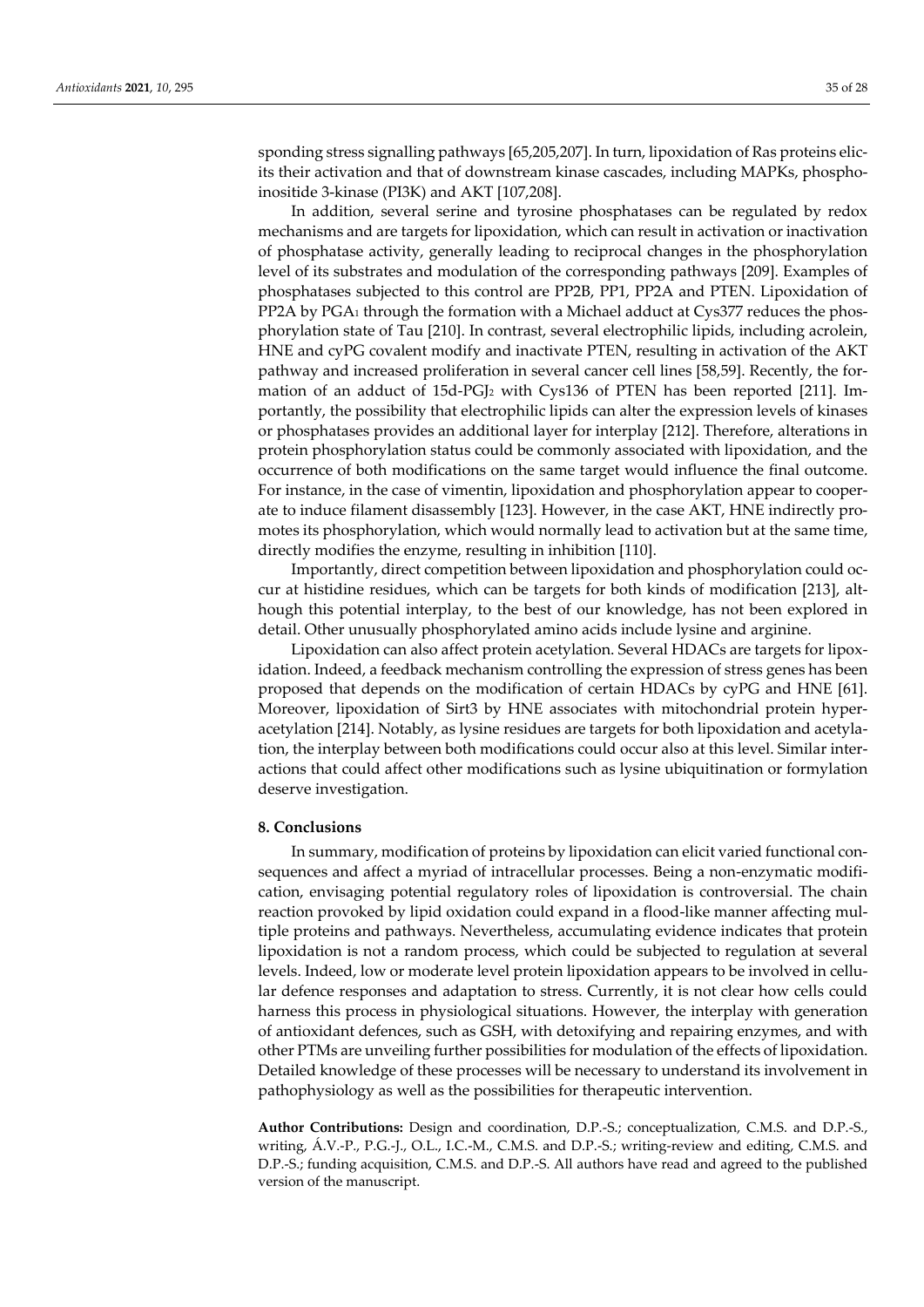**Funding:** Work at DPS laboratory is supported by RTI2018-097624-B-I00 from Agencia Estatal de Investigación, MICINN/ERDF, and RETIC ARADYAL RD16/0006/0021 from ISCIII/ERDF, Spain Work at CMS laboratory (including I.C.M. and O.L.) is supported by funding from the European Union's Horizon 2020 research and innovation programme under Marie Sklodowska-Curie grant agreement No 847419 (MemTrain). A.V.P. and P.G.J. are the recipients of predoctoral contracts BES-2016-076965 and PRE2019-088194, respectively, from MICINN, Spain.

**Acknowledgements:** We thank A.R. Pitt for helpful comments and discussion. Feedback from EU COST Actions CA19105 EpiLipidNet and CA15214 EuroCellNet is gratefully acknowledged.

**Conflicts of Interest:** The authors declare no conflict of interest. The funders had no role in the design of the study; in the collection, analyses, or interpretation of data; in the writing of the manuscript, or in the decision to publish the results.

### **Abbreviations**

| ACR               | Alkenal/one reductase                                              |
|-------------------|--------------------------------------------------------------------|
| ADH               | Alcohol dehydrogenase                                              |
| AER               | Alkenal reductase                                                  |
| AKR               | Aldo-keto reductase                                                |
| AKR1B1            | Aldo-ketoreductase B1                                              |
| ALDH              | Aldehyde dehydrogenase                                             |
| ALDH <sub>2</sub> | Aldehyde dehydrogenase 2                                           |
| <b>ALEs</b>       | Advanced lipoxidation end products                                 |
| ALH               | Alkenal hydrogenase                                                |
| ALR               | Aldose/aldehyde reductase                                          |
| CaMKII            | Ca <sup>2+</sup> /calmodulin-dependent protein kinase II           |
| COX               | Cyclooxygenases                                                    |
| CRM1              | Chromosomal maintenance 1                                          |
| cyPG              | Cyclopentenone prostaglandin(s)                                    |
| CYP450            | Cytochrome P450                                                    |
| FDP               | Νε-(3-formyl-3,4-dehydropiperidino)                                |
| <b>GAPDH</b>      | Glyceraldehyde-3-phosphate dehydrogenase                           |
| <b>GFAP</b>       | Glial fibrillary acidic protein                                    |
| GO                | Gene ontology                                                      |
| <b>GSH</b>        | Reduced glutathione                                                |
| <b>GST</b>        | Glutathione S-transferase                                          |
| <b>HDACs</b>      | Histone deacetylases                                               |
| <b>HNE</b>        | 4-hydroxynonenal                                                   |
| Hsp70             | Heat shock protein 70                                              |
| Hsp90             | Heat shock protein 90                                              |
| iNOS              | Nitric oxide synthase                                              |
| LOX               | Lipoxygenases                                                      |
| MDA               | Malondialdehyde                                                    |
| $NF - \kappa B$   | Nuclear factor- <sub>KB</sub>                                      |
| $NO2-FA$          | Nitrate fatty acid                                                 |
| $NO2-POPC$        | Nitrated phospholipid 1-palmitoyl-2-oleyl-phos-<br>phatidylcholine |
| Nrf2              | Nuclear factor erythroid 2-related factor 2                        |
| <b>ONE</b>        | 4-oxononenal                                                       |
| oxo-ODE           | Oxooctadecadienoic acid                                            |
| РG                | Prostaglandin(s)                                                   |
| PGA <sub>1</sub>  | Prostaglandin A1                                                   |
| PGA <sub>2</sub>  | Prostaglandin A2                                                   |
| PGD               | Prostaglandin D                                                    |
| PGE <sub>2</sub>  | Prostaglandin E2                                                   |
| PI3K              | Phosphoinositide 3-kinase                                          |
| <b>PKA</b>        | Protein kinase A                                                   |
| <b>PKC</b>        | Protein kinase C                                                   |
|                   |                                                                    |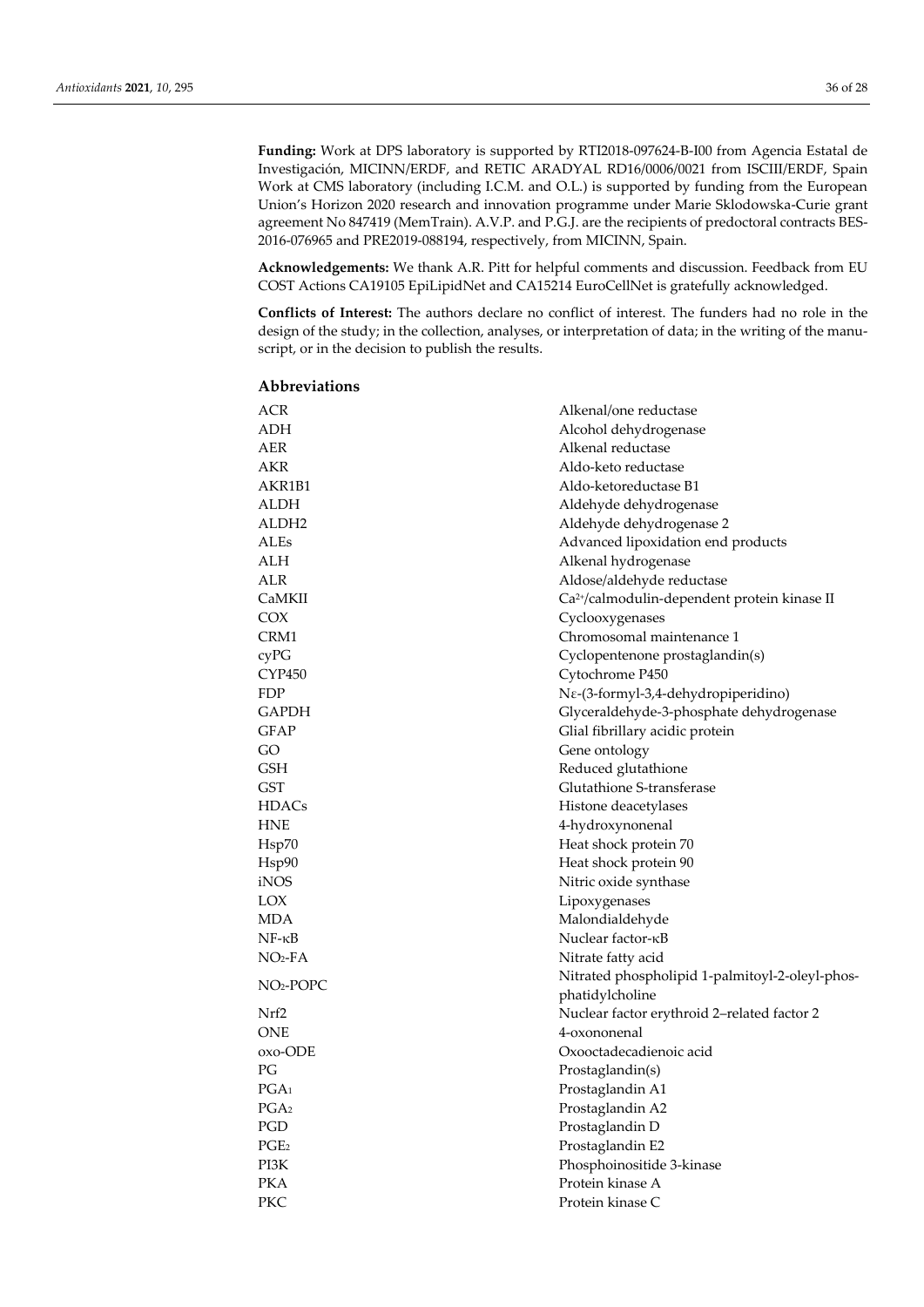| <b>PKG</b>              | Protein kinase G                                    |
|-------------------------|-----------------------------------------------------|
| PP1                     | Protein phosphatase 1                               |
| PP <sub>2</sub> A       | Protein phosphatase 2                               |
| PP <sub>2</sub> B       | Protein phosphatase 2B                              |
| PPAR <sub>Y</sub>       | Peroxisome proliferator-activated receptor $\gamma$ |
| PrX                     | Peroxiredoxin                                       |
|                         | Phosphatidylinositol 3,4,5-trisphosphate 3-phos-    |
| <b>PTEN</b>             | phatase                                             |
| <b>PTM</b>              | Post-translational modification                     |
| <b>PUFAs</b>            | Polyunsaturated fatty acids                         |
| <b>RAGE</b>             | Receptor of advanced glycation end products         |
| <b>RNS</b>              | Reactive nitrogen species                           |
| <b>ROS</b>              | Reactive oxygen species                             |
| sEH                     | soluble epoxide hydrolase                           |
| SOD                     | Superoxide dismutase                                |
| STAT3                   | Signal transducer and activator of transcription 3  |
| <b>TCA</b>              | Tricarboxylic acid cycle                            |
| Trx                     | Thioredoxins                                        |
| <b>UPR</b>              | Unfolded protein response                           |
| $15d$ -PGJ <sub>2</sub> | 15-deoxy- $\Delta^{12,14}$ -prostaglandin J2        |
|                         |                                                     |

#### **References**

- 1. Burdge, G.C.; Calder, P.C. Introduction to fatty acids and lipids. *World Rev. Nutr. Diet.* **2015**, *112*, 1–16, doi:10.1159/000365423.
- 2. Zhang, C.; Wang, K.; Yang, L.; Liu, R.; Chu, Y.; Qin, X.; Yang, P.; Yu, H. Lipid metabolism in inflammation-related diseases. *Analyst* **2018**, *143*, 4526–4536, doi:10.1039/c8an01046c.
- 3. Spickett, C.M. Formation of Oxidatively Modified Lipids as the Basis for a Cellular Epilipidome. *Front. Endocrinol.* **2020**, *11*, 602771, doi:10.3389/fendo.2020.602771.
- 4. Que, X.; Hung, M.Y.; Yeang, C.; Gonen, A.; Prohaska, T.A.; Sun, X.; Diehl, C.; Maatta, A.; Gaddis, D.E.; Bowden, K.; et al. Oxidized phospholipids are proinflammatory and proatherogenic in hypercholesterolaemic mice. *Nature* **2018**, *558*, 301–306, doi:10.1038/s41586-018-0198-8.
- 5. Tomita, K.; Takashi, Y.; Ouchi, Y.; Kuwahara, Y.; Igarashi, K.; Nagasawa, T.; Nabika, H.; Kurimasa, A.; Fukumoto, M.; Nishitani, Y.; et al. Lipid peroxidation increases hydrogen peroxide permeability leading to cell death in cancer cell lines that lack mtDNA. *Cancer Sci.* **2019**, *110*, 2856–2866, doi:10.1111/cas.14132.
- 6. Hochstein, P.; Jain, S.K. Association of lipid peroxidation and polymerization of membrane proteins with erythrocyte aging. *Fed. Proc.* **1981**, *40*, 183–188.
- 7. Fam, S.S.; Murphey, L.J.; Terry, E.S.; Zackert, W.E.; Chen, Y.; Gao, L.; Pandalai, S.; Milne, G.L.; Roberts, L.J.; Porter, N.A.; et al. Formation of highly reactive A-ring and J-ring isoprostane-like compounds (A4/J4-neuroprostanes) in vivo from docosahexaenoic acid. *J. Biol. Chem.* **2002**, *277*, 36076–36084.
- 8. O'Donnell, V.B.; Eiserich, J.P.; Chumley, P.H.; Jablonsky, M.J.; Krishna, N.R.; Kirk, M.; Barnes, S.; Darley-Usmar, V.M.; Freeman, B.A. Nitration of unsaturated fatty acids by nitric oxide-derived reactive nitrogen species peroxynitrite, nitrous acid, nitrogen dioxide, and nitronium ion. *Chem. Res. Toxicol.* **1999**, *12*, 83–92, doi:10.1021/tx980207u.
- 9. Chen, B.; Sun, Y.; Niu, J.; Jarugumilli, G.K.; Wu, X. Protein Lipidation in Cell Signaling and Diseases: Function, Regulation, and Therapeutic Opportunities. *Cell Chem. Biol.* **2018**, *25*, 817–831, doi:10.1016/j.chembiol.2018.05.003.
- 10. Hentschel, A.; Zahedi, R.P.; Ahrends, R. Protein lipid modifications--More than just a greasy ballast. *Proteomics* **2016**, *16*, 759– 782, doi:10.1002/pmic.201500353.
- 11. Feingold, K.R. Introduction to Lipids and Lipoproteins. In *Endotext*; Feingold, K.R., Anawalt, B., Boyce, A., Chrousos, G., de Herder, W.W., Dungan, K., Grossman, A., Hershman, J.M., Hofland, J., Kaltsas, G.; et al., Eds.; MDText.com. Inc. South Dartmouth, MA, USA, 2000.
- 12. Afonso, C.B.; Spickett, C.M. Lipoproteins as targets and markers of lipoxidation. *Redox Biol.* **2018**, 10.1016/j.redox.2018.101066, 101066, doi:10.1016/j.redox.2018.101066.
- 13. de Bus, I.; Witkamp, R.; Zuilhof, H.; Albada, B.; Balvers, M. The role of n-3 PUFA-derived fatty acid derivatives and their oxygenated metabolites in the modulation of inflammation. *Prostaglandins Lipid Mediat.* **2019**, *144*, 106351, doi:10.1016/j.prostaglandins.2019.106351.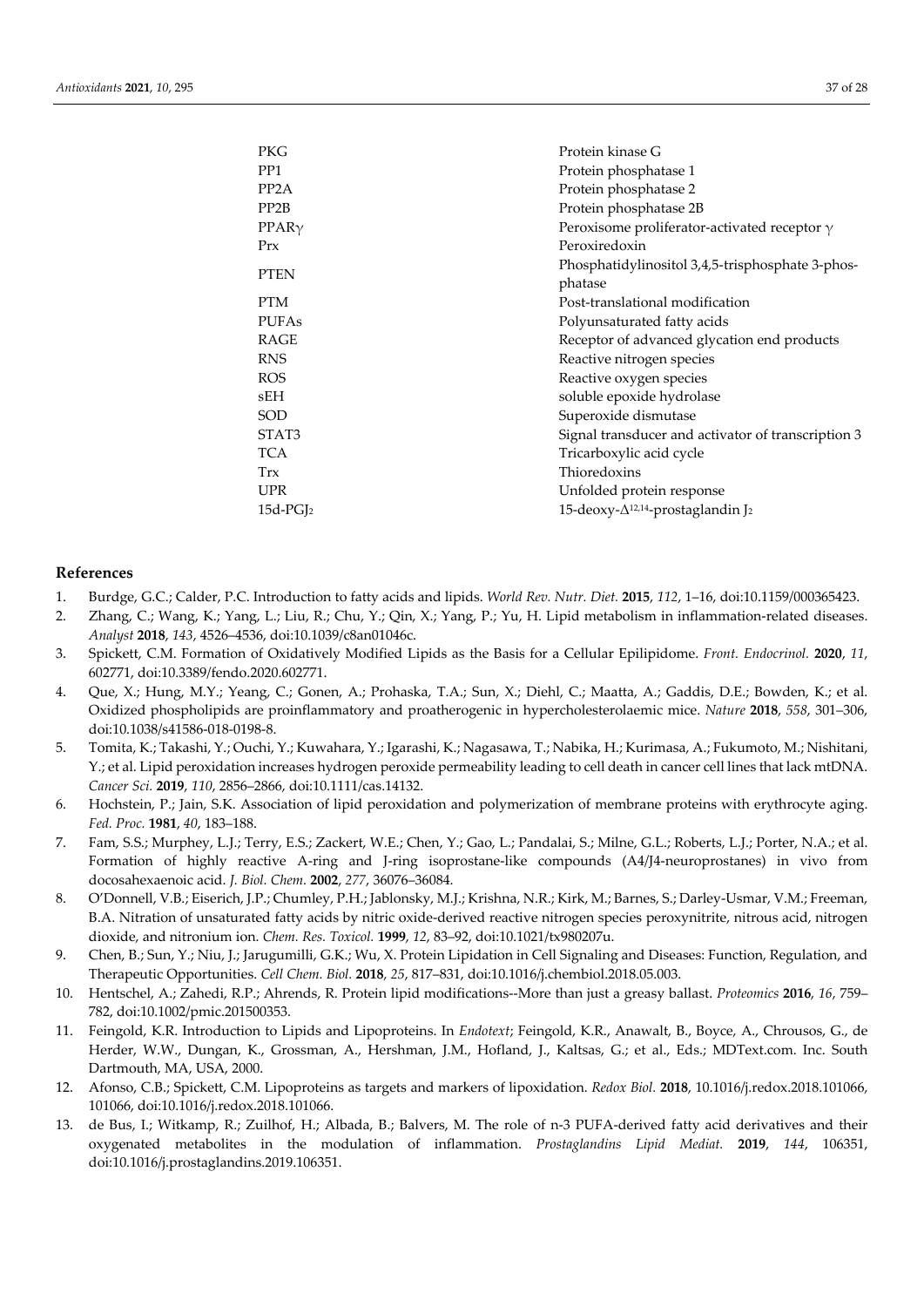- 14. Vigor, C.; Bertrand-Michel, J.; Pinot, E.; Oger, C.; Vercauteren, J.; Le Faouder, P.; Galano, J.M.; Lee, J.C.; Durand, T. Nonenzymatic lipid oxidation products in biological systems: Assessment of the metabolites from polyunsaturated fatty acids. *J. Chromatogr. B Anal. Technol. Biomed. Life Sci.* **2014**, *964*, 65–78, doi:10.1016/j.jchromb.2014.04.042.
- 15. Malmsten, C.L. Prostaglandins, thromboxanes, and leukotrienes in inflammation. *Am. J. Med.* **1986**, *80*, 11–17, doi:10.1016/0002- 9343(86)90073-2.
- 16. Zhong, S.; Li, L.; Shen, X.; Li, Q.; Xu, W.; Wang, X.; Tao, Y.; Yin, H. An update on lipid oxidation and inflammation in cardiovascular diseases. *Free Radic. Biol. Med.* **2019**, *144*, 266–278, doi:10.1016/j.freeradbiomed.2019.03.036.
- 17. Reis, A.; Spickett, C.M. Chemistry of phospholipid oxidation. *Biochim. Biophys. Acta* **2012**, *1818*, 2374–2387, doi:10.1016/j.bbamem.2012.02.002.
- 18. Galano, J.M.; Lee, J.C.; Gladine, C.; Comte, B.; Le Guennec, J.Y.; Oger, C.; Durand, T. Non-enzymatic cyclic oxygenated metabolites of adrenic, docosahexaenoic, eicosapentaenoic and alpha-linolenic acids; bioactivities and potential use as biomarkers. *Biochim. Biophys. Acta* **2015**, *1851*, 446–455, doi:10.1016/j.bbalip.2014.11.004.
- 19. Domingues, M.R.; Domingues, P.; Melo, T.; Pérez-Sala, D.; Reis, A.; Spickett, C. Lipoxidation adducts with peptides and proteins: Deleterious modifications or signalling mechanisms? *J. Proteom.* **2013**, *92*, 110–131, doi:10.1016/j.jprot.2013.06.004.
- 20. Schneider, C.; Boeglin, W.E.; Yin, H.; Porter, N.A.; Brash, A.R. Intermolecular peroxyl radical reactions during autoxidation of hydroxy and hydroperoxy arachidonic acids generate a novel series of epoxidized products. *Chem. Res. Toxicol.* **2008**, *21*, 895– 903, doi:10.1021/tx700357u.
- 21. Salomon, R.G.; Batyreva, E.; Kaur, K.; Sprecher, D.L.; Schreiber, M.J.; Crabb, J.W.; Penn, M.S.; DiCorletoe, A.M.; Hazen, S.L.; Podrez, E.A. Isolevuglandin-protein adducts in humans: Products of free radical-induced lipid oxidation through the isoprostane pathway. *Biochim. Biophys. Acta* **2000**, *1485*, 225–235, doi:10.1016/s1388-1981(00)00038-x.
- 22. Esterbauer, H.; Schaur, R.J.; Zollner, H. Chemistry and biochemistry of 4-hydroxynonenal, malonaldehyde and related aldehydes. *Free Radic. Biol. Med.* **1991**, *11*, 81–128.
- 23. Sousa, B.C.; Pitt, A.R.; Spickett, C.M. Chemistry and analysis of HNE and other prominent carbonyl-containing lipid oxidation compounds. *Free Radic. Biol. Med.* **2017**, *111*, 294–308, doi:10.1016/j.freeradbiomed.2017.02.003.
- 24. Gueraud, F.; Atalay, M.; Bresgen, N.; Cipak, A.; Eckl, P.M.; Huc, L.; Jouanin, I.; Siems, W.; Uchida, K. Chemistry and biochemistry of lipid peroxidation products. *Free Radic. Res.* **2010**, *44*, 1098–1124, doi:10.3109/10715762.2010.498477.
- 25. Shibata, T.; Kondo, M.; Osawa, T.; Shibata, N.; Kobayashi, M.; Uchida, K. 15-Deoxy-Delta 12,14-prostaglandin J2. A PROSTAGLANDIN D2 METABOLITE GENERATED DURING INFLAMMATORY PROCESSES. *J. Biol. Chem.* **2002**, *277*, 10459– 10466.
- 26. Uchida, K.; Shibata, T. 15-Deoxy-Delta(12,14)-prostaglandin J2: An electrophilic trigger of cellular responses. *Chem. Res. Toxicol.*  **2008**, *21*, 138–144.
- 27. Stamatakis, K.; Pérez-Sala, D. Prostanoids with cyclopentenone structure as tools for the characterization of electrophilic eicosanoid-protein interactomes. *Ann. N. Y. Acad. Sci.* **2006**, *1091*, 548–570, doi:10.1196/annals.1378.096.
- 28. Hammond, V.J.; Morgan, A.H.; Lauder, S.; Thomas, C.P.; Brown, S.; Freeman, B.A.; Lloyd, C.M.; Davies, J.; Bush, A.; Levonen, A.L.; et al. Novel keto-phospholipids are generated by monocytes and macrophages, detected in cystic fibrosis, and activate peroxisome proliferator-activated receptor-gamma. *J. Biol. Chem.* **2012**, *287*, 41651–41666, doi:10.1074/jbc.M112.405407.
- 29. Schopfer, F.J.; Cipollina, C.; Freeman, B.A. Formation and signaling actions of electrophilic lipids. *Chem. Rev.* **2011**, *111*, 5997– 6021.
- 30. Zhao, J.; Chen, J.; Zhu, H.; Xiong, Y.L. Mass spectrometric evidence of malonaldehyde and 4-hydroxynonenal adductions to radical-scavenging soy peptides. *J. Agric. Food Chem.* **2012**, *60*, 9727–9736, doi:10.1021/jf3026277.
- 31. Spickett, C.M.; Pitt, A.R. Modification of proteins by reactive lipid oxidation products and biochemical effects of lipoxidation. *Essays Biochem.* **2020**, *64*, 19–31, doi:10.1042/EBC20190058.
- 32. Ayala, A.; Munoz, M.F.; Arguelles, S. Lipid peroxidation: Production, metabolism, and signaling mechanisms of malondialdehyde and 4-hydroxy-2-nonenal. *Oxid. Med. Cell. Longev.* **2014**, *2014*, 360438, doi:10.1155/2014/360438.
- 33. Sousa, B.C.; Ahmed, T.; Dann, W.L.; Ashman, J.; Guy, A.; Durand, T.; Pitt, A.R.; Spickett, C.M. Short-chain lipid peroxidation products form covalent adducts with pyruvate kinase and inhibit its activity in vitro and in breast cancer cells. *Free Radic. Biol. Med.* **2019**, *144*, 223–233, doi:10.1016/j.freeradbiomed.2019.05.028.
- 34. Liu-Snyder, P.; Borgens, R.B.; Shi, R. Hydralazine rescues PC12 cells from acrolein-mediated death. *J. Neurosci. Res.* **2006**, *84*, 219–227, doi:10.1002/jnr.20862.
- 35. Niedernhofer, L.J.; Daniels, J.S.; Rouzer, C.A.; Greene, R.E.; Marnett, L.J. Malondialdehyde, a product of lipid peroxidation, is mutagenic in human cells. *J. Biol. Chem.* **2003**, *278*, 31426–31433, doi:10.1074/jbc.M212549200.
- 36. Esterbauer, H.; Eckl, P.; Ortner, A. Possible mutagens derived from lipids and lipid precursors. *Mutat Res.* **1990**, *238*, 223–233.
- 37. Roberts, L.J., 2nd; Morrow, J.D. Products of the isoprostane pathway: Unique bioactive compounds and markers of lipid peroxidation. *Cell. Mol. Life Sci.* **2002**, *59*, 808–820.
- 38. Pérez-Sala, D. Electrophilic eicosanoids: Signaling and targets. *Chem. Biol. Interact.* **2011**, *192*, 96–100.
- 39. Schopfer, F.J.; Vitturi, D.A.; Jorkasky, D.K.; Freeman, B.A. Nitro-fatty acids: New drug candidates for chronic inflammatory and fibrotic diseases. *Nitric Oxide* **2018**, *79*, 31–37, doi:10.1016/j.niox.2018.06.006.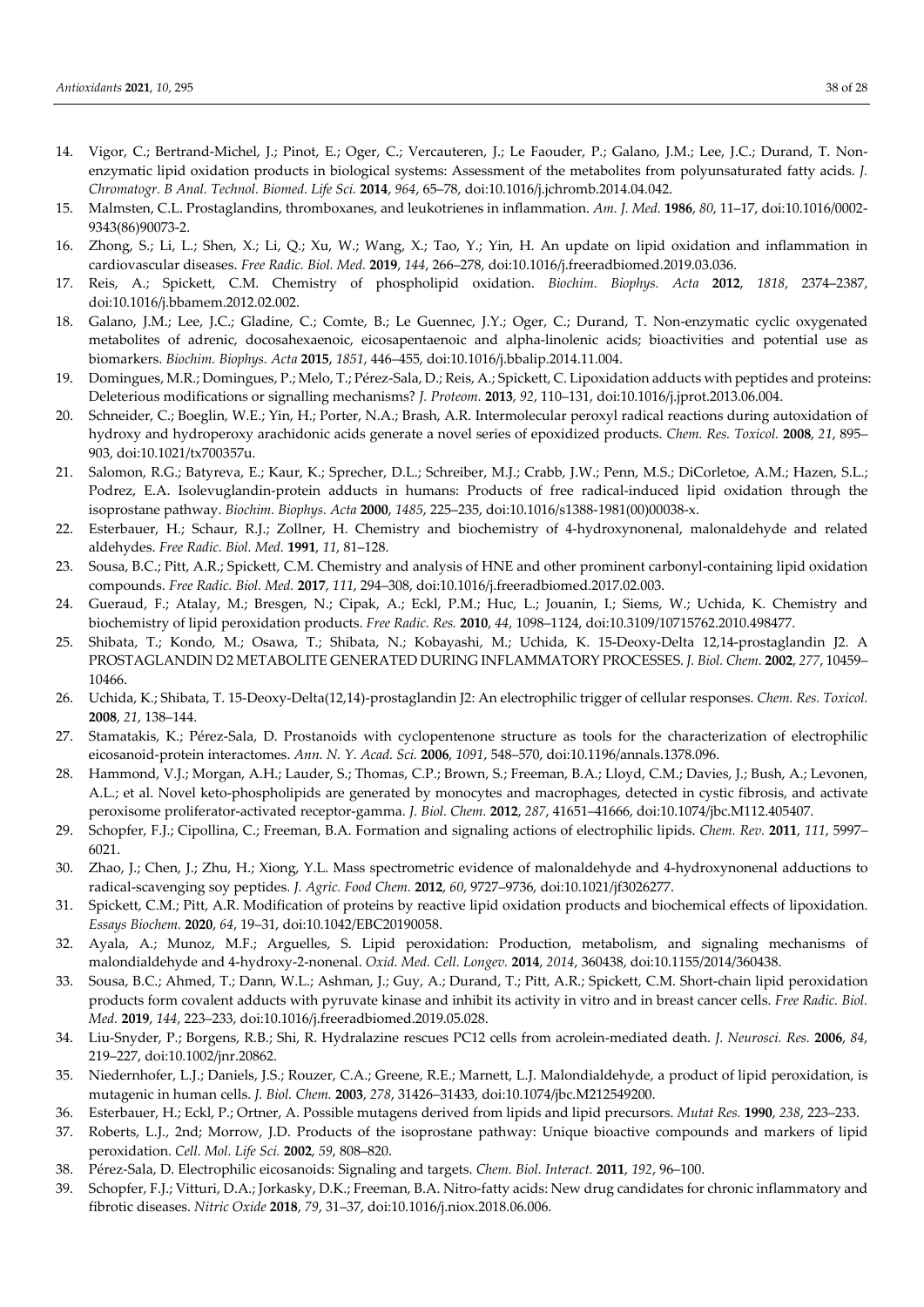- 40. Salomon, R.G. Levuglandins and isolevuglandins: Stealthy toxins of oxidative injury. *Antioxid. Redox Signal* **2005**, *7*, 185–201.
- 41. Montuschi, P.; Barnes, P.J.; Roberts, L.J., 2nd. Isoprostanes: Markers and mediators of oxidative stress. *FASEB J.* **2004**, *18*, 1791– 1800, doi:10.1096/fj.04-2330rev.
- 42. Martyniuk, C.J.; Fang, B.; Koomen, J.M.; Gavin, T.; Zhang, L.; Barber, D.S.; Lopachin, R.M. Molecular mechanism of glyceraldehyde-3-phosphate dehydrogenase inactivation by alpha,beta-unsaturated carbonyl derivatives. *Chem. Res. Toxicol.*  **2011**, *24*, 2302–2311, doi:10.1021/tx200437y.
- 43. Sayre, L.M.; Lin, D.; Yuan, Q.; Zhu, X.; Tang, X. Protein adducts generated from products of lipid oxidation: Focus on HNE and one. *Drug Metab. Rev.* **2006**, *38*, 651–675, doi:10.1080/03602530600959508.
- 44. Yamauchi, Y.; Sugimoto, Y. Effect of protein modification by malondialdehyde on the interaction between the oxygen-evolving complex 33 kDa protein and photosystem II core proteins. *Planta* **2010**, *231*, 1077–1088, doi:10.1007/s00425-010-1112-2.
- 45. Mano, J.; Nagata, M.; Okamura, S.; Shiraya, T.; Mitsui, T. Identification of oxidatively modified proteins in salt-stressed Arabidopsis: A carbonyl-targeted proteomics approach. *Plant Cell Physiol.* **2014**, *55*, 1233–1244, doi:10.1093/pcp/pcu072.
- 46. Alche, J.D. A concise appraisal of lipid oxidation and lipoxidation in higher plants. *Redox Biol.* **2019**, 10.1016/j.redox.2019.101136, 101136, doi:10.1016/j.redox.2019.101136.
- 47. Mano, J.; Biswas, M.S.; Sugimoto, K. Reactive Carbonyl Species: A Missing Link in ROS Signaling. *Plants* **2019**, *8*, 391, doi:10.3390/plants8100391.
- 48. Belenky, P.; Ye, J.D.; Porter, C.B.; Cohen, N.R.; Lobritz, M.A.; Ferrante, T.; Jain, S.; Korry, B.J.; Schwarz, E.G.; Walker, G.C.; et al. Bactericidal Antibiotics Induce Toxic Metabolic Perturbations that Lead to Cellular Damage. *Cell Rep.* **2015**, *13*, 968–980, doi:10.1016/j.celrep.2015.09.059.
- 49. Vistoli, G.; De Maddis, D.; Cipak, A.; Zarkovic, N.; Carini, M.; Aldini, G. Advanced glycoxidation and lipoxidation end products (AGEs and ALEs): An overview of their mechanisms of formation. *Free Radic Res.* **2013**, *47*, 3–27, doi:Doi 10.3109/10715762.2013.815348.
- 50. Pizzimenti, S.; Ciamporcero, E.; Daga, M.; Pettazzoni, P.; Arcaro, A.; Cetrangolo, G.; Minelli, R.; Dianzani, C.; Lepore, A.; Gentile, F.; et al. Interaction of aldehydes derived from lipid peroxidation and membrane proteins. *Front. Physiol.* **2013**, *4*, 242, doi:10.3389/fphys.2013.00242.
- 51. Oeste, C.L.; Pérez-Sala, D. Modification of cysteine residues by cyclopentenone prostaglandins: Interplay with redox regulation of protein function. *Mass Spectrom. Rev.* **2014**, *33*, 110–125, doi:10.1002/mas.21383.
- 52. Elguero, B.; Gonilski Pacin, D.; Cardenas Figueroa, C.; Fuertes, M.; Arzt, E. Modifications in the cellular proteome and their clinical application. *Medicina* **2019**, *79*, 570–575.
- 53. Perez-Sala, D.; Domingues, R. Lipoxidation targets: From basic mechanisms to pathophysiology. *Redox Biol.* **2019**, *23*, 101208, doi:10.1016/j.redox.2019.101208.
- 54. Aluise, C.D.; Camarillo, J.M.; Shimozu, Y.; Galligan, J.J.; Rose, K.L.; Tallman, K.A.; Marnett, L.J. Site-Specific, Intramolecular Cross-Linking of Pin1 Active Site Residues by the Lipid Electrophile 4-Oxo-2-nonenal. *Chem. Res. Toxicol.* **2015**, *28*, 817–827, doi:10.1021/acs.chemrestox.5b00038.
- 55. Doorn, J.A.; Hurley, T.D.; Petersen, D.R. Inhibition of human mitochondrial aldehyde dehydrogenase by 4-hydroxynon-2-enal and 4-oxonon-2-enal. *Chem. Res. Toxicol.* **2006**, *19*, 102–110, doi:10.1021/tx0501839.
- 56. Srivastava, S.K.; Ramana, K.V.; Chandra, D.; Srivastava, S.; Bhatnagar, A. Regulation of aldose reductase and the polyol pathway activity by nitric oxide. *Chem. Biol. Interact.* **2003**, *143–144*, 333–340.
- 57. Del Corso, A.; Dal Monte, M.; Vilardo, P.G.; Cecconi, I.; Moschini, R.; Banditelli, S.; Cappiello, M.; Tsai, L.; Mura, U. Site-specific inactivation of aldose reductase by 4-hydroxynonenal. *Arch Biochem. Biophys.* **1998**, *350*, 245–248.
- 58. Covey, T.M.; Edes, K.; Coombs, G.S.; Virshup, D.M.; Fitzpatrick, F.A. Alkylation of the tumor suppressor PTEN activates Akt and beta-catenin signaling: A mechanism linking inflammation and oxidative stress with cancer. *PLoS ONE* **2010**, *5*, e13545.
- 59. Shearn, C.T.; Smathers, R.L.; Stewart, B.J.; Fritz, K.S.; Galligan, J.J.; Hail, N., Jr.; Petersen, D.R. Phosphatase and tensin homolog deleted on chromosome 10 (PTEN) inhibition by 4-hydroxynonenal leads to increased Akt activation in hepatocytes. *Mol. Pharm.*  **2011**, *79*, 941–952, doi:10.1124/mol.110.069534.
- 60. Di Domenico, F.; AntonellaTramutola; Barone, E.; Lanzillotta, C.; Defever, O.; Arena, A.; Zuliani, I.; Foppoli, C.; Iavarone, F.; Vincenzoni, F.; et al. Restoration of aberrant mTOR signaling by intranasal rapamycin reduces oxidative damage: Focus on HNE-modified proteins in a mouse model of down syndrome. *Redox Biol.* **2019**, *23*, 101162, doi:https://doi.org/10.1016/j.redox.2019.101162.
- 61. Doyle, K.; Fitzpatrick, F.A. Redox signaling, alkylation (carbonylation) of conserved cysteines inactivates class I histone deacetylases 1, 2, and 3 and antagonizes their transcriptional repressor function. *J. Biol. Chem.* **2010**, *285*, 17417–17424.
- 62. Igarashi, K.; Uemura, T.; Kashiwagi, K. Acrolein toxicity at advanced age: Present and future. *Amino. Acids* **2018**, *50*, 217–228, doi:10.1007/s00726-017-2527-x.
- 63. Moldogazieva, N.T.; Mokhosoev, I.M.; Mel'nikova, T.I.; Porozov, Y.B.; Terentiev, A.A. Oxidative Stress and Advanced Lipoxidation and Glycation End Products (ALEs and AGEs) in Aging and Age-Related Diseases. *Oxid. Med. Cell. Longev.* **2019**, *2019*, 3085756, doi:10.1155/2019/3085756.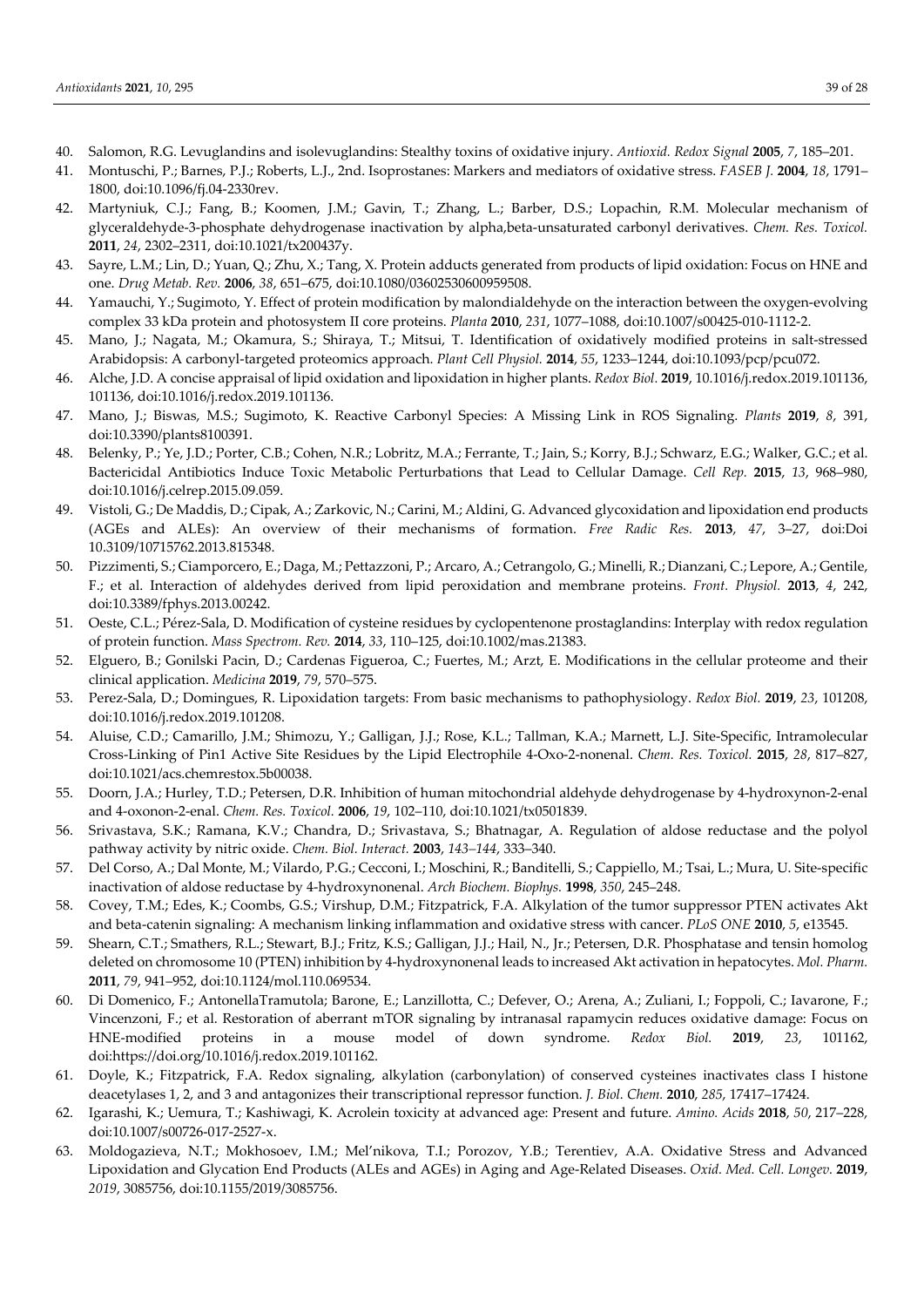- 64. Koharudin, L.M.; Liu, H.; Di Maio, R.; Kodali, R.B.; Graham, S.H.; Gronenborn, A.M. Cyclopentenone prostaglandin-induced unfolding and aggregation of the Parkinson disease-associated UCH-L1. *Proc. Natl. Acad. Sci. USA* **2010**, *107*, 6835–6840.
- 65. Sánchez-Gómez, F.J.; Díez-Dacal, B.; Pajares, M.A.; Llorca, O.; Pérez-Sala, D. Cyclopentenone prostaglandins with dienone structure promote cross-linking of the chemoresistance-inducing enzyme Glutathione Transferase P1-1. *Mol. Pharm.* **2010**, *78*, 723–733.
- 66. Miyata, T.; Kurokawa, K.; Van Ypersele De Strihou, C. Advanced glycation and lipoxidation end products: Role of reactive carbonyl compounds generated during carbohydrate and lipid metabolism. *J. Am. Soc. Nephrol.* **2000**, *11*, 1744–1752.
- 67. Takasugi, N.; Hiraoka, H.; Nakahara, K.; Akiyama, S.; Fujikawa, K.; Nomura, R.; Furuichi, M.; Uehara, T. The Emerging Role of Electrophiles as a Key Regulator for Endoplasmic Reticulum (ER) Stress. *Int. J. Mol. Sci.* **2019**, *20*, 1783, doi:10.3390/ijms20071783.
- 68. West, J.D.; Marnett, L.J. Alterations in gene expression induced by the lipid peroxidation product, 4-hydroxy-2-nonenal. *Chem. Res. Toxicol.* **2005**, *18*, 1642–1653, doi:10.1021/tx050211n.
- 69. Vladykovskaya, E.; Sithu, S.D.; Haberzettl, P.; Wickramasinghe, N.S.; Merchant, M.L.; Hill, B.G.; McCracken, J.; Agarwal, A.; Dougherty, S.; Gordon, S.A.; et al. Lipid peroxidation product 4-hydroxy-trans-2-nonenal causes endothelial activation by inducing endoplasmic reticulum stress. *J. Biol. Chem.* **2012**, *287*, 11398–11409, doi:10.1074/jbc.M111.320416.
- 70. Haberzettl, P.; Hill, B.G. Oxidized lipids activate autophagy in a JNK-dependent manner by stimulating the endoplasmic reticulum stress response. *Redox Biol.* **2013**, *1*, 56–64, doi:10.1016/j.redox.2012.10.003.
- 71. Shringarpure, R.; Grune, T.; Sitte, N.; Davies, K.J. 4-Hydroxynonenal-modified amyloid-beta peptide inhibits the proteasome: Possible importance in Alzheimer's disease. *Cell. Mol. Life Sci.* **2000**, *57*, 1802–1809, doi:10.1007/pl00000660.
- 72. Santra, M.; Dill, K.A.; de Graff, A.M.R. Proteostasis collapse is a driver of cell aging and death. *Proc. Natl. Acad. Sci. USA* **2019**, *116*, 22173–22178, doi:10.1073/pnas.1906592116.
- 73. Gharbi, S.; Garzón, B.; Gayarre, J.; Timms, J.; Pérez-Sala, D. Study of protein targets for covalent modification by the antitumoral and anti-inflammatory prostaglandin PGA1: Focus on vimentin. *J. Mass Spectrom.* **2007**, *42*, 1474–1484.
- 74. Stamatakis, K.; Sánchez-Gómez, F.J.; Pérez-Sala, D. Identification of novel protein targets for modification by 15-deoxy- $\Delta^{12,14}$ prostaglandin J<sup>2</sup> in mesangial cells reveals multiple interactions with the cytoskeleton. *J. Am. Soc. Nephrol.* **2006**, *17*, 89–98.
- 75. Chavez, J.; Chung, W.G.; Miranda, C.L.; Singhal, M.; Stevens, J.F.; Maier, C.S. Site-specific protein adducts of 4-hydroxy-2(E) nonenal in human THP-1 monocytic cells: Protein carbonylation is diminished by ascorbic acid. *Chem. Res. Toxicol.* **2010**, *23*, 37– 47.
- 76. Griesser, E.; Vemula, V.; Mónico, A.; Pérez-Sala, D.; Fedorova, M. Dynamic posttranslational modifications of cytoskeletal proteins unveil hot spots under nitroxidative stress. *BioRxiv* **2021**, 427971, doi:10.1101/2021.01.24.427971.
- 77. Viedma-Poyatos, Á .; Pablo, Y.d.; Pekny, M.; Pérez-Sala, D. The cysteine residue of glial fibrillary acidic protein is a critical target for lipoxidation and required for efficient network organization. *Free Rad. Biol. Med.* **2018**, *120*, 380–394, doi:10.1016/j.freeradbiomed.2018.04.007.
- 78. Aldini, G.; Dalle-Donne, I.; Vistoli, G.; Maffei Facino, R.; Carini, M. Covalent modification of actin by 4-hydroxy-trans-2-nonenal (HNE): LC-ESI-MS/MS evidence for Cys374 Michael adduction. *J. Mass Spectrom.* **2005**, *40*, 946–954.
- 79. Gayarre, J.; Sánchez, D.; Sánchez-Gómez, F.J.; Terrón, C.; Llorca, O.; Pérez-Sala, D. Addition of electrophilic lipids to actin alters filament structure. *Biochem. Biophys. Res. Commun.* **2006**, *349*, 1387–1393.
- 80. Aldini, G.; Carini, M.; Vistoli, G.; Shibata, T.; Kusano, Y.; Gamberoni, L.; Dalle-Donne, I.; Milzani, A.; Uchida, K. Identification of Actin as a 15-Deoxy-Delta(12,14)-prostaglandin J(2) Target in Neuroblastoma Cells: Mass Spectrometric, Computational, and Functional Approaches To Investigate the Effect on Cytoskeletal Derangement. *Biochemistry* **2007**, *46*, 2707–2718.
- 81. Dalle-Donne, I.; Carini, M.; Vistoli, G.; Gamberoni, L.; Giustarini, D.; Colombo, R.; Maffei Facino, R.; Rossi, R.; Milzani, A.; Aldini, G. Actin Cys374 as a nucleophilic target of alpha,beta-unsaturated aldehydes. *Free Radic. Biol. Med.* **2007**, *42*, 583–598, doi:10.1016/j.freeradbiomed.2006.11.026.
- 82. Díez-Dacal, B.; Gayarre, J.; Gharbi, S.; Timms, J.F.; Coderch, C.; Gago, F.; Pérez-Sala, D. Identification of aldo-keto reductase AKR1B10 as a selective target for modification and inhibition by PGA1: Implications for anti-tumoral activity. *Cancer Res.* **2011**, *71*, 4161–4171.
- 83. Reed, T.; Perluigi, M.; Sultana, R.; Pierce, W.M.; Klein, J.B.; Turner, D.M.; Coccia, R.; Markesbery, W.R.; Butterfield, D.A. Redox proteomic identification of 4-hydroxy-2-nonenal-modified brain proteins in amnestic mild cognitive impairment: Insight into the role of lipid peroxidation in the progression and pathogenesis of Alzheimer's disease. *Neurobiol Dis.* **2008**, *30*, 107–120, doi:10.1016/j.nbd.2007.12.007.
- 84. Charles, R.L.; Burgoyne, J.R.; Mayr, M.; Weldon, S.M.; Hubner, N.; Dong, H.; Morisseau, C.; Hammock, B.D.; Landar, A.; Eaton, P. Redox regulation of soluble epoxide hydrolase by 15-deoxy-delta-prostaglandin J2 controls coronary hypoxic vasodilation. *Circ. Res.* **2011**, *108*, 324–334, doi:10.1161/CIRCRESAHA.110.235879.
- 85. Camarillo, J.M.; Ullery, J.C.; Rose, K.L.; Marnett, L.J. Electrophilic Modification of PKM2 by 4-Hydroxynonenal and 4- Oxononenal Results in Protein Cross-Linking and Kinase Inhibition. *Chem. Res. Toxicol.* **2017**, *30*, 635–641, doi:10.1021/acs.chemrestox.6b00374.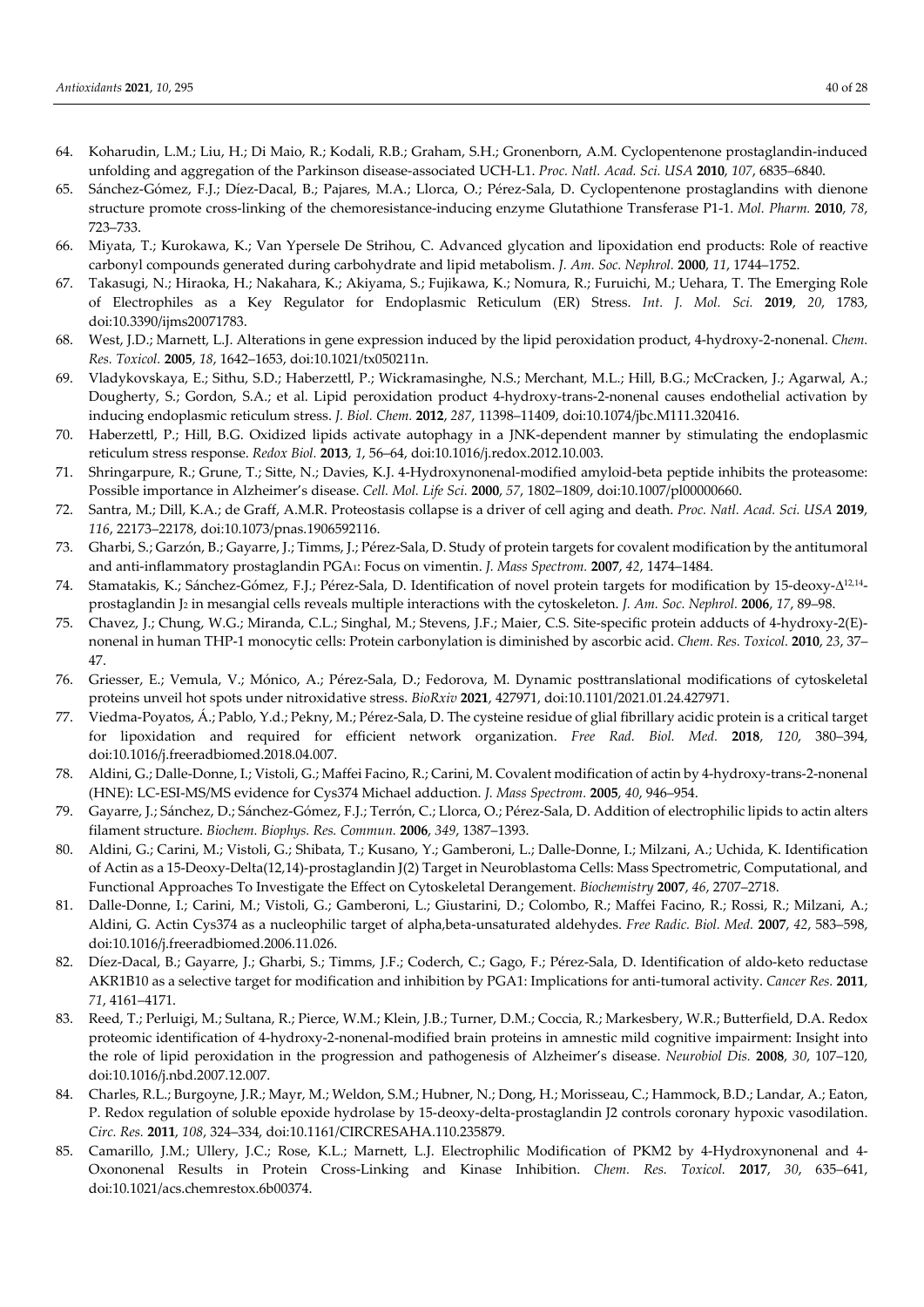- 86. Aluise, C.D.; Rose, K.; Boiani, M.; Reyzer, M.L.; Manna, J.D.; Tallman, K.; Porter, N.A.; Marnett, L.J. Peptidyl-prolyl cis/transisomerase A1 (Pin1) is a target for modification by lipid electrophiles. *Chem. Res. Toxico.l* **2013**, *26*, 270–279, doi:10.1021/tx300449g.
- 87. Garzón, B.; Gayarre, J.; Gharbi, S.; Díez-Dacal, B.; Sánchez-Gómez, F.J.; Timms, J.F.; Pérez-Sala, D. A biotinylated analog of the anti-proliferative prostaglandin A<sup>1</sup> allows assessment of PPAR-independent effects and identification of novel cellular targets for covalent modification. *Chem. Biol. Interact.* **2010**, *183*, 212–221.
- 88. Carbone, D.L.; Doorn, J.A.; Kiebler, Z.; Ickes, B.R.; Petersen, D.R. Modification of heat shock protein 90 by 4-hydroxynonenal in a rat model of chronic alcoholic liver disease. *J. Pharm. Exp.* **2005**, *315*, 8–15, doi:10.1124/jpet.105.088088.
- 89. Carbone, D.L.; Doorn, J.A.; Kiebler, Z.; Sampey, B.P.; Petersen, D.R. Inhibition of Hsp72-mediated protein refolding by 4 hydroxy-2-nonenal. *Chem. Res. Toxicol.* **2004**, *17*, 1459–1467, doi:10.1021/tx049838g.
- 90. Schopfer, F.J.; Cole, M.P.; Groeger, A.L.; Chen, C.S.; Khoo, N.K.; Woodcock, S.R.; Golin-Bisello, F.; Motanya, U.N.; Li, Y.; Zhang, J.; et al. Covalent peroxisome proliferator-activated receptor gamma adduction by nitro-fatty acids: Selective ligand activity and anti-diabetic signaling actions. *J. Biol. Chem.* **2010**, *285*, 12321–12333, doi:10.1074/jbc.M109.091512.
- 91. Shiraki, T.; Kamiya, N.; Shiki, S.; Kodama, T.S.; Kakizuka, A.; Jingami, H. a,ß-Unsaturated Ketone is a Core Moiety of Natural Ligands for Covalent Binding to Peroxisome proliferator-activated receptor. *J. Biol. Chem.* **2005**, *280*, 14145–14153.
- 92. Itoh, T.; Fairall, L.; Amin, K.; Inaba, Y.; Szanto, A.; Balint, B.L.; Nagy, L.; Yamamoto, K.; Schwabe, J.W. Structural basis for the activation of PPARgamma by oxidized fatty acids. *Nat. Struct. Mol. Biol.* **2008**, *15*, 924–931.
- 93. Kim, D.H.; Kim, E.H.; Na, H.K.; Sun, Y.; Surh, Y.J. 15-Deoxy-Delta(12,14)-prostaglandin J(2) stabilizes, but functionally inactivates p53 by binding to the cysteine 277 residue. *Oncogene* **2010**, *29*, 2560–2576.
- 94. Cernuda-Morollón, E.; Pineda-Molina, E.; Cañada, F.J.; Pérez-Sala, D. 15-Deoxy- $\Delta^{12,14}$ -prostaglandin J2 inhibition of NF-ĸB DNA binding through covalent modification of the p50 subunit. *J. Biol. Chem.* **2001**, *276*, 35530–35536.
- 95. Straus, D.S.; Pascual, G.; Li, M.; Welch, J.S.; Ricote, M.; Hsiang, C.H.; Sengchanthalangsy, L.L.; Ghosh, G.; Glass, C.K. 15-deoxydelta 12,14-prostaglandin J2 inhibits multiple steps in the NF- kappa B signaling pathway. *Proc. Natl. Acad. Sci. USA* **2000**, *97*, 4844–4849.
- 96. Lee, E.J.; Kim, S.-J.; Hahn, Y.-I.; Yoon, H.-J.; Hane, B.; Kim, K.; Lee, S.; Kim, K.P.; Suh, Y.G.; Na, H.-K.; et al. 15-Keto prostaglandin E2 suppresses STAT3 signaling and inhibits breast cancer cell growth and progression. *Redox Biol.* **2019**, *23*, 101175, doi:10.1016/j.redox.2019.101175.
- 97. Pérez-Sala, D.; Cernuda-Morollón, E.; Cañada, F.J. Molecular basis for the inhibition of AP-1 DNA binding by 15-deoxy- $\Delta^{12,14}$ prostaglandin J2. *J. Biol. Chem.* **2003**, *278*, 51251–51260.
- 98. Kim, H.J.; Kim, J.Y.; Meng, Z.; Wang, L.H.; Liu, F.; Conrads, T.P.; Burke, T.R.; Veenstra, T.D.; Farrar, W.L. 15-deoxy-Delta12,14 prostaglandin J2 inhibits transcriptional activity of estrogen receptor-alpha via covalent modification of DNA-binding domain. *Cancer Res.* **2007**, *67*, 2595–2602.
- 99. Liu, W.; Akhand, A.A.; Kato, M.; Yokoyama, I.; Miyata, T.; Kurokawa, K.; Uchida, K.; Nakashima, I. 4-hydroxynonenal triggers an epidermal growth factor receptor-linked signal pathway for growth inhibition. *J. Cell Sci.* **1999**, *112 Pt 14*, 2409–2417.
- 100. Takahashi, N.; Mizuno, Y.; Kozai, D.; Yamamoto, S.; Kiyonaka, S.; Shibata, T.; Uchida, K.; Mori, Y. Molecular characterization of TRPA1 channel activation by cysteine-reactive inflammatory mediators. *Channels* **2008**, *2*, 287–298.
- 101. Tsujita, T.; Li, L.; Nakajima, H.; Iwamoto, N.; Nakajima-Takagi, Y.; Ohashi, K.; Kawakami, K.; Kumagai, Y.; Freeman, B.A.; Yamamoto, M.; et al. Nitro-fatty acids and cyclopentenone prostaglandins share strategies to activate the Keap1-Nrf2 system: A study using green fluorescent protein transgenic zebrafish. *Genes Cells* **2011**, *16*, 46–57.
- 102. Oh, J.Y.; Giles, N.; Landar, A.; Darley-Usmar, V. Accumulation of 15-deoxy-delta(12,14)-prostaglandin J2 adduct formation with Keap1 over time: Effects on potency for intracellular antioxidant defence induction. *Biochem. J.* **2008**, *411*, 297–306.
- 103. Suzuki, T.; Muramatsu, A.; Saito, R.; Iso, T.; Shibata, T.; Kuwata, K.; Kawaguchi, S.I.; Iwawaki, T.; Adachi, S.; Suda, H.; et al. Molecular Mechanism of Cellular Oxidative Stress Sensing by Keap1. *Cell Rep.* **2019**, *28*, 746–758 e744, doi:10.1016/j.celrep.2019.06.047.
- 104. Kobayashi, M.; Li, L.; Iwamoto, N.; Nakajima-Takagi, Y.; Kaneko, H.; Nakayama, Y.; Eguchi, M.; Wada, Y.; Kumagai, Y.; Yamamoto, M. The antioxidant defense system Keap1-Nrf2 comprises a multiple sensing mechanism for responding to a wide range of chemical compounds. *Mol. Cell. Biol.* **2009**, *29*, 493–502.
- 105. Ji, C.; Kozak, K.R.; Marnett, L.J. IkappaB kinase, a molecular target for inhibition by 4-hydroxy-2-nonenal. *J. Biol. Chem.* **2001**, *276*, 18223–18228, doi:10.1074/jbc.M101266200.
- 106. Rossi, A.; Kapahi, P.; Natoli, G.; Takahashi, T.; Chen, Y.; Karin, M.; Santoro, M.G. Anti-inflammatory cyclopentenone prostaglandins are direct inhibitors of I<sub>K</sub>B kinase. *Nature* 2000, 403, 103-108.
- 107. Oliva, J.L.; Pérez-Sala, D.; Castrillo, A.; Martínez, N.; Cañada, F.J.; Boscá, L.; Rojas, J.M. The cyclopentenone 15-deoxy- $\Delta^{12,14}$ prostaglandin J<sup>2</sup> binds to and activates H-Ras. *Proc. Natl. Acad. Sci. USA* **2003**, *100*, 4772–4777.
- 108. Renedo, M.; Gayarre, J.; García-Domínguez, C.A.; Pérez-Rodríguez, A.; Prieto, A.; Cañada, F.J.; Rojas, J.M.; Pérez-Sala, D. Modification and activation of Ras proteins by electrophilic prostanoids with different structure are site-selective. *Biochemistry*  **2007**, *46*, 6607–6616.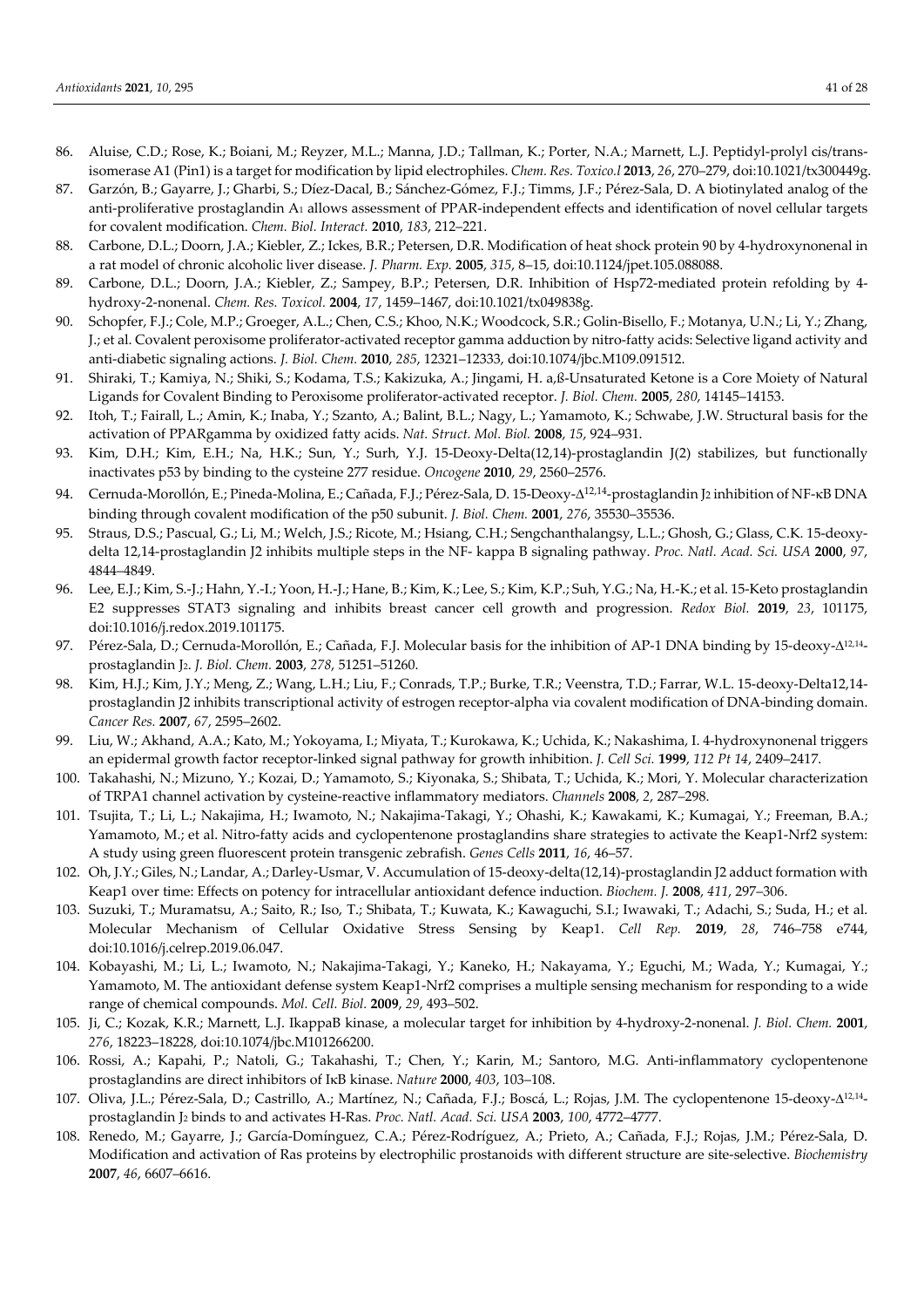- 109. Shearn, C.T.; Smathers, R.L.; Backos, D.S.; Reigan, P.; Orlicky, D.J.; Petersen, D.R. Increased carbonylation of the lipid phosphatase PTEN contributes to Akt2 activation in a murine model of early alcohol-induced steatosis. *Free Radic. Biol. Med.*  **2013**, *65*, 680–692, doi:10.1016/j.freeradbiomed.2013.07.011.
- 110. Shearn, C.T.; Fritz, K.S.; Reigan, P.; Petersen, D.R. Modification of Akt2 by 4-hydroxynonenal inhibits insulin-dependent Akt signaling in HepG2 cells. *Biochemistry* **2011**, *50*, 3984–3996, doi:10.1021/bi200029w.
- 111. Caito, S.; Rajendrasozhan, S.; Cook, S.; Chung, S.; Yao, H.; Friedman, A.E.; Brookes, P.S.; Rahman, I. SIRT1 is a redox-sensitive deacetylase that is post-translationally modified by oxidants and carbonyl stress. *FASEB J.* **2010**, *24*, 3145–3159, doi:10.1096/fj.09- 151308.
- 112. Randall, M.J.; Haenen, G.R.; Bouwman, F.G.; van der Vliet, A.; Bast, A. The tobacco smoke component acrolein induces glucocorticoid resistant gene expression via inhibition of histone deacetylase. *Toxicol. Lett.* **2016**, *240*, 43–49, doi:10.1016/j.toxlet.2015.10.009.
- 113. Mishra, N.; Kar, R.; Singha, P.K.; Venkatachalam, M.A.; McEwen, D.G.; Saikumar, P. Inhibition of mitochondrial division through covalent modification of Drp1 protein by 15 deoxy-Delta(12,14)-prostaglandin J2. *Biochem. Biophys. Res. Commun.* **2010**, *395*, 17–24.
- 114. Isom, A.L.; Barnes, S.; Wilson, L.; Kirk, M.; Coward, L.; Darley-Usmar, V. Modification of Cytochrome c by 4-hydroxy- 2 nonenal: Evidence for histidine, lysine, and arginine-aldehyde adducts. *J. Am. Soc. Mass Spectrom.* **2004**, *15*, 1136–1147, doi:10.1016/j.jasms.2004.03.013.
- 115. Liu, Q.; Simpson, D.C.; Gronert, S. Carbonylation of mitochondrial aconitase with 4-hydroxy-2-(E)-nonenal: Localization and relative reactivity of addition sites. *Biochim. Biophys. Acta* **2013**, *1834*, 1144–1154, doi:10.1016/j.bbapap.2013.03.005.
- 116. Yamaguchi, S.; Aldini, G.; Ito, S.; Morishita, N.; Shibata, T.; Vistoli, G.; Carini, M.; Uchida, K. Delta(12)-Prostaglandin J(2) as a Product and Ligand of Human Serum Albumin: Formation of an Unusual Covalent Adduct at His146. *J. Am. Chem. Soc.* **2010**, *132*, 824–832.
- 117. Aldini, G.; Regazzoni, L.; Orioli, M.; Rimoldi, I.; Facino, R.M.; Carini, M. A tandem MS precursor-ion scan approach to identify variable covalent modification of albumin Cys34: A new tool for studying vascular carbonylation. *J. Mass Spectrom.* **2008**, *43*, 1470–1481, doi:10.1002/jms.1419.
- 118. Ricote, M.; Li, A.C.; Willson, T.M.; Kelly, C.J.; Glass, C.K. The peroxisome proliferator-activated receptor- $\gamma$  is a negative regulator of macrophage activation. *Nature* **1998**, *391*, 79–82.
- 119. Li, M.; Pascual, G.; Glass, C.K. Peroxisome proliferator-activated receptor gamma-dependent repression of the inducible nitric oxide synthase gene. *Mol. Cell. Biol.* **2000**, *20*, 4699–4707.
- 120. Waku, T.; Shiraki, T.; Oyama, T.; Fujimoto, Y.; Maebara, K.; Kamiya, N.; Jingami, H.; Morikawa, K. Structural insight into PPARgamma activation through covalent modification with endogenous fatty acids. *J. Mol. Biol.* **2009**, *385*, 188–199.
- 121. Zhang, D.D. The Nrf2-Keap1-ARE signaling pathway: The regulation and dual function of Nrf2 in cancer. *Antioxid. Redox Signal.*  **2010**, *13*, 1623–1626.
- 122. Patinen, T.; Adinolfi, S.; Cortes, C.C.; Harkonen, J.; Jawahar Deen, A.; Levonen, A.L. Regulation of stress signaling pathways by protein lipoxidation. *Redox Biol.* **2019**, 101114, doi:10.1016/j.redox.2019.101114.
- 123. Mónico, A.; Duarte, S.; Pajares, M.A.; Pérez-Sala, D. Vimentin disruption by lipoxidation and electrophiles: Role of the cysteine residue and filament dynamics. *Redox Biol.* **2019**, *23*, 101098, doi:10.1016/j.redox.2019.101098.
- 124. Mol, M.; Degani, G.; Coppa, C.; Baron, G.; Popolo, L.; Carini, M.; Aldini, G.; Vistoli, G.; Altomare, A. Advanced lipoxidation end products (ALEs) as RAGE binders: Mass spectrometric and computational studies to explain the reasons why. *Redox Biol.*  **2019**, *23*, 101083, doi:10.1016/j.redox.2018.101083.
- 125. Oeste, C.L.; Díez-Dacal, B.; Bray, F.; García de Lacoba, M.; de la Torre, B.G.; Andreu, D.; Ruiz-Sánchez, A.J.; Pérez-Inestrosa, E.; García-Domínguez, C.A.; Rojas, J.M.; et al. The C-terminus of H-Ras as a target for the covalent binding of reactive compounds modulating Ras-dependent pathways. *PLoS ONE* **2011**, *6*, e15866, doi:10.1371/journal.pone.0015866.
- 126. Hilliard, M.; Frohnert, C.; Spillner, C.; Marcone, S.; Nath, A.; Lampe, T.; Fitzgerald, D.; Kehlenbach, R.H. The anti-inflammatory prostaglandin 15-Deoxy-{Delta}12,14 PGJ2 inhibits CRM1-dependent nuclear protein export. *J. Biol. Chem.* **2010**, *285*, 22202– 22210.
- 127. Jove, M.; Mota-Martorell, N.; Pradas, I.; Martin-Gari, M.; Ayala, V.; Pamplona, R. The Advanced Lipoxidation End-Product Malondialdehyde-Lysine in Aging and Longevity. *Antioxidants* **2020**, *9*, 1132, doi:10.3390/antiox9111132.
- 128. Gesslbauer, B.; Kuerzl, D.; Valpatic, N.; Bochkov, V.N. Unbiased Identification of Proteins Covalently Modified by Complex Mixtures of Peroxidized Lipids Using a Combination of Electrophoretic Mobility Band Shift with Mass Spectrometry. *Antioxidants* **2018**, *7*, 116, doi:10.3390/antiox7090116.
- 129. Aldini, G.; Domingues, M.R.; Spickett, C.M.; Domingues, P.; Altomare, A.; Sánchez-Gómez, F.J.; Oeste, C.L.; Pérez-Sala, D. Protein lipoxidation: Detection strategies and challenges. *Redox Biol.* **2015**, *5*, 253–266.
- 130. Kansanen, E.; Jyrkkanen, H.K.; Levonen, A.L. Activation of stress signaling pathways by electrophilic oxidized and nitrated lipids. *Free Radic. Biol. Med.* **2012**, *52*, 973–982, doi:10.1016/j.freeradbiomed.2011.11.038.
- 131. Chen, Y.; Liu, Y.; Hou, X.; Ye, Z.; Wang, C. Quantitative and Site-Specific Chemoproteomic Profiling of Targets of Acrolein. *Chem. Res. Toxicol.* **2019**, *32*, 467–473, doi:10.1021/acs.chemrestox.8b00343.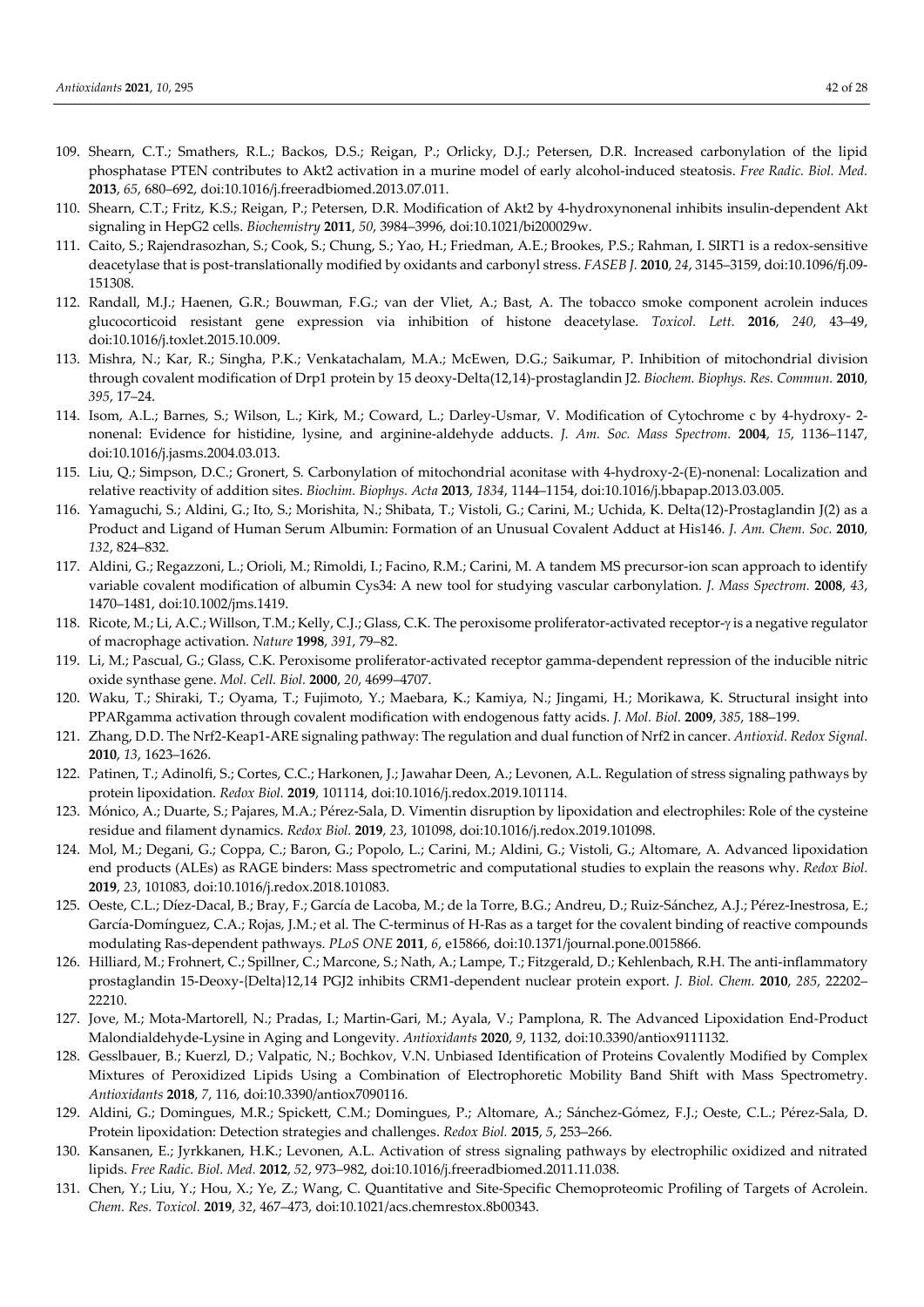- 132. Pamplona, R.; Borras, C.; Jove, M.; Pradas, I.; Ferrer, I.; Vina, J. Redox lipidomics to better understand brain aging and function. *Free Radic. Biol. Med.* **2019**, *144*, 310–321, doi:10.1016/j.freeradbiomed.2019.03.016.
- 133. Dong, Y.; Noda, K.; Murata, M.; Yoshida, S.; Saito, W.; Kanda, A.; Ishida, S. Localization of Acrolein-Lysine Adduct in Fibrovascular Tissues of Proliferative Diabetic Retinopathy. *Curr. Eye Res.* **2017**, *42*, 111–117, doi:10.3109/02713683.2016.1150491.
- 134. Chavez, J.D.; Wu, J.; Bisson, W.; Maier, C.S. Site-specific proteomic analysis of lipoxidation adducts in cardiac mitochondria reveals chemical diversity of 2-alkenal adduction. *J. Proteom.* **2011**, *74*, 2417–2429, doi:10.1016/j.jprot.2011.03.031.
- 135. Han, B.; Hare, M.; Wickramasekara, S.; Fang, Y.; Maier, C.S. A comparative 'bottom up' proteomics strategy for the site-specific identification and quantification of protein modifications by electrophilic lipids. *J. Proteom.* **2012**, *75*, 5724–5733, doi:10.1016/j.jprot.2012.07.029.
- 136. Codreanu, S.G.; Ullery, J.C.; Zhu, J.; Tallman, K.A.; Beavers, W.N.; Porter, N.A.; Marnett, L.J.; Zhang, B.; Liebler, D.C. Alkylation damage by lipid electrophiles targets functional protein systems. *Mol Cell Proteom.* **2014**, *13*, 849–859, doi:10.1074/mcp.M113.032953.
- 137. Campos-Pinto, I.; Mendez, L.; Schouten, J.; Wilkins, J.; Fedorova, M.; Pitt, A.R.; Davis, P.; Spickett, C.M. Epitope mapping and characterization of 4-hydroxy-2-nonenal modified-human serum albumin using two different polyclonal antibodies. *Free Radic. Biol. Med.* **2019**, *144*, 234–244, doi:10.1016/j.freeradbiomed.2019.05.008.
- 138. Ishii, T.; Ito, S.; Kumazawa, S.; Sakurai, T.; Yamaguchi, S.; Mori, T.; Nakayama, T.; Uchida, K. Site-specific modification of positively-charged surfaces on human serum albumin by malondialdehyde. *Biochem. Biophys. Res. Commun.* **2008**, *371*, 28–32, doi:10.1016/j.bbrc.2008.03.140.
- 139. Tran, T.N.; Kosaraju, M.G.; Tamamizu-Kato, S.; Akintunde, O.; Zheng, Y.; Bielicki, J.K.; Pinkerton, K.; Uchida, K.; Lee, Y.Y.; Narayanaswami, V. Acrolein modification impairs key functional features of rat apolipoprotein E: Identification of modified sites by mass spectrometry. *Biochemistry* **2014**, *53*, 361–375, doi:10.1021/bi401404u.
- 140. Eliuk, S.M.; Renfrow, M.B.; Shonsey, E.M.; Barnes, S.; Kim, H. Active site modifications of the brain isoform of creatine kinase by 4-hydroxy-2-nonenal correlate with reduced enzyme activity: Mapping of modified sites by Fourier transform-ion cyclotron resonance mass spectrometry. *Chem. Res. Toxicol.* **2007**, *20*, 1260–1268, doi:10.1021/tx7000948.
- 141. Vistoli, G.; Mantovani, C.; Gervasoni, S.; Pedretti, A.; Aldini, G. Key factors regulating protein carbonylation by alpha,beta unsaturated carbonyls: A structural study based on a retrospective meta-analysis. *Biophys. Chem.* **2017**, *230*, 20–26, doi:10.1016/j.bpc.2017.08.002.
- 142. Chen, Y.; Cong, Y.; Quan, B.; Lan, T.; Chu, X.; Ye, Z.; Hou, X.; Wang, C. Chemoproteomic profiling of targets of lipid-derived electrophiles by bioorthogonal aminooxy probe. *Redox Biol.* **2017**, *12*, 712–718, doi:10.1016/j.redox.2017.04.001.
- 143. Wall, S.B.; Oh, J.Y.; Mitchell, L.; Laube, A.H.; Campbell, S.L.; Renfrow, M.B.; Landar, A. Rac1 modification by an electrophilic 15-deoxy Delta(12,14)-prostaglandin J2 analog. *Redox Biol.* **2015**, *4*, 346–354, doi:10.1016/j.redox.2015.01.016.
- 144. Roos, G.; Foloppe, N.; Messens, J. Understanding the pK(a) of redox cysteines: The key role of hydrogen bonding. *Antioxid. Redox Signal.* **2013**, *18*, 94–127, doi:10.1089/ars.2012.4521.
- 145. Poole, L.B. The basics of thiols and cysteines in redox biology and chemistry. *Free Radic. Biol. Med.* **2015**, *80*, 148–157, doi:10.1016/j.freeradbiomed.2014.11.013.
- 146. Cai, J.; Bhatnagar, A.; Pierce, W.M., Jr. Protein modification by acrolein: Formation and stability of cysteine adducts. *Chem. Res. Toxicol.* **2009**, *22*, 708–716, doi:10.1021/tx800465m.
- 147. Fisher, A.A.; Labenski, M.T.; Malladi, S.; Gokhale, V.; Bowen, M.E.; Milleron, R.S.; Bratton, S.B.; Monks, T.J.; Lau, S.S. Quinone electrophiles selectively adduct "electrophile binding motifs" within cytochrome c. *Biochemistry* **2007**, *46*, 11090–11100, doi:10.1021/bi700613w.
- 148. Stewart, M.D.; Igumenova, T.I. Reactive cysteine in the structural Zn(2+) site of the C1B domain from PKCalpha. *Biochemistry*  **2012**, *51*, 7263–7277, doi:10.1021/bi300750w.
- 149. Gayarre, J.; Stamatakis, K.; Renedo, M.; Pérez-Sala, D. Differential selectivity of protein modification by the cyclopentenone prostaglandins PGA<sup>1</sup> and 15-deoxy-12,14-PGJ2: Role of glutathione. *FEBS Lett.* **2005**, *579*, 5803–5808.
- 150. Rajakariar, R.; Hilliard, M.; Lawrence, T.; Trivedi, S.; Colville-Nash, P.; Bellingan, G.; Fitzgerald, D.; Yaqoob, M.M.; Gilroy, D.W. Hematopoietic prostaglandin D2 synthase controls the onset and resolution of acute inflammation through PGD2 and 15 deoxyDelta12 14 PGJ2. *Proc. Natl. Acad. Sci. USA* **2007**, *104*, 20979–20984.
- 151. Ong, W.Y.; Farooqui, T.; Kokotos, G.; Farooqui, A.A. Synthetic and natural inhibitors of phospholipases A2: Their importance for understanding and treatment of neurological disorders. *ACS Chem. Neurosci.* **2015**, *6*, 814–831, doi:10.1021/acschemneuro.5b00073.
- 152. Hawkey, C.J. Cyclooxygenase inhibition: Between the devil and the deep blue sea. *Gut* **2002**, *50 (*Suppl. 3), III25-30, doi:10.1136/gut.50.suppl\_3.iii25.
- 153. Paumi, C.M.; Smitherman, P.K.; Townsend, A.J.; Morrow, C.S. Glutathione S-Transferases (GSTs) inhibit transcriptional activation by the peroxisomal proliferator-activated receptor  $\gamma$  (PPAR $\gamma$ ) ligand, 15-deoxy- $\Delta^{12,14}$ prostaglandin J2 (15-d-PGJ<sub>2</sub>). *Biochemistry* **2004**, *43*, 2345–2352.
- 154. Alary, J.; Gueraud, F.; Cravedi, J.P. Fate of 4-hydroxynonenal in vivo: Disposition and metabolic pathways. *Mol. Asp. Med.* **2003**, *24*, 177–187.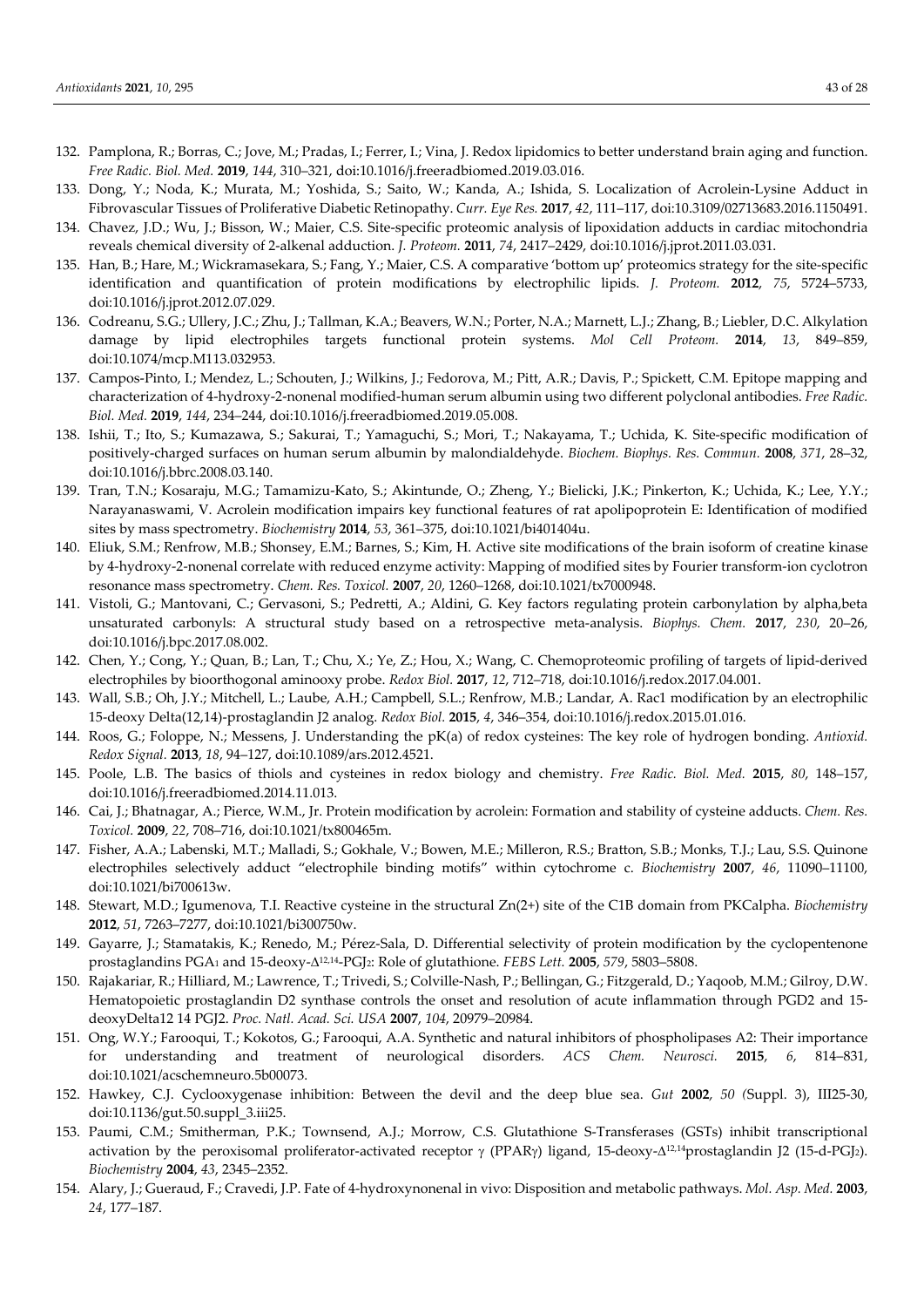- 155. Hayes, J.D.; Flanagan, J.U.; Jowsey, I.R. GLUTATHIONE TRANSFERASES. *Annu. Rev. Pharm. Toxicol.* **2005**, *45*, 51–88.
- 156. Atsmon, J.; Freeman, M.L.; Meredith, M.J.; Sweetman, B.J.; L. Jackson Roberts, I. Conjugation of 9-deoxy-delta 9, delta 12(E) prostaglandin D2 with intracellular glutathione and enhancement of its antiproliferative activity by glutathione depletion. *Cancer Res.* **1990**, *50*, 1879–1885.
- 157. Bogaards, J.J.; Venekamp, J.C.; van Bladeren, P.J. Stereoselective conjugation of prostaglandin A2 and prostaglandin J2 with glutathione, catalyzed by the human glutathione S-transferases A1-1, A2-2, M1a-1a, and P1-1. *Chem. Res. Toxicol.* **1997**, *10*, 310– 317, doi:10.1021/tx9601770.
- 158. Hashimoto, K. Role of Soluble Epoxide Hydrolase in Metabolism of PUFAs in Psychiatric and Neurological Disorders. *Front. Pharmacol.* **2019**, *10*, 36, doi:10.3389/fphar.2019.00036.
- 159. Spite, M.; Baba, S.P.; Ahmed, Y.; Barski, O.A.; Nijhawan, K.; Petrash, J.M.; Bhatnagar, A.; Srivastava, S. Substrate specificity and catalytic efficiency of aldo-keto reductases with phospholipid aldehydes. *Biochem. J.* **2007**, *405*, 95–105, doi:10.1042/BJ20061743.
- 160. Shen, Y.; Zhong, L.; Johnson, S.; Cao, D. Human aldo-keto reductases 1B1 and 1B10: A comparative study on their enzyme activity toward electrophilic carbonyl compounds. *Chem. Biol. Interact.* **2011**, *191*, 192–198, doi:10.1016/j.cbi.2011.02.004.
- 161. Aldini, G.; Granata, P.; Orioli, M.; Santaniello, E.; Carini, M. Detoxification of 4-hydroxynonenal (HNE) in keratinocytes: Characterization of conjugated metabolites by liquid chromatography/electrospray ionization tandem mass spectrometry. *J. Mass Spectrom.* **2003**, *38*, 1160–1168, doi:10.1002/jms.533.
- 162. Díez-Dacal, B.; Sánchez-Gómez, F.J.; Sánchez-Murcia, P.A.; Milackova, I.; Zimmerman, T.; Ballekova, J.; García-Martín, E.; Agúndez, J.A.G.; Gharbi, S.; Gago, F.; et al. Molecular interactions and implications of aldose reductase inhibition by PGA1 and clinically used prostaglandins. *Mol. Pharm.* **2016**, *89*, 42–52, doi:10.1124/mol.115.100693.
- 163. Sun, R.; Fu, L.; Liu, K.; Tian, C.; Yang, Y.; Tallman, K.A.; Porter, N.A.; Liebler, D.C.; Yang, J. Chemoproteomics Reveals Chemical Diversity and Dynamics of 4-Oxo-2-nonenal Modifications in Cells. *Mol. Cell. Proteom.* **2017**, *16*, 1789–1800, doi:10.1074/mcp.RA117.000116.
- 164. Lin, D.; Lee, H.G.; Liu, Q.; Perry, G.; Smith, M.A.; Sayre, L.M. 4-Oxo-2-nonenal is both more neurotoxic and more protein reactive than 4-hydroxy-2-nonenal. *Chem. Res. Toxicol.* **2005**, *18*, 1219–1231, doi:10.1021/tx050080q.
- 165. Randall, M.J.; Hristova, M.; van der Vliet, A. Protein alkylation by the alpha,beta-unsaturated aldehyde acrolein. A reversible mechanism of electrophile signaling? *FEBS Lett.* **2013**, *587*, 3808–3814, doi:10.1016/j.febslet.2013.10.006.
- 166. Cui, Y.; Li, X.; Lin, J.; Hao, Q.; Li, X.D. Histone Ketoamide Adduction by 4-Oxo-2-nonenal Is a Reversible Posttranslational Modification Regulated by Sirt2. *ACS Chem. Biol.* **2017**, *12*, 47–51, doi:10.1021/acschembio.6b00713.
- 167. Jin, J.; He, B.; Zhang, X.; Lin, H.; Wang, Y. SIRT2 Reverses 4-Oxononanoyl Lysine Modification on Histones. *J. Am. Chem. Soc.*  **2016**, *138*, 12304–12307, doi:10.1021/jacs.6b04977.
- 168. Freeman, B.A.; O'Donnell, V.B.; Schopfer, F.J. The discovery of nitro-fatty acids as products of metabolic and inflammatory reactions and mediators of adaptive cell signaling. *Nitric Oxide* **2018**, *77*, 106–111, doi:10.1016/j.niox.2018.05.002.
- 169. Khoo, N.K.H.; Schopfer, F.J. Nitrated fatty acids: From diet to disease. *Curr. Opin. Physiol.* **2019**, *9*, 67–72, doi:10.1016/j.cophys.2019.04.013.
- 170. Aldini, G.; Vistoli, G.; Stefek, M.; Chondrogianni, N.; Grune, T.; Sereikaite, J.; Sadowska-Bartosz, I.; Bartosz, G. Molecular strategies to prevent, inhibit, and degrade advanced glycoxidation and advanced lipoxidation end products. *Free Radic. Res.*  **2013**, *47* (Suppl. 1), 93-137, doi:10.3109/10715762.2013.792926.
- 171. Hill, B.G.; Haberzettl, P.; Ahmed, Y.; Srivastava, S.; Bhatnagar, A. Unsaturated lipid peroxidation-derived aldehydes activate autophagy in vascular smooth-muscle cells. *Biochem. J.* **2008**, *410*, 525–534, doi:10.1042/BJ20071063.
- 172. Díez-Dacal, B.; Pérez-Sala, D. Anti-inflammatory prostanoids: Focus on the interactions between electrophile signalling and resolution of inflammation. *Sci. World J.* **2010**, *10*, 655–675.
- 173. Nimse, S.B.; Pal, D. Free radicals, natural antioxidants, and their reaction mechanisms. *RSC Adv.* **2015**, *5*, 27986–28006, doi:10.1039/c4ra13315c.
- 174. Suzuki, M.; Mori, M.; Niwa, T.; Hirata, R.; Furuta, K.; Ishikawa, T.; Noyori, R. Chemical implications for antitumor and antiviral prostaglandins: Reaction of  $\Delta^7$ -prostaglandin A<sub>1</sub> and prostaglandin A<sub>1</sub> methyl esters with thiols. *J. Am. Chem. Soc.* **1997**, *119*, 2376–2385.
- 175. Goto, S.; Ihara, Y.; Urata, Y.; Izumi, S.; Abe, K.; Koji, T.; Kondo, T. Doxorubicin-induced DNA intercalation and scavenging by nuclear glutathione S-transferase pi. *FASEB J.* **2001**, *15*, 2702–2714.
- 176. Soh, Y.; Goto, S.; Kitajima, M.; Moriyama, S.; Kotera, K.; Nakayama, T.; Nakajima, H.; Kondo, T.; Ishimaru, T. Nuclear localisation of glutathione S-transferase pi is an evaluation factor for drug resistance in gynaecological cancers. *Clin. Oncol.* **2005**, *17*, 264–270.
- 177. Kondo, M.; Oya-Ito, T.; Kumagai, T.; Osawa, T.; Uchida, K. Cyclopentenone prostaglandins as potential inducers of intracellular oxidative stress. *J. Biol. Chem.* **2001**, *276*, 12076–12083.
- 178. Roede, J.R.; Carbone, D.L.; Doorn, J.A.; Kirichenko, O.V.; Reigan, P.; Petersen, D.R. In vitro and in silico characterization of peroxiredoxin 6 modified by 4-hydroxynonenal and 4-oxononenal. *Chem. Res. Toxicol.* **2008**, *21*, 2289–2299, doi:10.1021/tx800244u.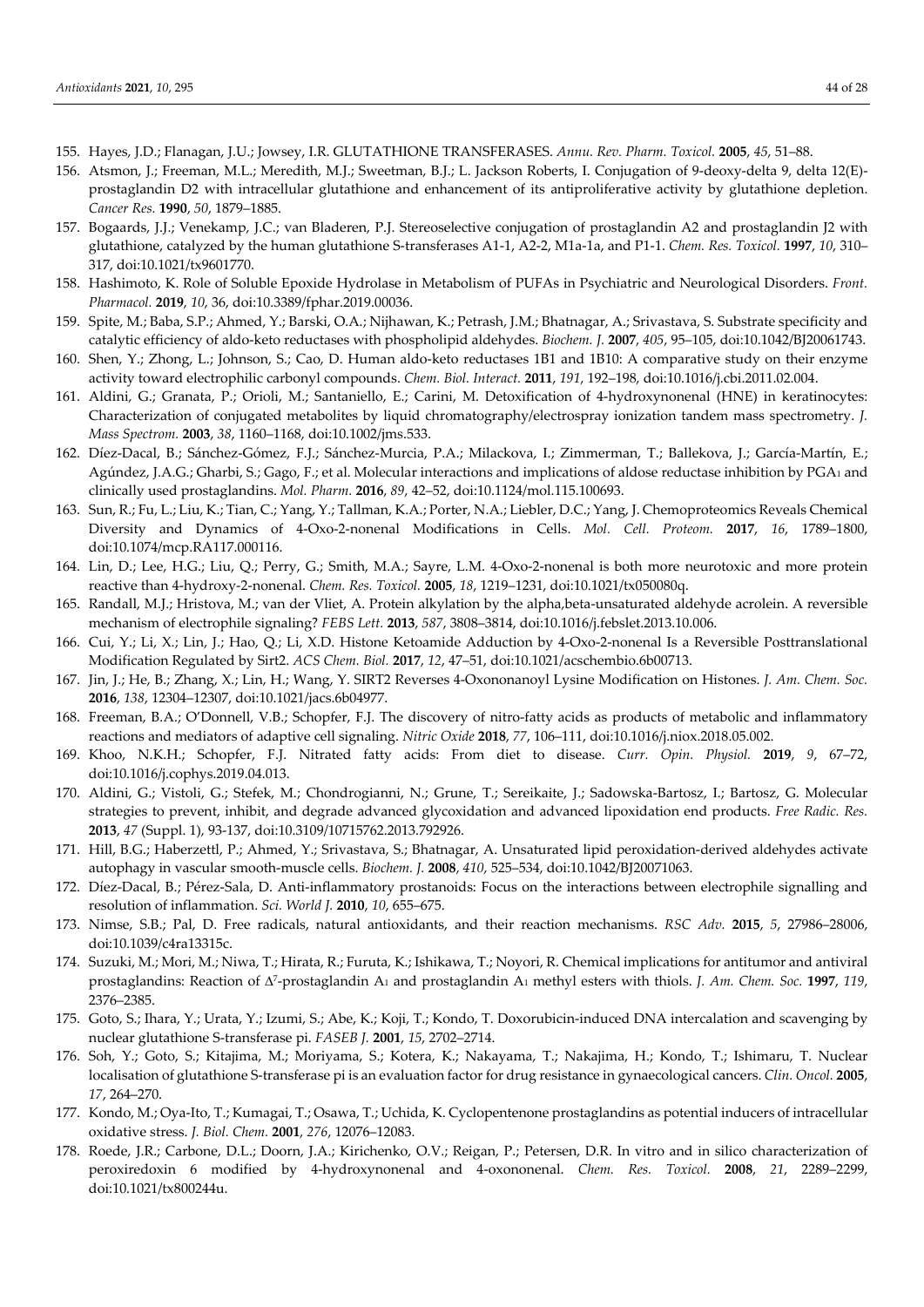- 179. Go, Y.M.; Halvey, P.J.; Hansen, J.M.; Reed, M.; Pohl, J.; Jones, D.P. Reactive aldehyde modification of thioredoxin-1 activates early steps of inflammation and cell adhesion. *Am. J. Pathol.* **2007**, *171*, 1670–1681, doi:10.2353/ajpath.2007.070218.
- 180. Shibata, T.; Yamada, T.; Ishii, T.; Kumazawa, S.; Nakamura, H.; Masutani, H.; Yodoi, J.; Uchida, K. Thioredoxin as a molecular target of cyclopentenone prostaglandins. *J. Biol. Chem.* **2003**, *278*, 26046–26054.
- 181. Moos, P.J.; Edes, K.; Cassidy, P.; Massuda, E.; Fitzpatrick, F.A. Electrophilic Prostaglandins and Lipid Aldehydes Repress Redox- sensitive Transcription Factors p53 and Hypoxia-inducible Factor by Impairing the Selenoprotein Thioredoxin Reductase. *J. Biol. Chem.* **2003**, *278*, 745–750.
- 182. Huang, H.Y.; Appel, L.J.; Croft, K.D.; Miller, E.R., 3rd; Mori, T.A.; Puddey, I.B. Effects of vitamin C and vitamin E on in vivo lipid peroxidation: Results of a randomized controlled trial. *Am. J. Clin. Nutr.* **2002**, *76*, 549–555, doi:10.1093/ajcn/76.3.549.
- 183. Kang, Z.; Li, H.; Li, G.; Yin, D. Reaction of pyridoxamine with malondialdehyde: Mechanism of inhibition of formation of advanced lipoxidation end-products. *Amino Acids* **2006**, *30*, 55–61, doi:10.1007/s00726-005-0209-6.
- 184. Metz, T.O.; Alderson, N.L.; Chachich, M.E.; Thorpe, S.R.; Baynes, J.W. Pyridoxamine traps intermediates in lipid peroxidation reactions in vivo: Evidence on the role of lipids in chemical modification of protein and development of diabetic complications. *J. Biol. Chem.* **2003**, *278*, 42012–42019, doi:10.1074/jbc.M304292200.
- 185. Gianazza, E.; Brioschi, M.; Fernandez, A.M.; Banfi, C. Lipoxidation in cardiovascular diseases. *Redox Biol.* **2019**, *23*, 101119, doi:10.1016/j.redox.2019.101119.
- 186. Maret, W. The redox biology of redox-inert zinc ions. *Free Radic. Biol. Med.* **2019**, *134*, 311–326, doi:10.1016/j.freeradbiomed.2019.01.006.
- 187. Pace, N.J.; Weerapana, E. A competitive chemical-proteomic platform to identify zinc-binding cysteines. *ACS Chem. Biol.* **2014**, *9*, 258–265, doi:10.1021/cb400622q.
- 188. Pérez-Sala, D.; Oeste, C.L.; Martínez, A.E.; Garzón, B.; Carrasco, M.J.; Cañada, F.J. Vimentin filament organization and stress sensing depend on its single cysteine residue and zinc binding. *Nat. Commun.* **2015**, *6*, 7287, doi:10.1038/ncomms8287.
- 189. Hao, Q.; Maret, W. Aldehydes release zinc from proteins. A pathway from oxidative stress/lipid peroxidation to cellular functions of zinc. *FEBS J.* **2006**, *273*, 4300–4310, doi:10.1111/j.1742-4658.2006.05428.x.
- 190. Aldini, G.; Facino, R.M.; Beretta, G.; Carini, M. Carnosine and related dipeptides as quenchers of reactive carbonyl species: From structural studies to therapeutic perspectives. *Biofactors* **2005**, *24*, 77–87.
- 191. Anderson, E.J.; Vistoli, G.; Katunga, L.A.; Funai, K.; Regazzoni, L.; Monroe, T.B.; Gilardoni, E.; Cannizzaro, L.; Colzani, M.; De Maddis, D.; et al. A carnosine analog mitigates metabolic disorders of obesity by reducing carbonyl stress. *J. Clin. Investig.* **2018**, *128*, 5280–5293, doi:10.1172/JCI94307.
- 192. Davies, M.J. The oxidative environment and protein damage. *Biochim. Biophys. Acta* **2005**, *1703*, 93–109, doi:10.1016/j.bbapap.2004.08.007.
- 193. Hagglund, P.; Mariotti, M.; Davies, M.J. Identification and characterization of protein cross-links induced by oxidative reactions. *Expert Rev. Proteom.* **2018**, *15*, 665–681, doi:10.1080/14789450.2018.1509710.
- 194. Hawkins, C.L.; Davies, M.J. Detection, identification, and quantification of oxidative protein modifications. *J. Biol. Chem.* **2019**, *294*, 19683–19708, doi:10.1074/jbc.REV119.006217.
- 195. Lavergne, S.N.; Wang, H.; Callan, H.E.; Park, B.K.; Naisbitt, D.J. "Danger" conditions increase sulfamethoxazole-protein adduct formation in human antigen-presenting cells. *J. Pharm. Exp.* **2009**, *331*, 372–381.
- 196. Karimi, M.; Crossett, B.; Cordwell, S.J.; Pattison, D.I.; Davies, M.J. Characterization of disulfide (cystine) oxidation by HOCl in a model peptide: Evidence for oxygen addition, disulfide bond cleavage and adduct formation with thiols. *Free Radic. Biol. Med.*  **2020**, *154*, 62–74, doi:10.1016/j.freeradbiomed.2020.04.023.
- 197. Klatt, P.; Lamas, S. Regulation of protein function by S-glutathiolation in response to oxidative and nitrosative stress. *Eur. J. Biochem.* **2000**, *267*, 4928–4944.
- 198. Hill, B.G.; Bhatnagar, A. Role of glutathiolation in preservation, restoration and regulation of protein function. *IUBMB Life* **2007**, *59*, 21–26, doi:10.1080/15216540701196944.
- 199. Viedma-Poyatos, A.; Pajares, M.A.; Pérez-Sala, D. Type III intermediate filaments as targets and effectors of electrophiles and oxidants. *Redox Biol.* **2020**, *36*, 101582, doi:10.1016/j.redox.2020.101582.
- 200. Kaus-Drobek, M.; Mucke, N.; Szczepanowski, R.H.; Wedig, T.; Czarnocki-Cieciura, M.; Polakowska, M.; Herrmann, H.; Wyslouch-Cieszynska, A.; Dadlez, M. Vimentin S-glutathionylation at Cys328 inhibits filament elongation and induces severing of mature filaments in vitro. *FEBS J.* **2020**, 10.1111/febs.15321, doi:10.1111/febs.15321.
- 201. Duarte, S.; Melo, T.; Domingues, R.; Alché, J.d.D.; Pérez-Sala, D. Insight into the cellular effects of nitrated phospholipids: Evidence for pleiotropic mechanisms of action. *Free Rad. Biol. Med.* **2019**, *144*, 192–202, doi:10.1016/j.freeradbiomed.2019.06.003.
- 202. Burgoyne, J.R.; Eaton, P. Oxidant sensing by protein kinases a and g enables integration of cell redox state with phosphoregulation. *Sensors* **2010**, *10*, 2731–2751, doi:10.3390/s100402731.
- 203. Anderson, M.E. Oxidant stress promotes disease by activating CaMKII. *J. Mol. Cell. Cardiol.* **2015**, *89*, 160–167, doi:10.1016/j.yjmcc.2015.10.014.